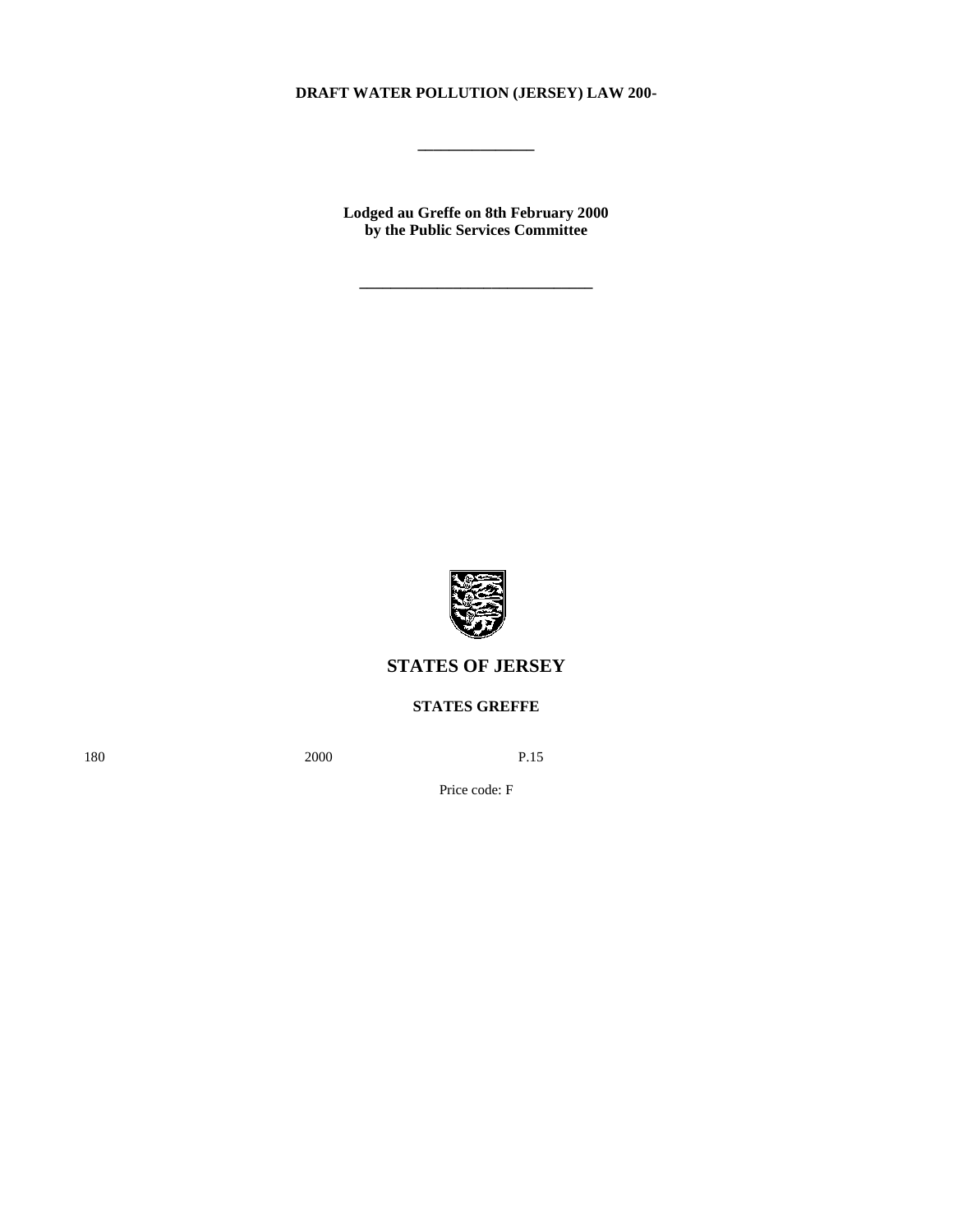#### **Report**

Clean, unpolluted water is vital for all life on this planet, for drinking and agricultural purposes, recreational use and supporting all the animals and plants that rely on it. Pure water can no longer be regarded as being in unlimited supply but is a precious and finite resource that must be managed and protected.

Following the publication of the Report of the Working Party on the Safeguarding of Water Resources in Jersey under the Chairmanship of the late Major John Riley, the States debated the issue of the Island's water resources on 26th September 1992. The States acknowledged the importance of water management and charged the Public Services Committee to produce comprehensive legislation on the matter.

Since the States debate, the Public Services Committee has set up a Water Resources Section within the Public Services Department, dedicated to both water pollution prevention and remediation, together with the necessary water sampling and analysis. In 1995, the Public Services Committee decided that because of the frequency and severity of water pollution incidents, priority should be given to a Water Pollution Law, as the first phase in overall water management legislation. This subsequently resulted in this Law receiving a much higher priority within the States' Legislation Programme.

The Water Resources Section continues to collect extensive data on the Island's water quality, abstractions and recharges. Preparation of drafting instructions for quantitive water resource management have, in the meantime, continued with a view to its future inclusion as the next phase in the water management legislation programme.

In order to obtain consensus on the proposed Water Pollution Law, extensive consultations have been held with States Departments and other interested bodies. The feedback has been very encouraging and most of the points raised by consultees have been incorporated into the draft Law.

The Convention for the Protection of the Marine Environment of the North East Atlantic (OSPAR) has been ratified by the United Kingdom Government. The Island and United Kingdom Governments have signified that this Convention should be ratified in respect of Jersey. However, in order to achieve this, there is a need for domestic legislation to implement the provisions of the OSPAR Convention. For that reason, the draft Law has been pre-audited by the Home Office which has confirmed that, if this Law is passed, it will facilitate ratification of the Convention on behalf of Jersey.

This Law reflects the approach to water pollution control adopted in most European countries, (including the United Kingdom) and incorporates specific requirements for the Island. The United Nations predicts that water shortages will become steadily more severe, agricultural productivity will be reduced through loss of topsoil, nutrient run-off from land will lead to continued algal growth along coastlines, and further disruptive climate change effect is inevitable despite international agreements on the environment. The European Community recognised the need to protect groundwater over 20 years ago. The Riley Report recognised the deficiency with lack of legal powers in its statement *Jersey appears singular in Europe in not having comprehensive legislation governing the safeguarding of water.*

Whilst the Island of Jersey rightly displays a positive environmental image, particularly in respect of its bathing water, and has, as a consequence, won several prestigious awards, these successes sadly do not extend to all of Jersey's aquatic environment. Although Jersey is not an industrialised society, pollution of water occurs frequently and from many sources. Some of these pollution incidents have been serious, with associated adverse publicity which could have significant implications for the Island's environmental image, with consequential effects on tourism. This problem was recognised and highlighted in the Nitrate and Pesticide Working Party Report which observed .....*Negative publicity on the quality of drinking water or groundwater, whether well-founded or not, could have a significant effect upon the tourist trade in the future...*.

The range of water pollution incidents is diverse. Pollutants can affect not only the quality of the aquatic environment itself, but can also be harmful to human health, plants and animals, as well as interfering with recreational uses of water. Even relatively minor pollution incidents can be both time-consuming and expensive to investigate and remediate. At present, in the absence of effective anti-pollution Laws, there is no deterrent to prevent pollution, nor is there a mechanism to allow the Committee to recover the cost of pollution remediation. It is the intention of this Law to rectify this situation.

Some concern has been expressed in relation to potential conflict with the Public Services Committee's role as both regulator and operator. The legislation has, therefore, included rigorous conditions on the Committee to ensure that openness, consultation and appeal procedures are applied. If, at some later stage, it is considered appropriate to appoint another Committee of the States or independent body as regulator, it would be a relatively straightforward procedure to transfer the administration of the Law to that Committee or body.

In the interim, the Public Services Committee is the only body with the manpower, expertise and facilities to deal with water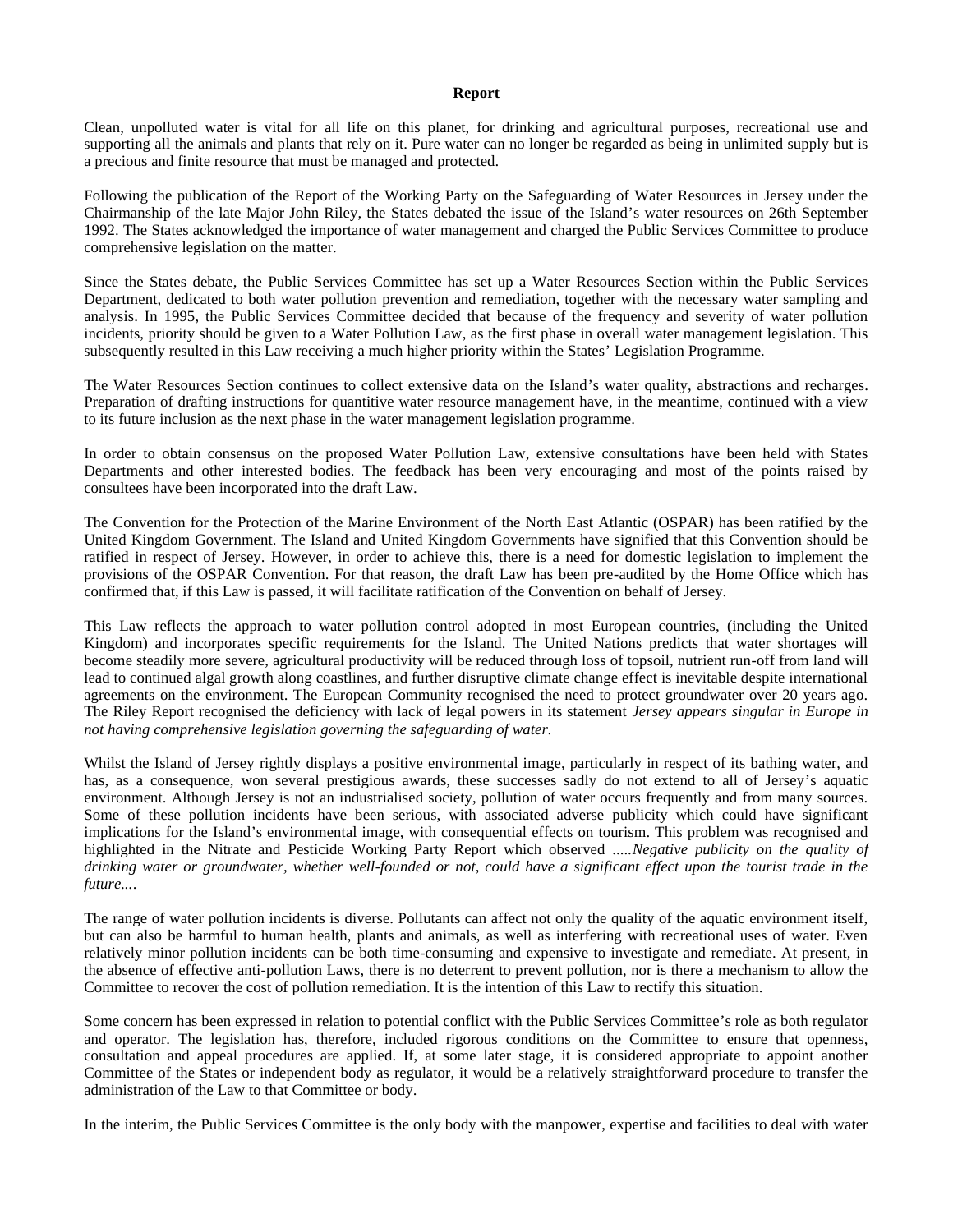pollution. This issue should not, therefore, delay the implementation of this vital legislation.

The principal purpose of this Law is to prevent pollution of the aquatic environment (which includes sources of water for drinking, whether from boreholes or reservoirs). Unpolluted water for agricultural purposes is also important, not only for drinking by cattle but for irrigation of crops, especially where supermarkets are insisting on high standards and where the crops are to be exported to European Union member states.

Groundwater is easily contaminated and subsequently very difficult to treat or control, and contaminants can be transferred over large distances.

To ensure that the quality of water is safeguarded, it is essential to have effective legislation incorporating appropriate powers of investigation, monitoring, control of discharges, anti-pollution measures, clean-up powers and cost recovery.

This Law will achieve these objectives and also go a long way towards implementing the recommendations of the two independent Reports -

- (i) The Working Party on the Safeguarding of the Water Resources of Jersey, and
- (ii) The Nitrate and Pesticides Joint Working Party.

This Law will bring Jersey into line with the rest of Europe in terms of water pollution control. It will safeguard the quality of Jersey waters for the benefit of future generations. The enactment of this Law will enable the States to comply with the relevant requirements of the OSPAR Convention. It will also constitute implementation of the States' decision to promote appropriate legislation, in line with its agreed Strategic Policy on the environment.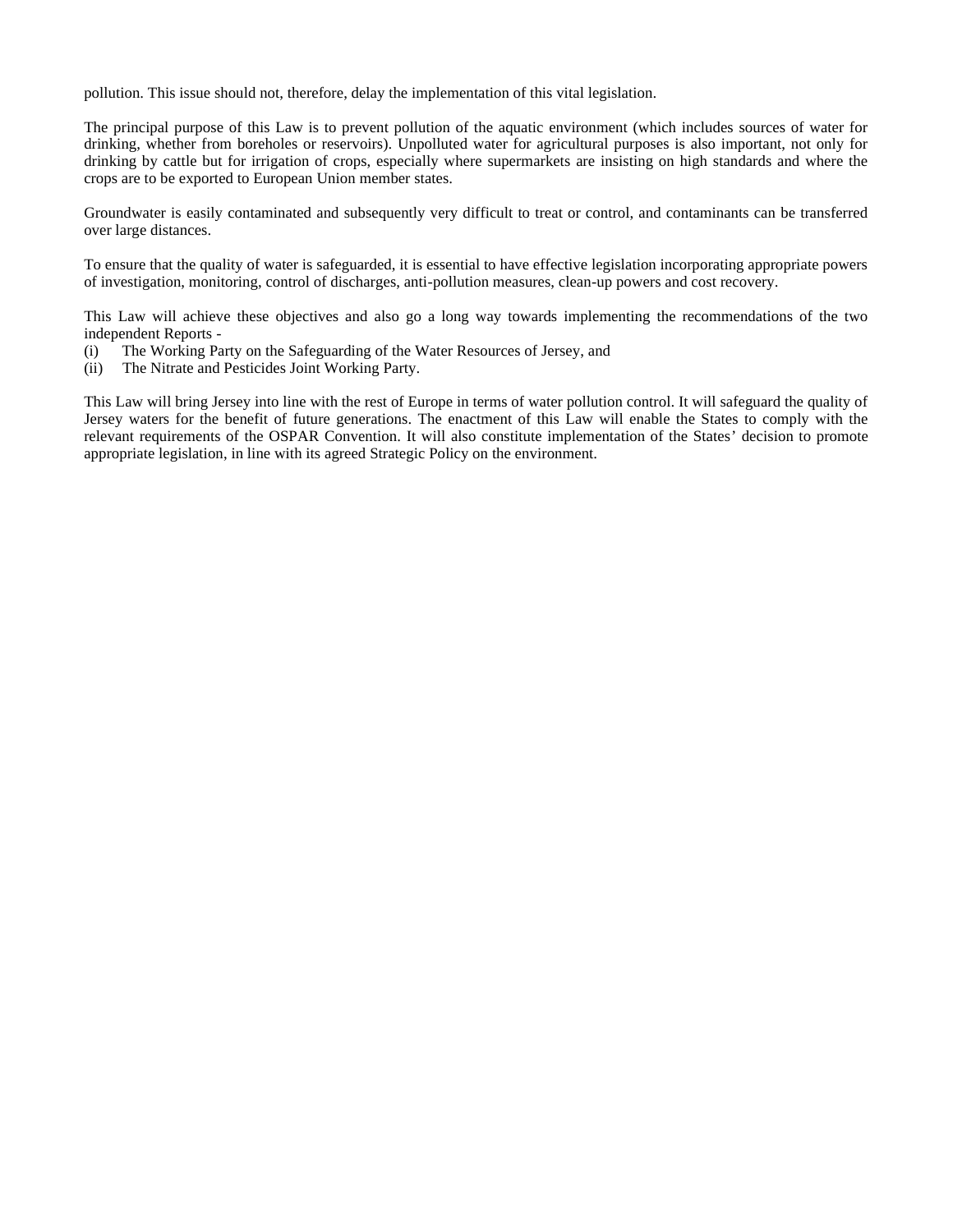#### **Explanatory Note**

1. This draft Law is intended to control pollution in Island waters.

# 2. Basic concepts:

There are two central concepts -

"*Controlled waters*":

The waters in respect of which pollution will be controlled are defined in Article 2. They are -

- (a) the territorial sea; and
- (b) coastal waters lying to landward of the territorial sea, such as bays and inlets; and
- (c) natural and artificial inland waters, such as lakes, ponds, reservoirs, streams, surface water sewers and the waters of marshlands and wetlands; and
- (d) ground waters on the Island.

 The draft Law will also apply to the area between low and high tides (in other words, the seashore) and the bottoms, beds and channels of controlled waters that are inland waters, whether or not they are dry.

 Controlled waters do not include lawful foul sewers, or treated water in the mains and other pipes of the Jersey New Waterworks Company Limited.

 Ordinarily, they will not include other artificial water systems that do not affect controlled waters. For example, they will not include an irrigation system or private pond that is self-contained. However, this last exception does not apply to waters (such as reservoirs) owned or used by the Company; and Article 3 enables the States, by Regulations, to declare in particular cases that other discrete waters shall be controlled waters.

### "*Pollution*":

Pollution - the activity to be controlled - is defined in Article 4.

 This word has its ordinary meaning. It also has an extended definition, which will include (*inter alia*) pollution within the meaning of the Convention for the Protection of the Marine Environment of the North-East Atlantic ("OSPAR") made in Paris on 22nd September 1992.

 The extended definition covers the introduction into controlled waters, directly or indirectly, of any substance or energy that does result or is likely to result in a hazard to human health or to water supplies, or in harm to living resources or to the aquatic environment, or in damage to amenities or interference with legitimate uses of controlled waters.

 It also includes the introduction into controlled waters of a substance or energy that contributes to pollution for example, if it combines chemically with something else in the waters to cause pollution.

#### 3. Other features:

The draft Law also incorporates the following features -

- (a) The Public Services Committee will have a duty to maintain and improve the quality of Island waters, and to seek to promote the conservation and enhancement of the aquatic environment.
- (b) When carrying out its functions, the Committee is to adopt, as far as reasonably practicable, the best available techniques and best environmental practice.

 As far as reasonably practicable, it is also to adopt a *precautionary* principle in anticipating and managing the risk of pollution, and a *cost* principle by which the costs of preventing and dealing with pollution will be borne by those persons who cause or knowingly permit pollution.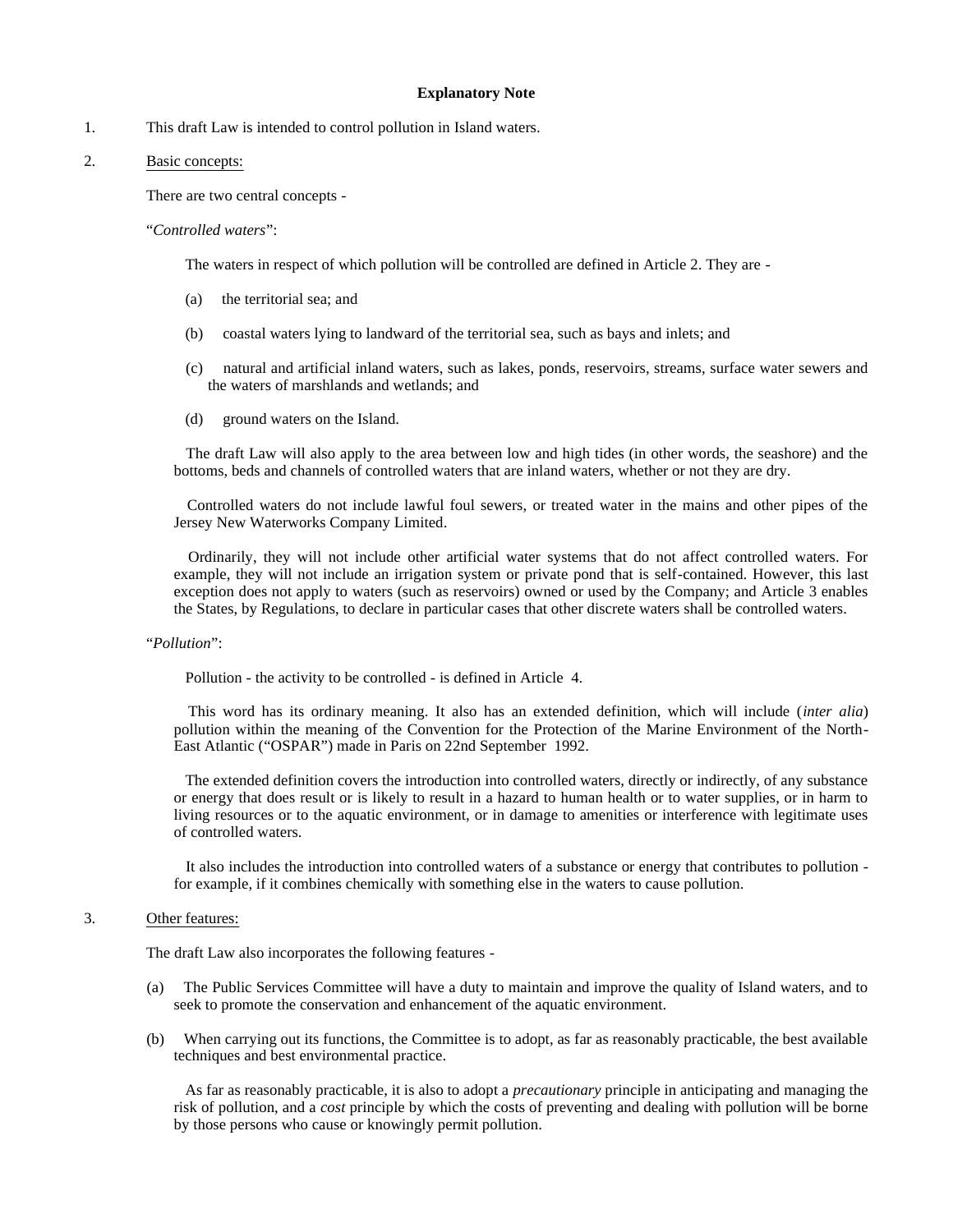- (c) The Committee is to gather and disseminate information about its activities.
- (d) It will be responsible for consulting other Committees of the States, persons and bodies. In some circumstances, consultation is mandatory; in other cases it will be a matter of discretion.
- (e) The Committee must give public notice of proposals for Water Quality Orders (*see Article 12*) and discharges into controlled waters (*see (g) below).* It must take into account any public representations (including objections) before proceeding on such proposals. There are rights of recourse to the Royal Court in respect of the Committee's decisions.
- (f) In respect of pollution, the Committee will be subject to criminal and civil sanctions in the same way as private individuals.
- (g) The Committee will nevertheless have power to authorize discharges by other persons into controlled waters. In the course of its other functions (notably as the sewerage undertaker for the Island), the Committee itself also makes discharges, and it will have power to continue to do so under the draft Law.

However, these activities will be regulated by a system of discharge permits and discharge certificates.

 Where a person (other than the Committee itself) wishes to make a discharge, he will have to apply to the Committee for a discharge *permit.*

 If the Committee itself wishes to discharge, it must in future issue a discharge *certificate* - in other words, it will be required to formally state and record its intention.

 In either case, notice of the proposal must first be published. The public will have the right to object, and the Royal Court will have power to review the Committee's decision.

 Although discharge permits and discharge certificates serve the same purpose - to control and manage discharges - the process of review by the Court differs in each case.

 Where the Committee certifies its own intention to make a discharge, the Court will have an *unlimited* power to set aside or vary the Committee's decision. It may do so either on the application of an aggrieved objector or on that of the Attorney General acting in the public interest.

 In contrast, the Court's jurisdiction in respect of discharge permits will be limited to conventional grounds of appeal and judicial review.

- (h) The draft Law, other than those provisions creating criminal liability, will generally bind the Crown.
- 4. The "OSPAR" Convention:

 The draft Law is intended to implement requirements under the OSPAR Convention *(see 2 above)* in relation to controlled waters.

 Although the convention applies only to maritime pollution, the draft Law applies several OSPAR concepts to inland and ground waters. These include the extended definition of pollution in respect of substances and energy, the requirements for best available techniques and environmental practice, the precautionary and cost principles and the recognition of "high risk" substances *(see Article 19)*.

 In several respects, the draft Law is more stringent than OSPAR. For example, the definition of pollution in the convention does not expressly include contributory causes of pollution.

5. The scheme of the draft Law, in detail, is as follows -

# *PART 1*

#### *Introductory*

*Article 1* defines expressions used in the draft Law.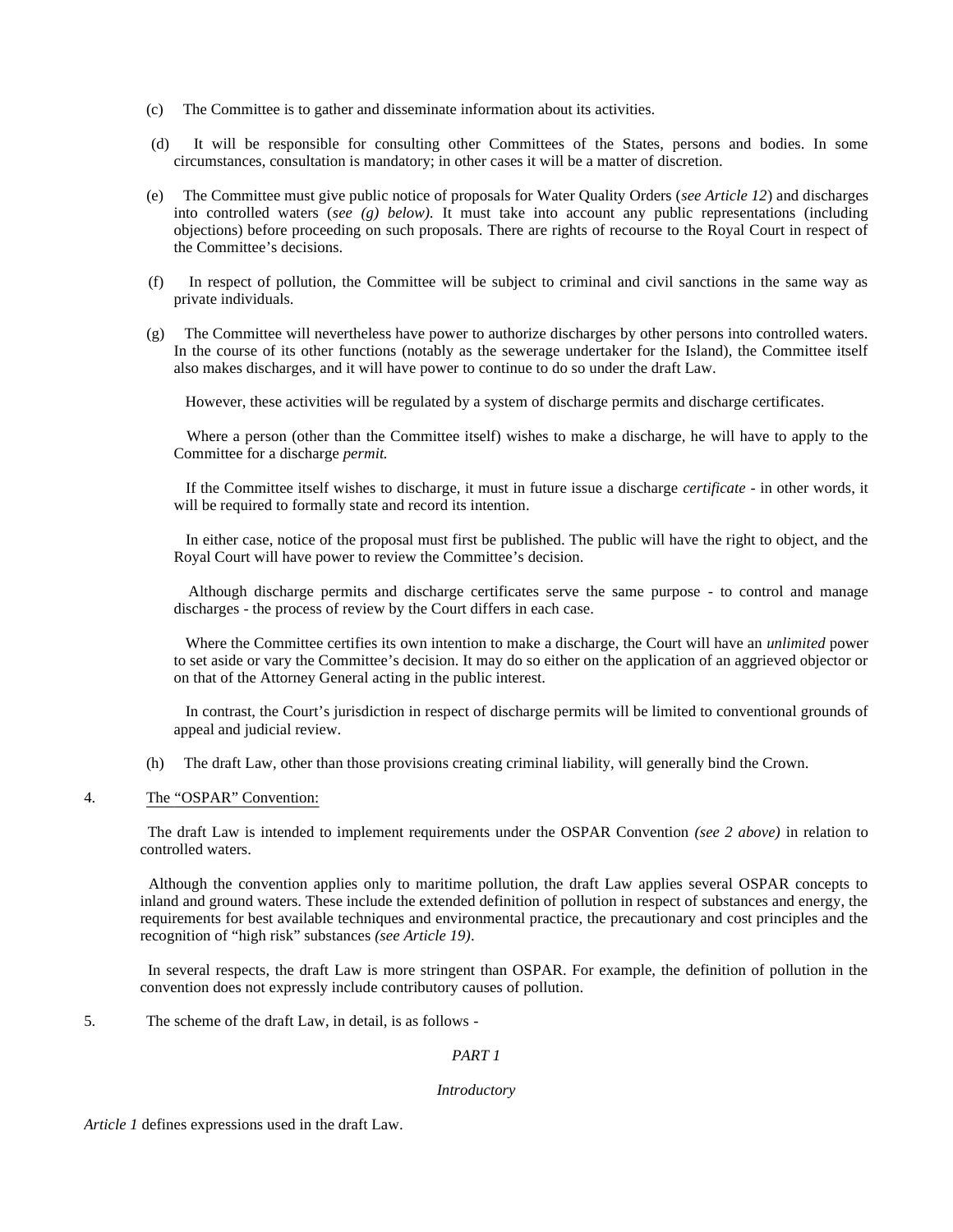*Article 2* defines "controlled waters".

*Article 3* enables the States, by Regulations, to declare in particular cases that discrete waters (in the sense explained in 2 (above)) are controlled waters.

*Article 4* defines "pollution".

# *PART 2*

# *Administration*

*Article 5* describes the general objectives of the Committee under the draft Law.

*Article 6* sets out the Committee's operating considerations. These relate to the use of best techniques and best environmental practice, and to the precautionary and cost principles in respect of pollution.

*Article 7* requires the Committee to gather information by monitoring controlled waters periodically, and undertaking research.

*Article 8* requires the Committee to publish reports on its activities.

It must also make available to any person, on request, information relating to the purposes of the draft Law. It will have to do so as promptly as possible, and in any event within 28 days after receiving the request. It must provide facilities for copying the information, but may make reasonable charges for any of these services.

The Committee's obligation to disclose information to the public is qualified in two ways -

(a) *Trade secrets*:

 Under Article 41, a person may apply to the Committee for a certificate of confidentiality in respect of information to be given by him under the draft Law, if its disclosure will reveal a trade secret. If a certificate is granted, the Committee and its staff will be prohibited from disclosing to other persons any details except those set out in Article 43, and from using the information otherwise than for the purposes of the draft Law.

(b) *Information listed in Schedule 1*:

In its discretion, the Committee may refuse to provide information of any kind described in Schedule 1.

Where the Committee refuses a request for information, it must give reasons in writing.

*Article 9* imposes on the Committee responsibility for consulting and taking into consideration the views of other Committees and other persons before making Water Quality Orders or Water Catchment Management Orders (*see Articles 12 and 15),* approving codes of practice *(see Article 16)* or prescribing charges *(see Article 28)*.

*Article 10* requires the Committee to give public notice before determining proposals relating to Water Quality Orders, discharge permits or discharge certificates.

However, on varying a discharge permit, it need not give public notice if it is satisfied that a discharge will not have an appreciable adverse effect on the aquatic environment.

The Committee must inform specified Committees about proposals, and is responsible in its discretion for notifying other Committees and persons.

Before determining a proposal, the Committee must consider all written representations received in response and, in the case of discharge permits, those from the applicant or holder in reply.

*Article 11* allows the Committee, by agreement, to provide services, facilities and materials to other persons. It may charge for doing so.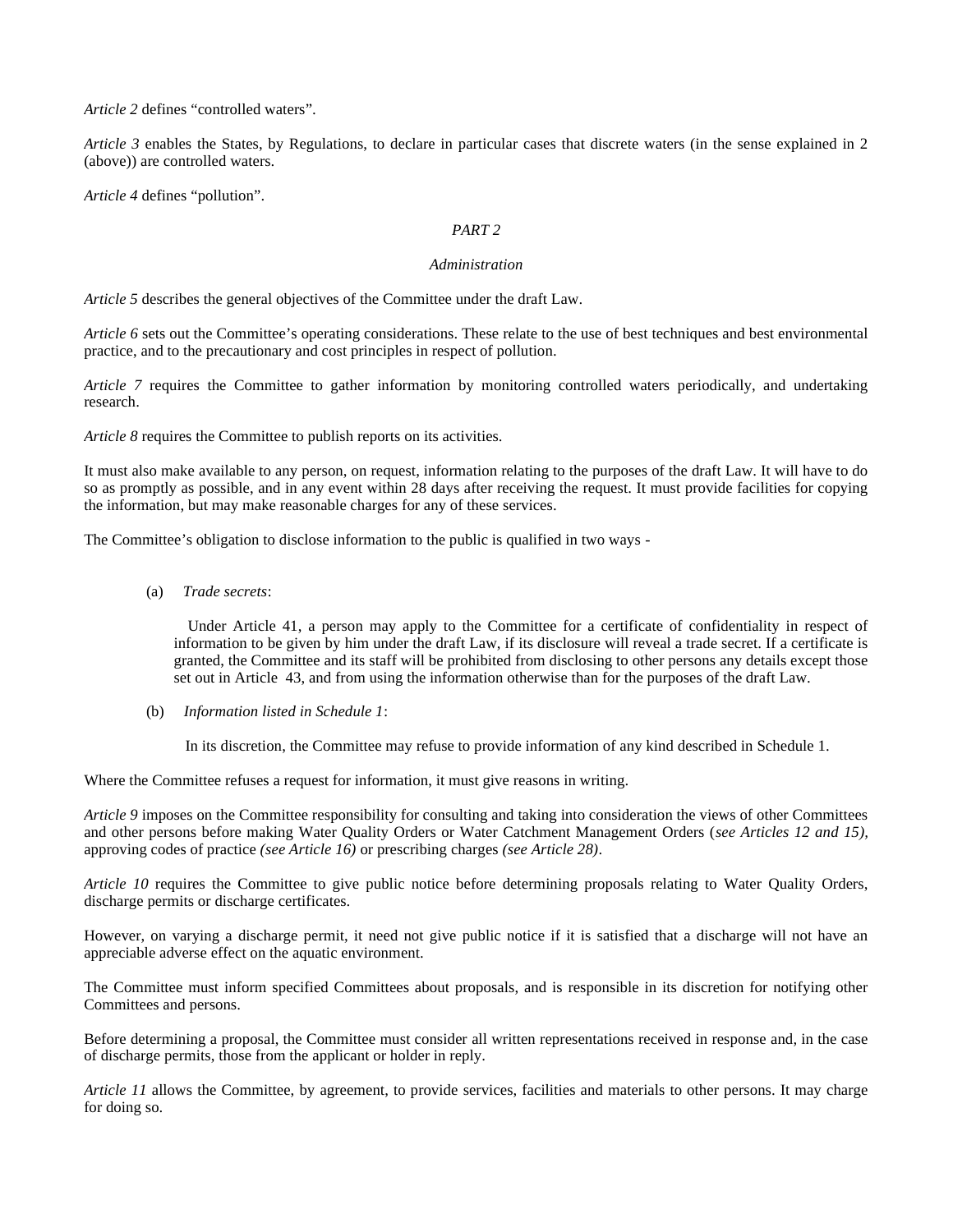# *PART 3*

### *Water quality*

*Article 12* enables the Committee, by Water Quality Orders, to classify controlled waters according to their uses and amenity, to set quality objectives in respect of their uses and amenity, and to set standards of quality and methods and dates by which the objectives are to be achieved.

In such an Order it may specify monitoring programmes, and it may limit the duration of the Order.

Water Quality Orders will not affect proprietary interests. However, *Article 13* provides that the Committee is to carry out its functions relating to the control of pollution and the water company is to carry out its functions so as to ensure, as far as is reasonably practicable, that objectives in Water Quality Orders are achieved.

*Article 14* enables the States, by Regulations, to designate land as Water Catchment Management Areas and specify conditions that the Committee may impose by Order in those areas for the control of pollution.

*Article 15* empowers the Committee to make a Water Catchment Management Order in respect of any land within a Water Catchment Management Area, imposing such conditions in respect of the activities of persons on that land.

The Committee can do so either with the consent of the persons having proprietary interests in the land so affected - or compulsorily, after first giving them the opportunity to make representations.

It will be an offence for a person to contravene a condition of a Water Catchment Management Order.

Article 45 provides for the payment of compensation to persons who suffer proprietary loss in consequence of Water Catchment Management Orders.

Under *Article 16,* the Committee may by Order approve any code of practice for the purposes of the Law. It may in this way endorse a code that it has itself prepared, one issued by another Committee of the States (for example, the Agriculture and Fisheries Committee) or one issued by any other person or body.

When deciding whether to approve a code, the Public Services Committee must have regard to the desirability of practical guidance for persons whose activities may affect water quality, and the encouragement of good practices for the prevention of pollution.

Compliance or non-compliance with an approved code will be relevant to the statutory defence of reasonable precautions and due diligence, in a prosecution for pollution *(see Article 18(4) and (5))*. It will also be relevant to claims for compensation under the draft Law *(see Article 45)*.

# *PART 4*

# *Pollution offences*

*Article 17* creates new offences relating to pollution.

These offences are basic sanctions against the pollution of controlled waters by any person (including the Committee itself).

Under *paragraph (1)* of Article 17, anyone (including the Committee) who causes or knowingly permits pollution in controlled waters will be guilty of an offence. This is an offence of strict liability.

*Paragraph (2)* imposes on the Committee, in its capacity as the sewerage undertaker for the Island, strict criminal liability for the escape of pollutants from public sewerage works into controlled waters. In those circumstances, the Committee will be liable even though it does not cause or permit the pollution itself.

This provision is to be read with paragraphs (2) and (3) of Article 18. The first protects from criminal liability any other person who puts anything lawfully into a public sewer (even though it subsequently escapes into controlled waters, causing pollution). The second gives the Committee a defence if that other person has acted unlawfully.

Under *paragraph (3)* of Article 17, it is an offence for the holder of a discharge permit to contravene the conditions of his permit.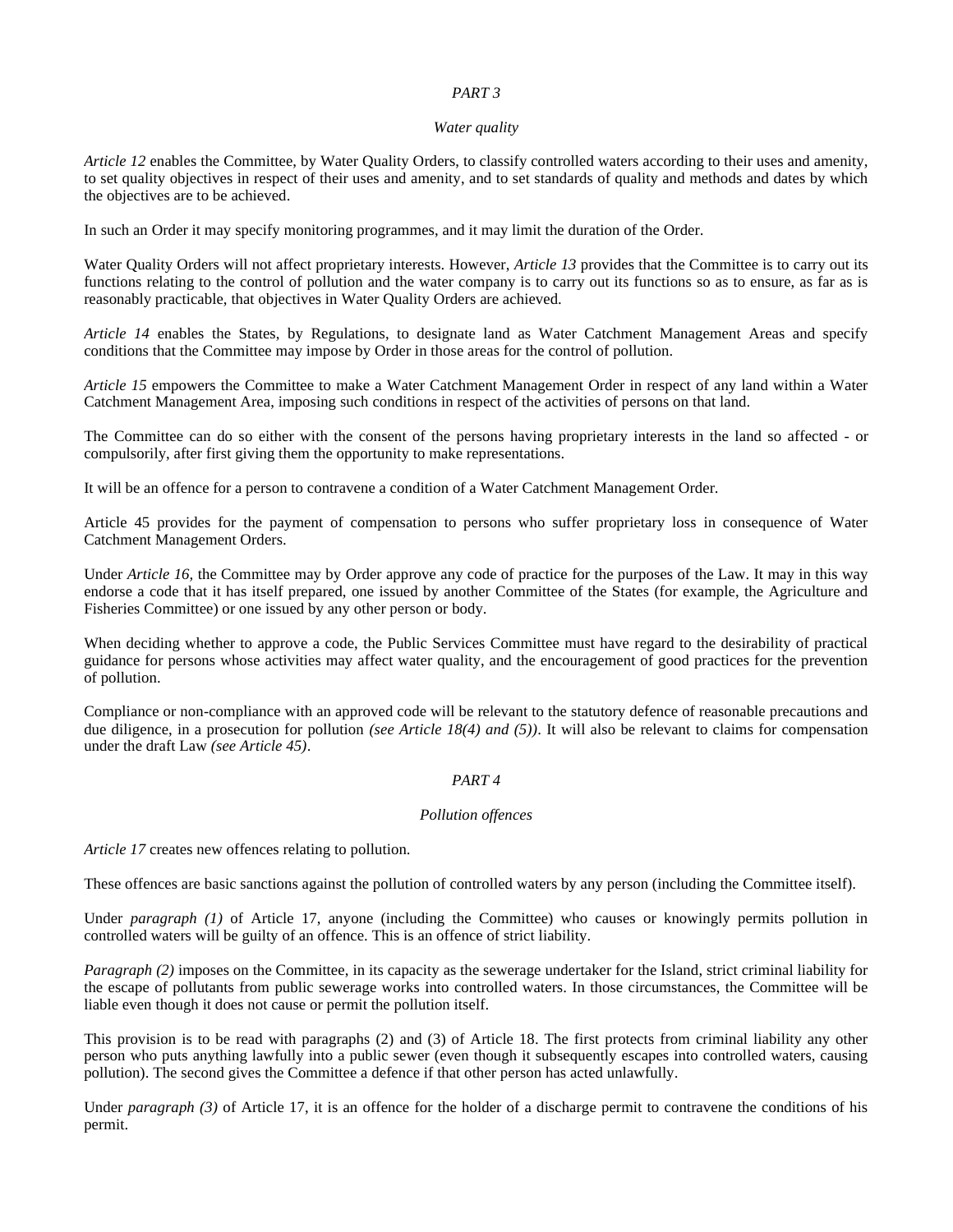Under *paragraph (4)* of Article 17, it is an offence for the Committee to contravene the conditions of a discharge certificate.

The penalties for pollution offences under this Article include, in the Court's discretion, a fine of any amount.

*Article 18* sets out statutory defences to criminal charges of pollution under Article 17. These are in addition to common law defences. There will be five statutory defences -

- (1) A person does not commit an offence of pollution if he introduces anything into controlled waters in accordance with a discharge permit or discharge certificate.
- (2) A person (other than the Committee) who puts anything lawfully into a public sewer is not liable criminally for its subsequent escape from a public sewer into controlled waters.
- (3) Where the Committee is charged in respect of an escape from a public sewer into controlled waters, it will not be criminally liable if it proves that the pollutant was put into a public sewer without its authority, and unlawfully.
- (4) A person who proves that he took all reasonable precautions and exercised due diligence, and took reasonable steps to minimize the pollution, and reported it promptly, will not be guilty of an offence. (This defence is not available to the Committee in respect of escapes from public sewers.)

 Conformity to a relevant approved code of practice will be admissible as evidence that a person has acted reasonably and with due diligence. Failure to conform will be admissible as evidence that he has not.

 (5) A person will not be criminally liable if he proves that he was acting on a reasonable decision made in an emergency that arose in circumstances beyond his control, and that he took all steps that were reasonably practicable to minimize the extent of pollution and also ensured that the Committee was informed promptly.

# *PART 5*

# *Authorized discharges*

*Article 19* provides that in administering the system of discharge permits and discharge certificates, the Committee must have particular regard to substances of the kinds described in Schedule 2.

The Article enables the Committee to amend Schedule 2 by Order.

*Article 20* deals with the manner in which applications relating to discharge permits are to be made.

*Article 21* empowers the Committee to grant a discharge permit to an applicant.

Under *Article 22*, the Committee may impose a wide range of conditions in granting or varying a discharge permit. These include requirements as to the place and manner of discharges, the duration of the permit, processes to be used to minimize pollution, sampling and measuring facilities, and the keeping of records and the making of returns.

*Article 23* empowers the Committee to vary or revoke a discharge permit, on the holder's application or on the Committee's own initiative.

*Article 24* enables the Committee to suspend a discharge permit in an emergency.

*Article 25* enables the transfer of a discharge permit to another person approved by the Committee.

*Article 26* relates to the issue of discharge certificates by the Committee itself, to allow it to make discharges into controlled waters in the course of its other functions (for example, as the sewerage undertaker for the Island). It also deals with the variation, suspension and revocation of discharge certificates.

Before issuing or varying a discharge certificate it must give public notice of its intention, whether or not the proposal will have any appreciable adverse effect on the aquatic environment. Before deciding to proceed, the Committee must consider all representations received. Every objector who is dissatisfied with a decision by the Committee to proceed to issue a discharge certificate will have the right to challenge the decision in the Royal Court, which may set it aside or vary its terms. The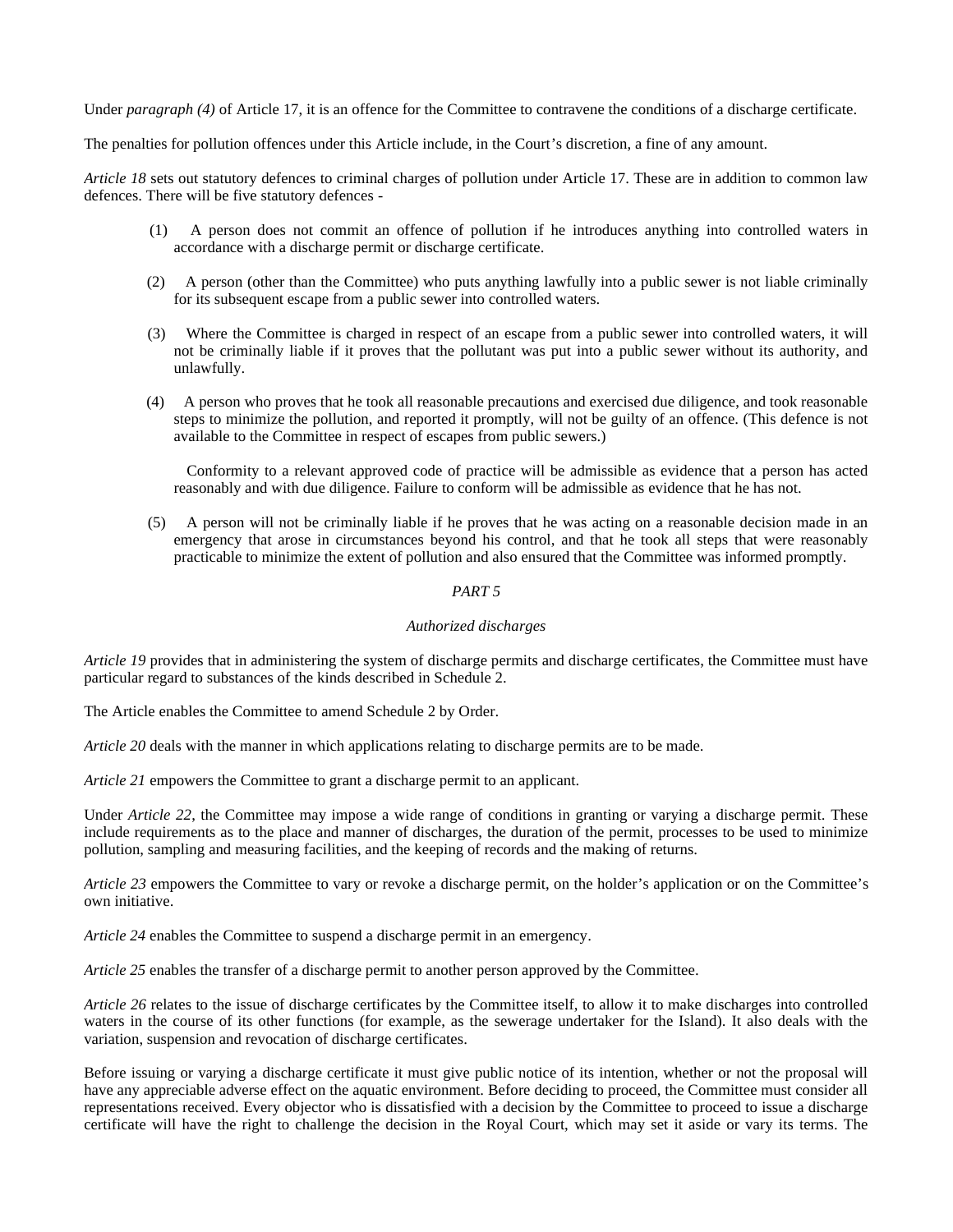Court's powers on review are not limited.

The Attorney General also has the right to challenge the Committee's decision in the Royal Court.

*Article 27* requires the Committee to give notice of its decision relating to a discharge permit or discharge certificate to the applicant or permit holder, to specified Committees, and to everyone who has made representations under Article 10 in response to public notification of the proposal.

*Article 28* allows the Committee to prescribe charges in respect of discharge permits, including periodical charges (in addition to application fees) while permits remain in force. Different charges may be imposed in different circumstances.

# *PART 6*

# *Enforcement*

*Article 29* empowers the Committee to appoint designated officers for the purposes of the draft Law.

*Article 30* requires a designated officer, on request, to produce evidence of his authority, give his name and say what powers he proposes to exercise.

*Article 31* empowers a designated officer to take other persons and vehicles, equipment and materials with him when exercising his powers.

*Article 32* empowers a designated officer, on reasonable grounds for the purposes of the draft Law, to enter, board, inspect and search land, premises, vehicles, vessels, hovercraft and aircraft, to carry out tests there and take samples, and to remove things for the purposes of evidence.

In the ordinary course, these powers will only be exercisable at reasonable hours and, in the case of residential premises, on 48 hours' notice.

However, they may be exercised at any time in an emergency. Where it may be desirable to obtain a warrant to exercise them at any time or to authorize the use of reasonable force, the Bailiff or a Jurat may in any event grant such a warrant.

Under Article 45, compensation may be paid to persons suffering loss because of the exercise of powers under Article 32.

*Article 33* gives a designated officer the power to require an owner, occupier or person in charge of anything entered or boarded, or any other responsible person present, to assist him in the exercise of his powers.

*Article 34* empowers the Committee or a designated officer to inspect and copy documents and records that are relevant to the purposes of the draft Law.

*Article 35* gives the Committee anticipatory powers, if it appears on reasonable grounds that a person has a potential pollutant in his control. In such a case, the Committee may require him to provide information and to keep proper records about the potential pollutant.

Under *Article 36*, the Committee may require a person who has a potential pollutant in his control to take precautionary measures against the risk of pollution and its consequences.

If it is not reasonably practicable for him to do so, and the Committee considers on reasonable grounds that the seriousness of the risk justifies such a course of action, this Article also empowers the Committee to require the person concerned to dispose of the potential pollutant.

*Article 37* empowers the Committee to require a person who is responsible for actual pollution to deal with its consequences, as far as it is reasonably practicable to do so.

*Article 38* contains general provisions relating to the powers conferred by Articles 34, 35, 36 and 37. In particular, those under Articles 35, 36 and 37 are not exercisable in respect of activities carried on under discharge permits.

*Article 39* authorizes the Committee itself to deal with the risk or consequences of pollution, if the person who may be required to do so under Article 36 or Article 37 does not do so or cannot be found, or in a case of urgency. It also enables the Committee to recover its expenses from that person.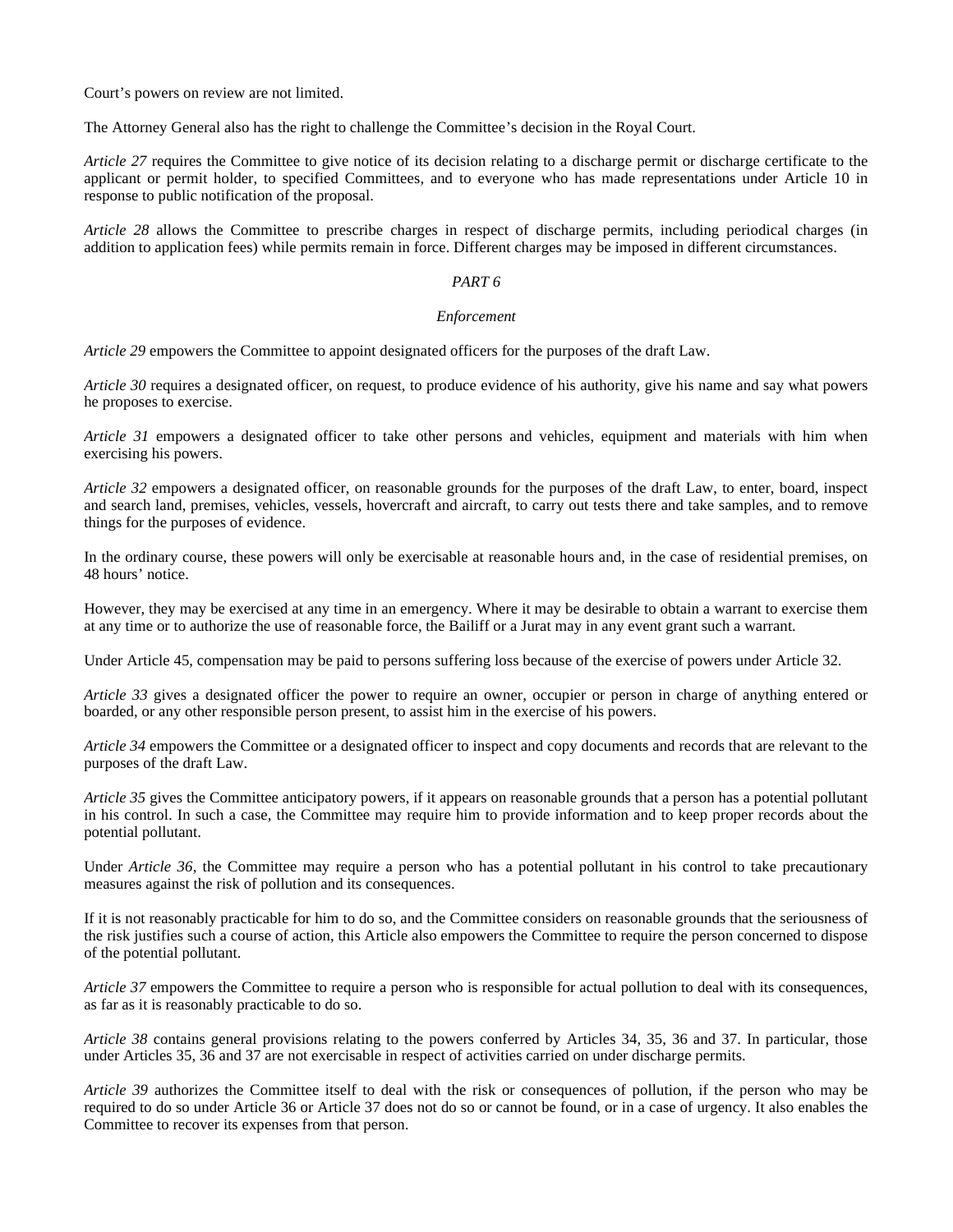*Article 40* enables the Committee or a designated officer to seek an injunction from the Royal Court to enforce compliance with the draft Law.

This is without prejudice to any other remedies that may be available - for example, criminal prosecution.

# *PART 7*

# *General*

*Article 41* enables a person giving information under the draft Law to apply to the Committee for a certificate of confidentiality, to the extent that disclosure will reveal a trade secret. If the Committee is satisfied that disclosure would reveal a trade secret, it must grant the certificate.

Under *Articles 42 and 43*, the effect will be to restrict the persons to whom and the purposes for which the information may be disclosed.

*Article 44* confers the following rights of appeal, against decisions of the Committee, to the Royal Court -

- (a) by the applicant for a discharge permit or the holder of a permit (except on a refusal to approve its transfer); and
- (b) by a person against whom a power under any of Articles 34 to 37 is exercised; and
- (c) by an applicant for a certificate of confidentiality.

Objectors will not themselves have rights of appeal, but they will be entitled to notice of appeals relating to discharge permits, and to be heard.

*Article 45* provides for the payment of compensation from public funds, in accordance with the procedure in the Compulsory Purchase of Land (Procedure) (Jersey) Law 1961, in the following cases -

- where any person suffers proprietary loss, by way of the reduction of the value of an interest in land or disturbance of a business carried on upon the land, because of a Water Catchment Management Order affecting land; and
- (b) where any person suffers loss because of the exercise of any power under Article 32.

Compensation will not be payable to the extent that loss is attributable to the fault of the claimant, or to the extent that compensation is payable under any other law.

A person who is conforming in a material way to an approved code of practice cannot thereby be at fault, and nothing in the Article limits an entitlement to compensation under any other law.

However a failure in some material way to conform to an approved code of practice within a reasonable time will be admissible as evidence of a claimant's fault.

Under *Article 46,* it is a criminal offence to interfere with equipment used for the purposes of the draft Law.

*Article 47* provides that it is an offence knowingly or recklessly to give false or misleading information under the draft Law.

*Article 48* provides that if a body corporate commits an offence under the draft Law, its officers who are involved in its direction or management are also guilty of that offence if they consent to or connive at its commission, or if it is attributable to their neglect.

Article 48 also provides that persons who aid, abet, counsel, or procure the commission of offences are liable as principal offenders.

*Article 49* contains evidentiary provisions.

*Article 50* protects the Committee and its agents (if acting in good faith) against any criminal or civil liability for granting,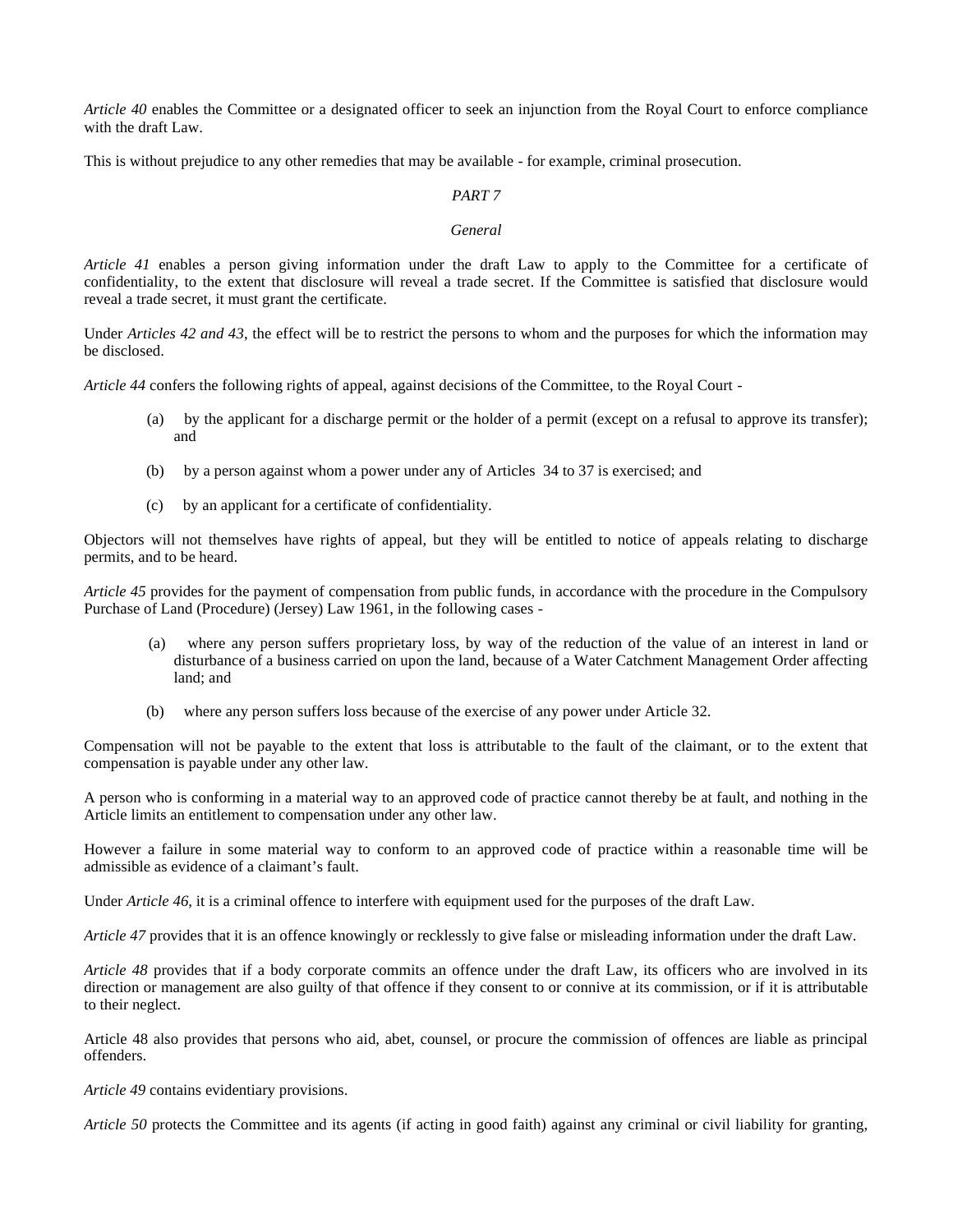varying, transferring, suspending or revoking a discharge permit or for the consequences of discharges under a permit by any other person.

*Article 51* facilitates the service of documents under the draft Law.

*Article 52* deals with Regulations and Orders made under the draft Law. These relate to matters that are incidental to its purposes - for example, forms and standard conditions in discharge permits. The Article also deals with Rules of Court.

*Article 53* provides that the requirements of the draft Law are additional to those of other enactments.

*Article 54* empowers the States, by Regulations, to modify the draft Law to give effect to any international agreement or obligation that applies to the Island.

This is complementary to the powers conferred on the States in respect of European Union obligations by the European Communities Legislation (Implementation) (Jersey) Law 1996.

*Article 55* describes the extent to which the draft Law will bind the Crown.

*Article 56* deals with the repeal and amendment of other enactments (in the manner described in detail in Schedules 3 and 4).

It also contains transitional arrangements (described in detail in Schedule 5). If a person applies, within six months after the provisions relating to the granting of discharge permits commence, for a discharge permit for sewage effluent or trade effluent, and the application is not decided by the Committee before the enforcement provisions relating to the control of pollution come into force, the person may continue to discharge the effluent to which the application relates until it is decided.

Schedule 5 specifically provides that no charge may be made for an application under it in respect of the discharge of domestic sewage effluent, the holding of any discharge permit granted on such an application, or any subsequent application for the variation, transfer or revocation of such a permit. However, the States will have power, by Regulations, to repeal this exemption (wholly or partly) if they subsequently wish to do so.

*Article 57* provides that the machinery provisions relating to discharge permits and discharge certificates, and other machinery for or incidental to the administration of the Law, will commence on the expiry of the period of seven days following its registration.

The Article also provides that the remaining provisions in the Law, including those relating to its enforcement, will come into force on the expiry of the period of six months following its registration.

Where the draft Law prescribes a penalty by way of a fine not exceeding a specified level "on the standard scale", this is a reference to the scale set out in the Criminal Justice (Standard Scale of Fines) (Jersey) Law 1993. The maximum penalties for each level on that scale, currently, are -

| Level 1 | $\sim$ | £50     |
|---------|--------|---------|
| Level 2 | $\sim$ | £500    |
| Level 3 | $\sim$ | £2,000  |
| Level 4 | ۰.     | £5,000. |

Where the draft Law prescribes a fine but does not specify a level, the maximum fine that may be imposed is unlimited.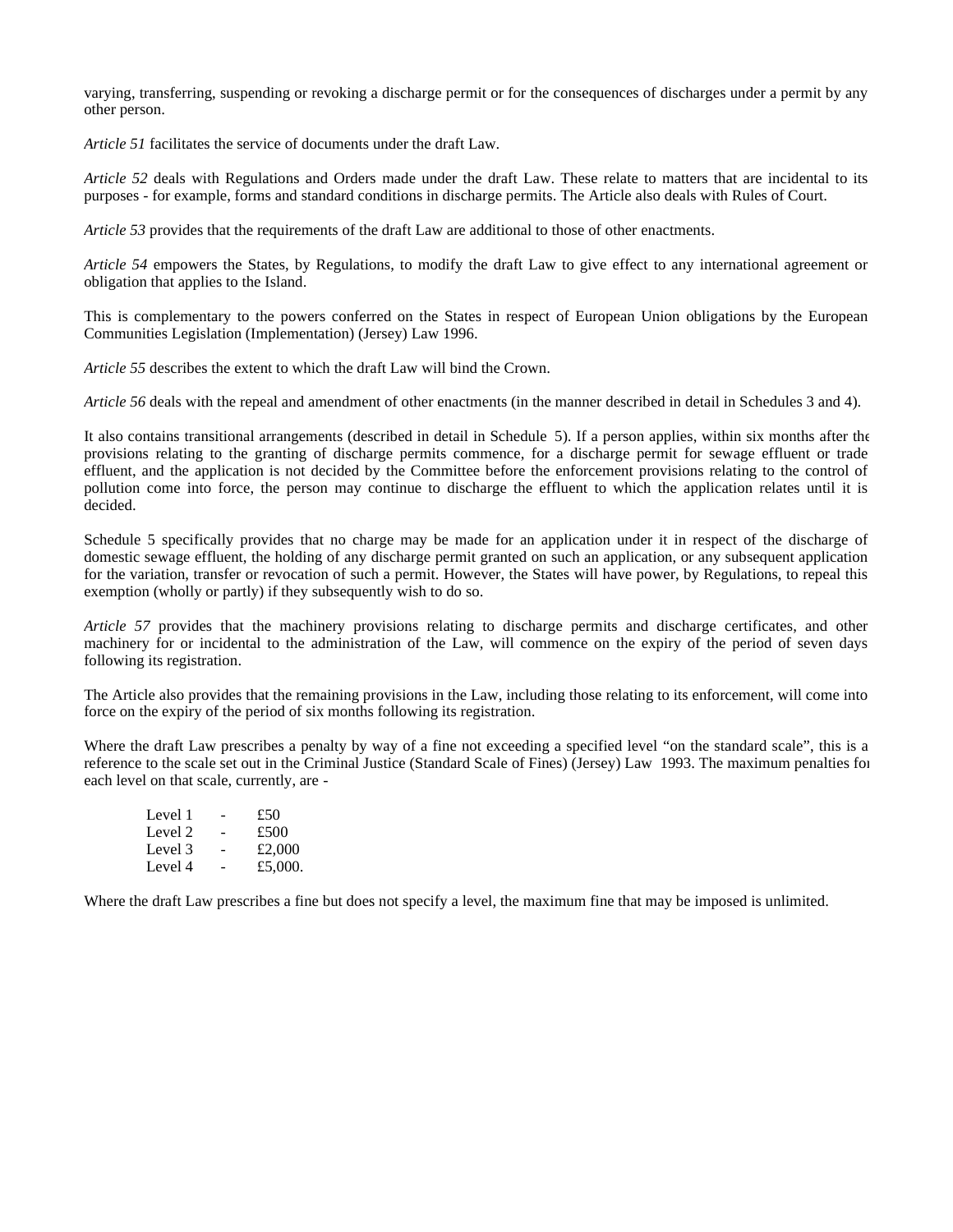# **WATER POLLUTION (JERSEY) LAW 200 \_\_\_\_\_\_\_\_\_\_\_\_**

# ARRANGEMENT OF ARTICLES \_\_\_\_\_\_\_\_\_\_\_\_

#### *PART 1*

# **Introductory**

# 1. Interpretation

- 2. Meaning of "controlled waters"
- 3. Extension of controlled waters
- 4. Meaning of "pollution"

# *PART 2*

# **Administration**

- 5. General objectives of Committee
- 6. Operating considerations
- 7. Gathering of information
- 8. Dissemination of information
- 9. Consultation with other persons
- 10. Public notice of proposals
- 11. Provision of services

# *PART 3*

# **Water quality**

- 12. Water Quality Orders
- 13. Compliance with water quality objectives
- 14. Water Catchment Management Areas
- 15. Water Catchment Management Orders
- 16. Approved codes of practice

# *PART 4*

# **Pollution offences**

- 17. Pollution offences
- 18. Statutory defences

#### *PART 5*

### **Authorized discharges**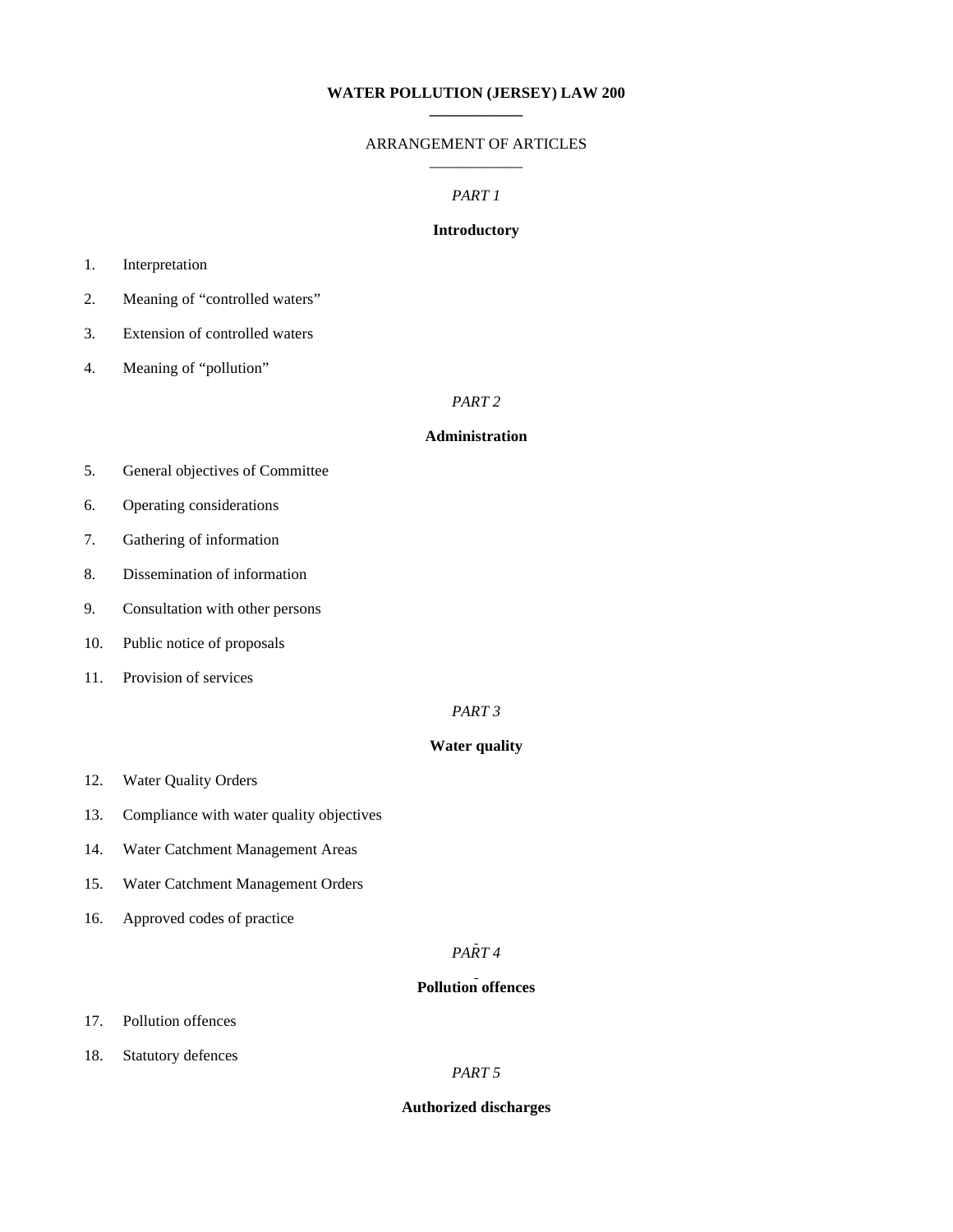- 19. High risk substances
- 20. Applications in respect of discharge permits
- 21. Discharge permits
- 22. Conditions of discharge permits
- 23. Variation and revocation of discharge permits
- 24. Suspension of discharge permits
- 25. Transfer of discharge permits
- 26. Discharge certificates
- 27. Notice of decisions
- 28. Charges for discharge permits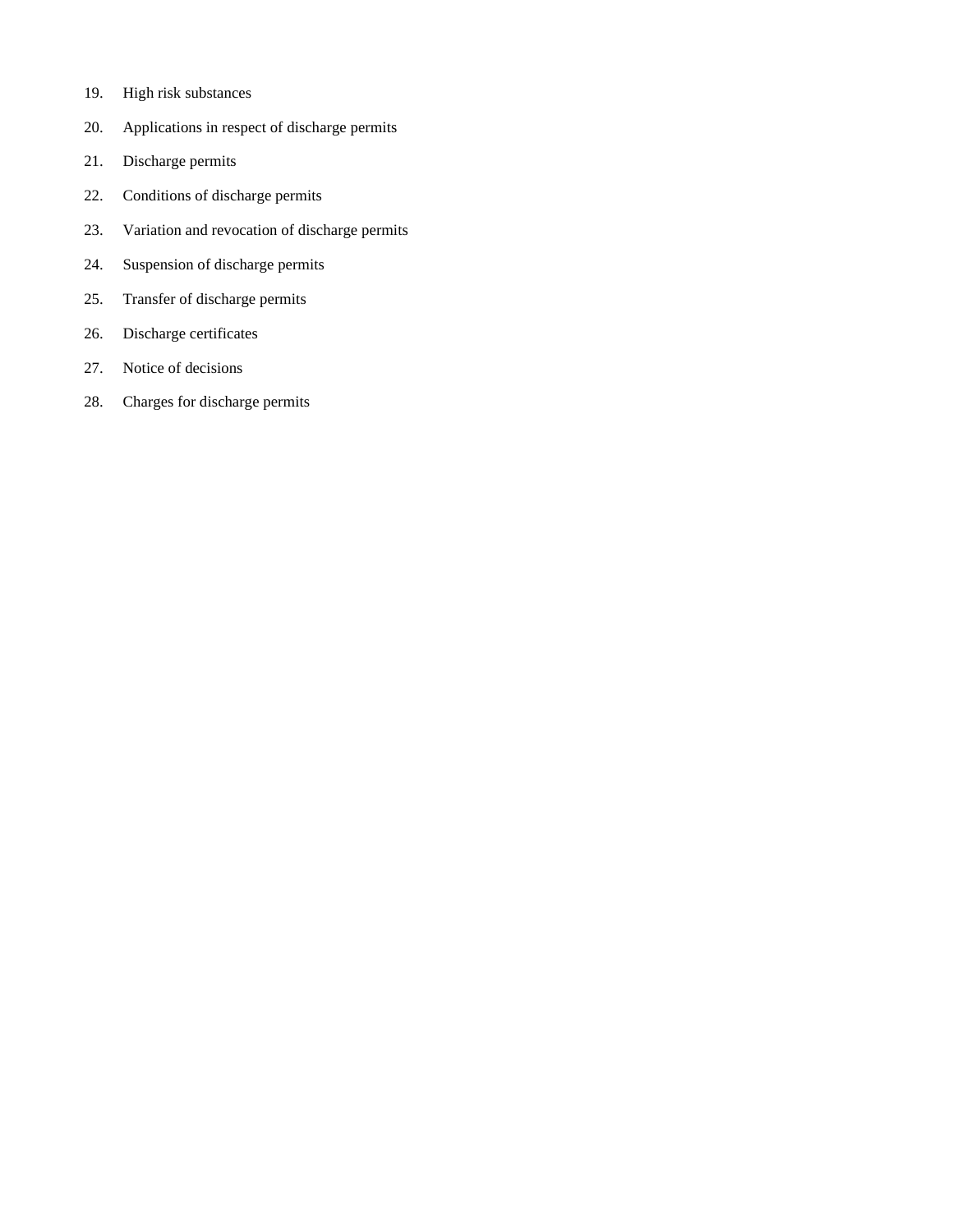### *PART 6*

# **Enforcement**

- 29. Appointment of designated officers
- 30. Proof of authority
- 31. Persons who may accompany designated officers
- 32. General powers of entry and investigation
- 33. Co-operation by owners and others
- 34. Access to documents and records relating to water quality
- 35. Provision of information about potential pollution
- 36. Control of potential pollution
- 37. Remedial action by polluters
- 38. Manner of exercising powers
- 39. Remedial action by Committee
- 40. Injunctions

# *PART 7*

# **General**

- 41. Application for protection of trade secret
- 42. Information that is protected
- 43. Information that is not protected
- 44. Appeals
- 45. Compensation
- 46. Interference with apparatus
- 47. False information
- 48. Criminal liability
- 49. Evidence
- 50. Limitation of liability of Committee
- 51. Service of documents
- 52. Subordinate legislation
- 53. Relationship to other enactments
- 54. Implementation of international obligations
- 55. Application to Crown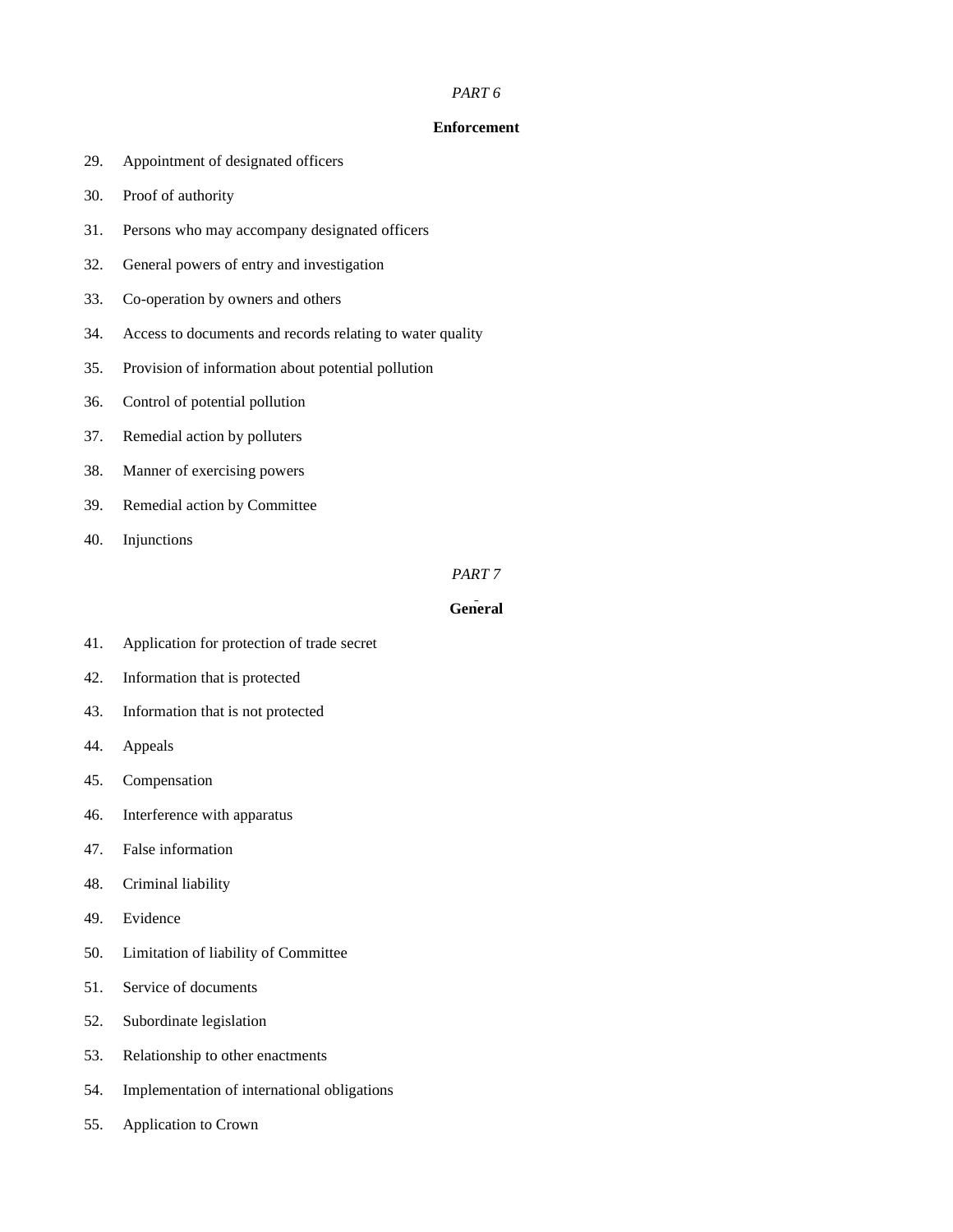- 56. Repeals, amendments and transitional provisions
- 57. Citation and commencement
- SCHEDULES -
- SCHEDULE 1 Information that need not be disclosed
- SCHEDULE 2 High risk substances
- SCHEDULE 3 Enactments repealed
- SCHEDULE 4 Consequential amendments
- SCHEDULE 5 Transitional provisions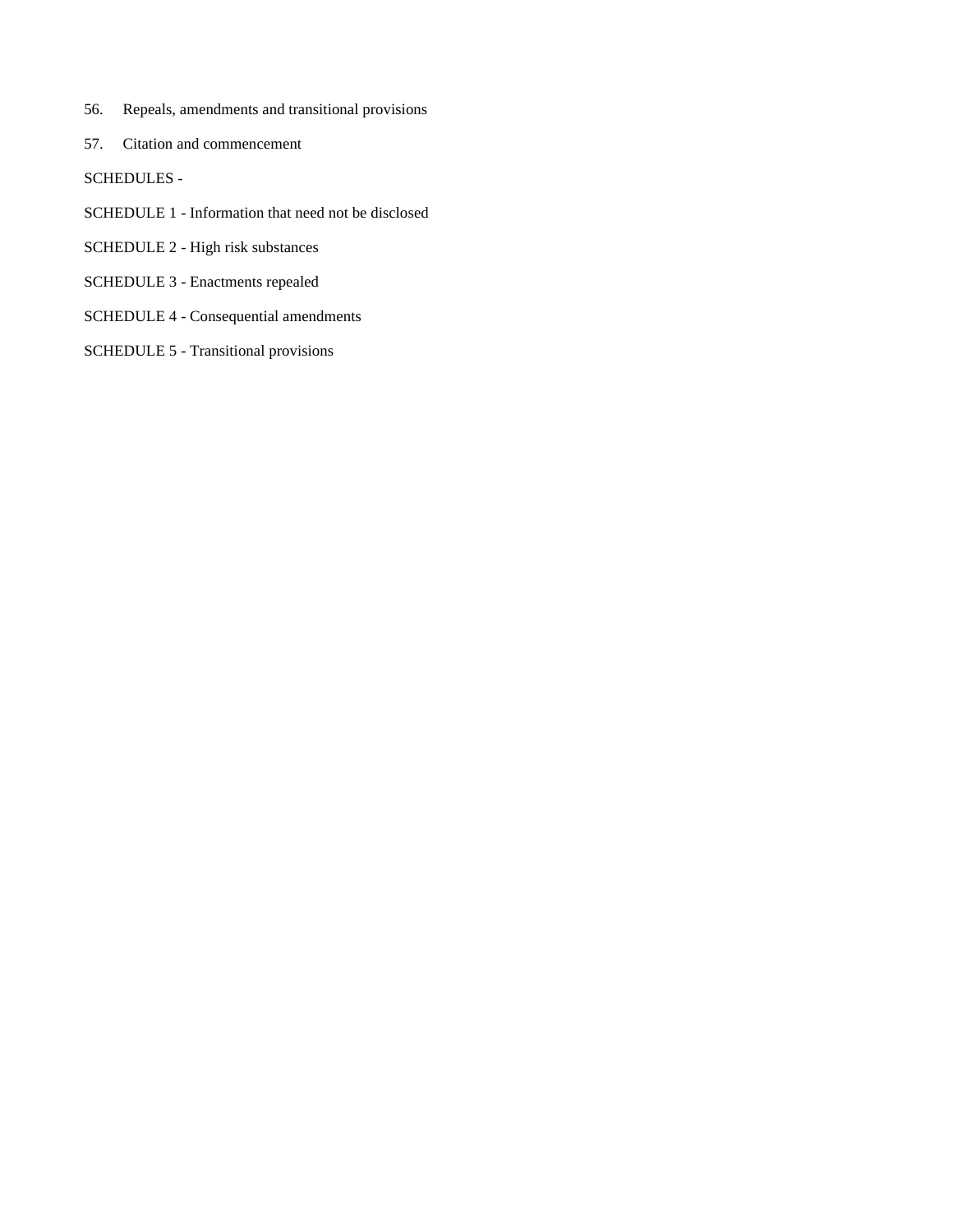# **WATER POLLUTION (JERSEY) LAW 200 \_\_\_\_\_\_\_\_\_\_\_\_**

**A LAW** to provide for the control of pollution in Island waters, and the implementing of provisions of the Convention for the Protection of the Marine Environment of the North-East Atlantic concluded in Paris on the twentysecond day of September 1992; the monitoring and the classification of waters; the setting of quality objectives for classified waters; administrative, regulatory, preventive and remedial measures; and related purposes; sanctioned by Order of Her Majesty in Council of the

\_\_\_\_\_\_\_\_\_\_\_\_

| (Registered on the | day of                  | 200) |
|--------------------|-------------------------|------|
|                    | <b>STATES OF JERSEY</b> |      |
| The                | day of                  | 200  |

**THE STATES,** subject to the sanction of Her Most Excellent Majesty in Council, have adopted the following

# *PART 1*

#### INTRODUCTORY

# ARTICLE 1

#### **Interpretation**

(1) In this Law, unless the context otherwise requires -

"approved" means approved in writing by the Committee;

 "approved code of practice" means a code of practice that is approved by the Committee by an Order made under Article 16;

"best environmental practice" has the same meaning as it has in the Convention;

"best techniques" has the same meaning as it has in the Convention;

"business" includes any trade, industrial or commercial activity or profession;

"certificate of confidentiality" means a certificate of confidentiality granted under Article 41;

"clean technology" has the same meaning as it has in the Convention;

"Committee" means the Public Services Committee;

 "Company" means the Jersey New Waterworks Company Limited, as defined in Article 1(1) of the Water (Jersey) Law  $1972;\frac{[1]}{[1]}$ 

"conform to", when referring to an approved code of practice -

- (a) in the case of an act, means to do that act in accordance with the code; and
- (b) in the case of an omission, means to make that omission in accordance with the code;

Law -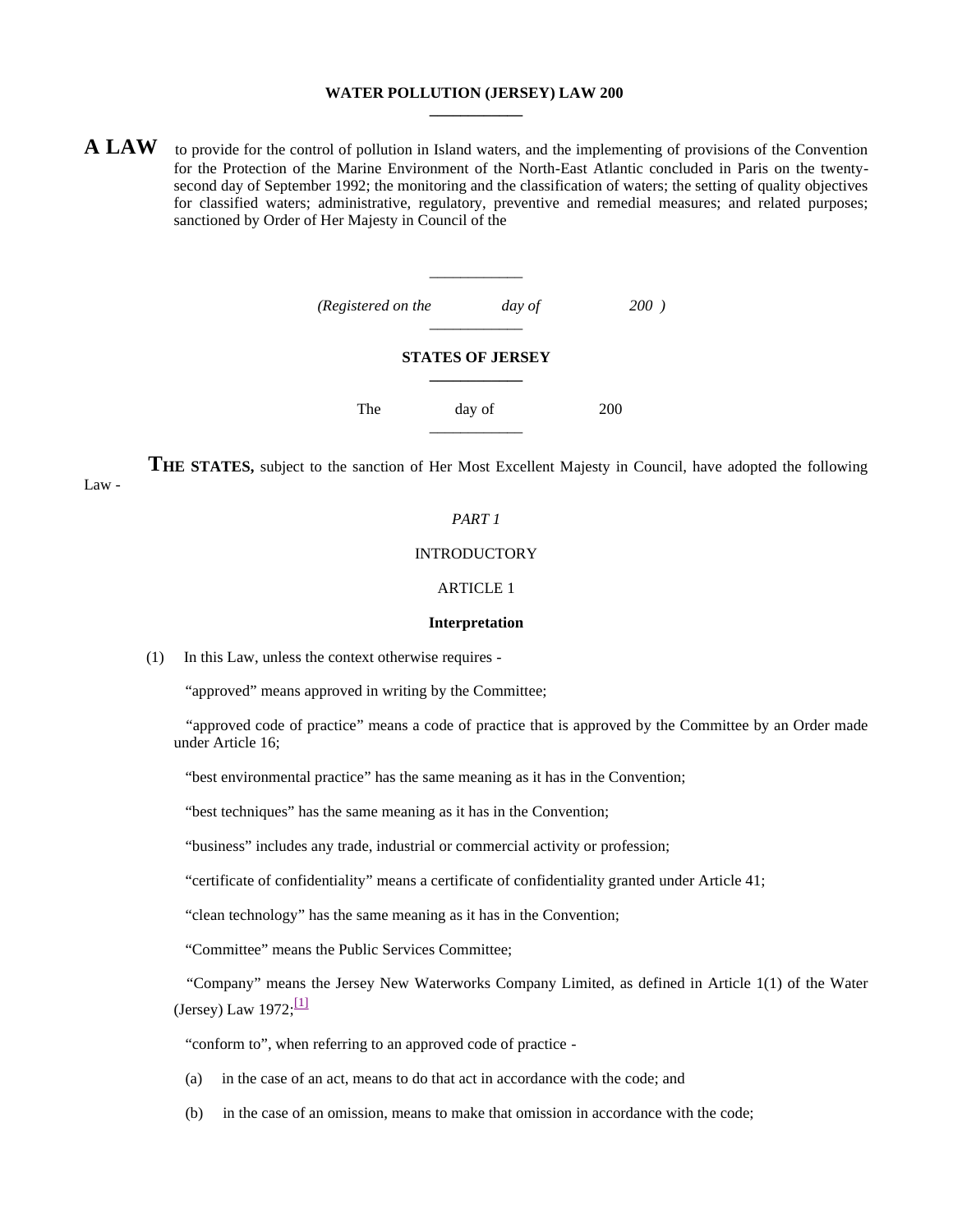"contravene", when used in respect of a person who must comply with a requirement in or under this Law, includes to fail to comply;

 "Convention" means the Convention for the Protection of the Marine Environment of the North-East Atlantic concluded in Paris on the twenty-second day of September 1992;

"Court" means the Royal Court;

"designated officer" means a person appointed under Article 29 as a designated officer;

 "discharge certificate" means a discharge certificate in writing that is issued by the Committee under Article 26 and is in effect;

 "discharge permit" means a discharge permit in writing that is granted by the Committee under Article 21 and is in effect;

"energy" has the same meaning as it has in the Convention;

 "hovercraft" means a vehicle that is designed to be supported, when in motion, wholly or partly by air expelled from the vehicle to form a cushion of which the boundaries include the ground, water or other surface beneath the vehicle;

"land" -

- (a) includes any house, building or premises; and
- (b) also includes land under water;

"micro-organism" includes any microscopic, biological entity that is capable of replication;

"monitor", when referring to controlled waters, includes to measure from time to time -

- (a) the quality of controlled waters and their sediments and biota;
- (b) activities, and additions to and inputs into controlled waters, that affect or may affect the quality of controlled waters; and
- (c) the effects on controlled waters of those activities, additions and inputs;

"persistency" has the same meaning as it has in the Convention;

"person" -

- (a) includes a Committee of the States; and
- (b) also includes an unincorporated body or unincorporated association of persons;

"prescribed" means prescribed by an Order made under this Law;

"public sewer" -

- (a) means an "égout public" as defined in Article 3 of the "Loi (1937) sur les égouts";  $\frac{[2]}{]}$  and
	- (b) also means any works that are vested in or maintained by the Committee in its capacity as the sewerage undertaker for the Island, and relate to the reception, handling, conveying, treatment or disposal of sewage;

"records" includes computer records and records kept otherwise than in documents;

"representation" includes an objection;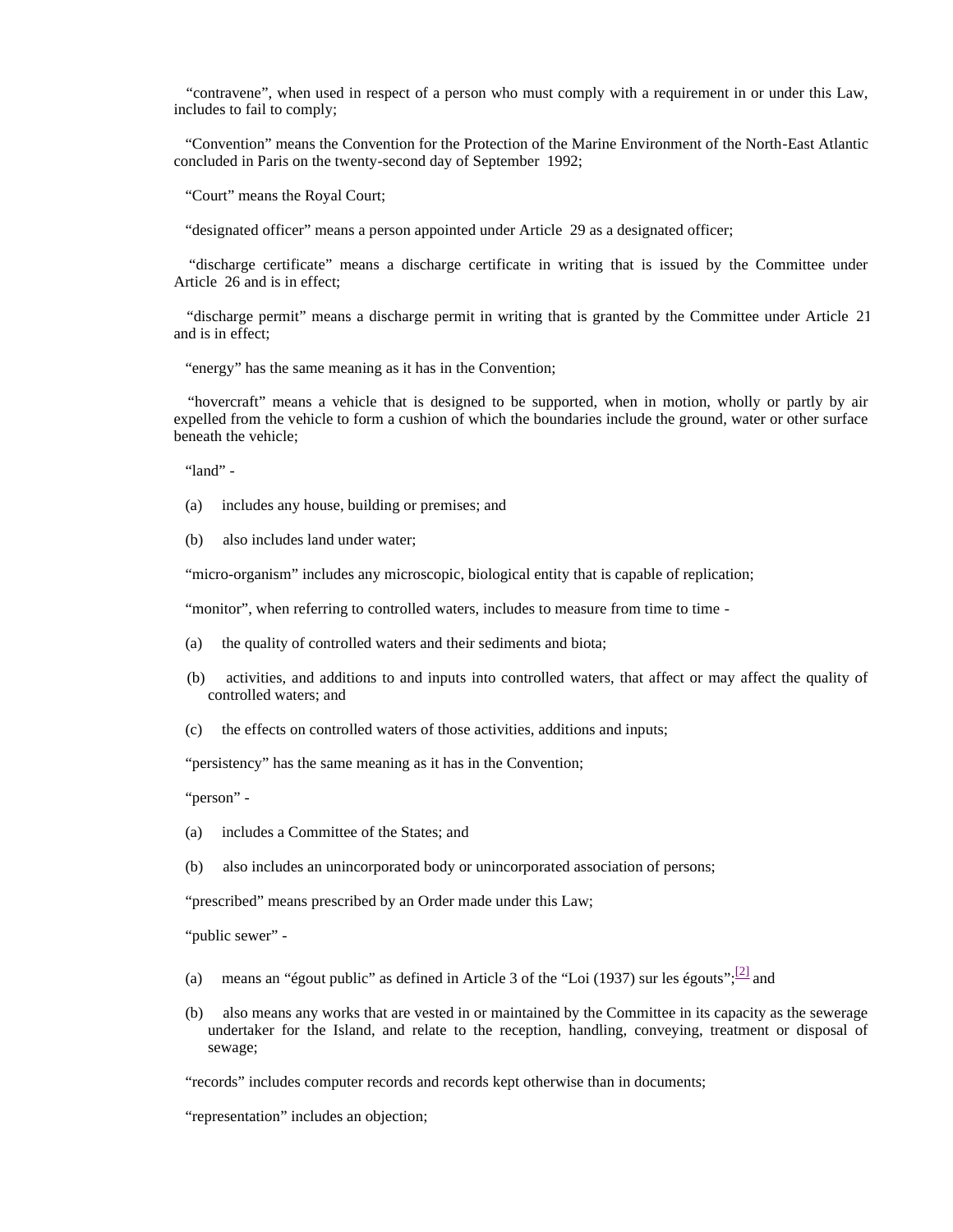"slimicides" has the same meaning as it has in the Convention;

"stream" includes any brook, canal, culvert, ditch, lavoir, sluice or spring;

"substance" -

- (a) includes any matter whatever (whether it is in solid or liquid form, or is in the form of gas or vapour, or is radioactive matter or is natural or artificial); and
- (b) also includes any micro-organism;

"suspend", when referring to a discharge permit or a discharge certificate, means to suspend its effect;

"transboundary significance" has the same meaning as it has in the Convention;

 "vary", when referring to a discharge permit or discharge certificate, includes to vary any condition of the permit or certificate;

 "Water Catchment Management Area" means any land that is designated under Article 14 as a Water Catchment Management Area;

"Water Catchment Management Order" means an Order to which Article 15 refers;

"Water Quality Order" means an Order to which Article 12 refers.

 (2) In this Law, references to the Committee in its capacity as the sewerage undertaker for the Island are references to it in that capacity by reason of Articles 1 and 4 of the "Loi (1937) sur les égouts".<sup>[3]</sup>

 (3) A reference in this Law to a Part, Article or Schedule by number only and without further identification is a reference to a Part, Article or Schedule of that number in this Law.

 (4) A reference in an Article or other division of this Law to a paragraph or sub-paragraph by number or letter only and without further identification is a reference to the paragraph or sub-paragraph of that number or letter in the Article or other division of this Law.

- (5) Unless the context otherwise requires -
- (a) a reference in this Law to an enactment is a reference to that enactment as amended from time to time and includes a reference to that enactment as extended or applied by or under another enactment, including another provision of this Law; and
- (b) a reference in this Law to an enactment includes a reference to any Regulation, Order, Bye-law or Notice made or issued under that enactment.

# ARTICLE 2

### **Meaning of "controlled waters"**

- (1) In this Law, unless otherwise provided, "controlled waters" means -
- (a) the territorial sea adjacent to the Island;
- (b) coastal waters, being waters that are within the area that extends landward, from the baselines from which the breadth of the territorial sea is measured, as far as the limit of the highest tide;
- (c) inland waters, being the waters of lakes, marshlands, ponds, reservoirs, streams, surface water sewers and wetlands (whether in any such case they are natural or artificial, or above or below the ground), and not being coastal waters; and
- (d) ground waters, being waters that are below the surface of the land and are not inland waters.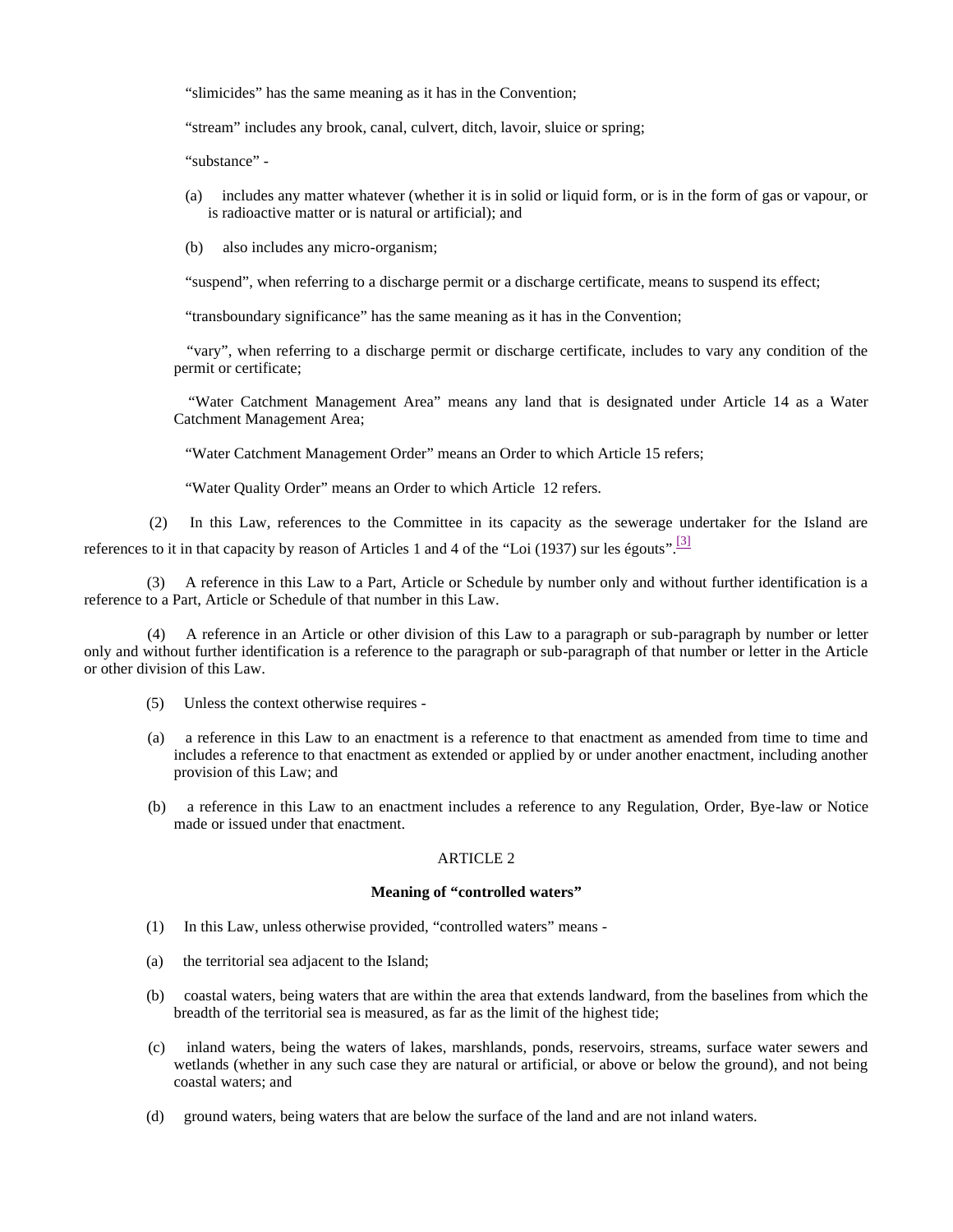- (2) "Controlled waters" does not mean -
- (a) lawful foul sewers;
- (b) drains that drain into lawful foul sewers; or
- (c) waters that are within mains or other pipes owned or used by the Jersey New Waterworks Company Limited, having been treated for the purposes of supply.

 (3) "Controlled waters" does not mean any artificial inland waters in respect of which each of the following conditions is fulfilled, namely -

- (a) that they are constructed so that water does not pass between them and controlled waters;
- (b) that they are not owned by the Company; and
- (c) that they are not used by the Company,

but this paragraph is subject to Article 3.

- (4) This Law also applies to -
- (a) the foreshore, being the land that lies between the limits of the highest and lowest tides; and
- (b) the bottoms, beds and channels of controlled waters that are inland waters, whether or not they are for the time being dry,

as it applies to controlled waters.

# ARTICLE 3

### **Extension of controlled waters**

 (1) The States may by Regulations declare that any artificial inland waters described in Article 2(3) shall be controlled waters for the purposes of this Law.

- (2) The Regulations may provide that those waters shall be controlled waters -
- (a) for the purposes of the whole of this Law; or
- (b) for the purposes of such provisions of this Law as are specified in the Regulations.

### ARTICLE 4

# **Meaning of "pollution"**

 In this Law, "pollution" includes the introduction directly or indirectly into controlled waters of any substance, or energy, where its introduction results or is likely to result in -

- (a) a hazard to human health or water supplies;
- (b) harm to any living resource or aquatic ecosystem;
- (c) damage to any amenity; or
- (d) interference with any legitimate use of controlled waters,

and whether or not its introduction is or would be the only contributing factor to that hazard, harm, damage or interference.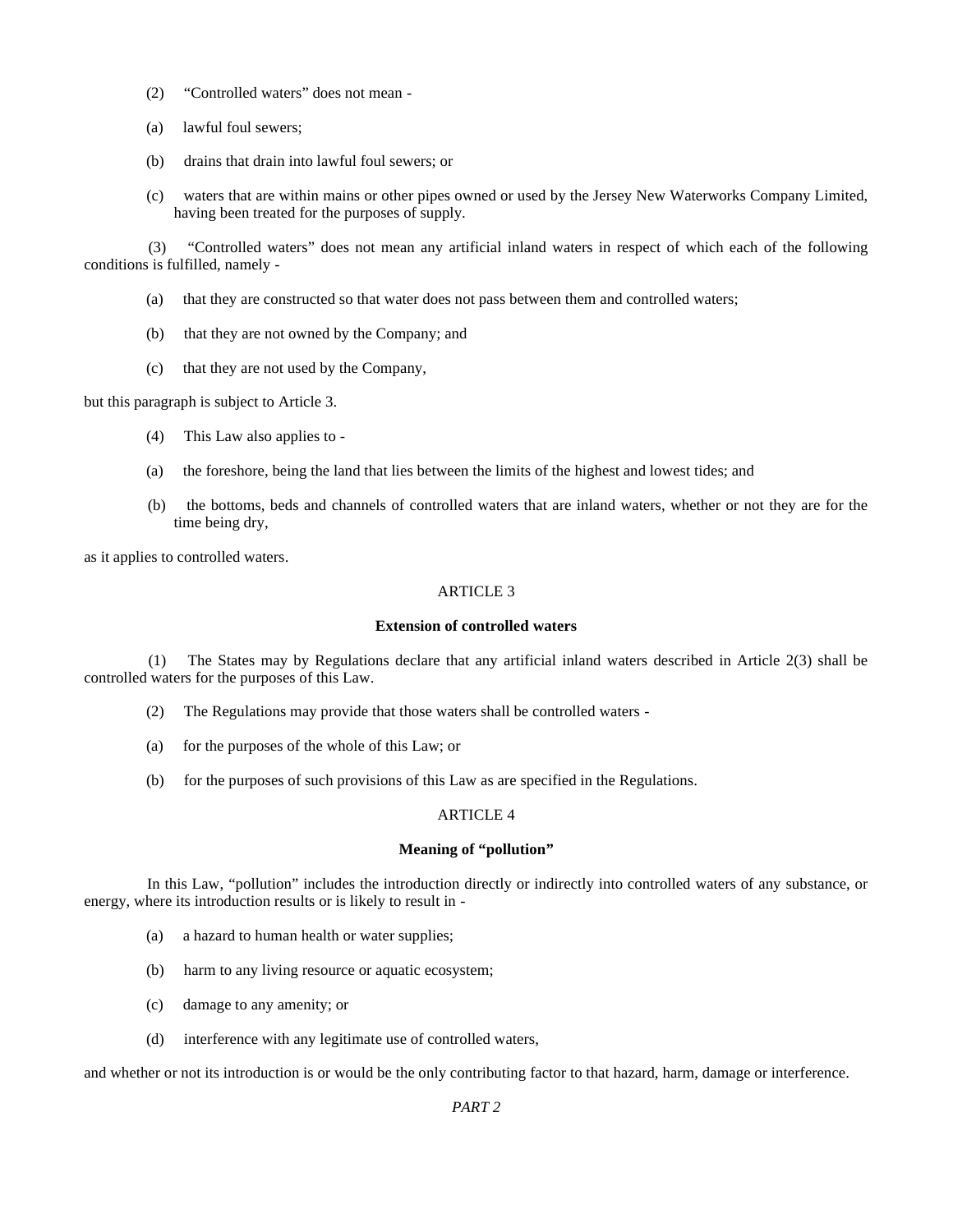# ADMINISTRATION

### ARTICLE 5

### **General objectives of Committee**

 (1) In carrying out its functions under this Law, the Public Services Committee shall have as its general objectives the maintenance and improvement of the quality of water in and around the Island by the prevention, control, reduction and elimination of the pollution of controlled waters.

 (2) In carrying out its functions under this Law, the Committee shall also seek to promote the conservation and enhancement of the natural beauty and amenity of controlled waters, their use for recreational purposes and the conservation of flora and fauna that are dependent on an aquatic environment.

# ARTICLE 6

# **Operating considerations**

 (1) In carrying out its functions under this Law the Committee shall have regard, as far as is reasonably practicable, to the following considerations -

- (a) the best techniques that are for the time being available and the best environmental practice that is for the time being recognized (including, where appropriate, clean technology);
- (b) a precautionary principle in respect of pollution, by which if there are reasonable grounds for concern that the introduction of anything into controlled waters may cause pollution, the Committee takes preventive measures in anticipation of the risk, whether or not there is conclusive evidence of a causal relationship between such an introduction and its effects; and
- (c) a cost principle in respect of pollution, by which the costs of preventing, controlling, reducing and eliminating pollution are borne by the persons who cause or knowingly permit it.
- (2) In carrying out its functions under this Law, the Committee shall also have regard to the obligations imposed

on the Company by the Water (Jersey) Law 1972<sup>[4]</sup> to supply wholesome water for human consumption and use.

# ARTICLE 7

#### **Gathering of information**

For the purposes of carrying out its functions under this Law, the Committee shall -

- (a) monitor controlled waters, and the extent to which this Law is being complied with; and
- (b) undertake continuing scientific and technical research and have regard to the latest developments in technology.

### ARTICLE 8

#### **Dissemination of information**

(1) The Committee shall publish reports of its activities under this Law.

 (2) The Committee shall also make available the information in its possession that is relevant to the following matters under this Law -

- (a) reports published under paragraph (1);
- (b) representations made to the Committee under paragraph (5) or paragraph (7) of Article 10;
- (c) Water Quality Orders;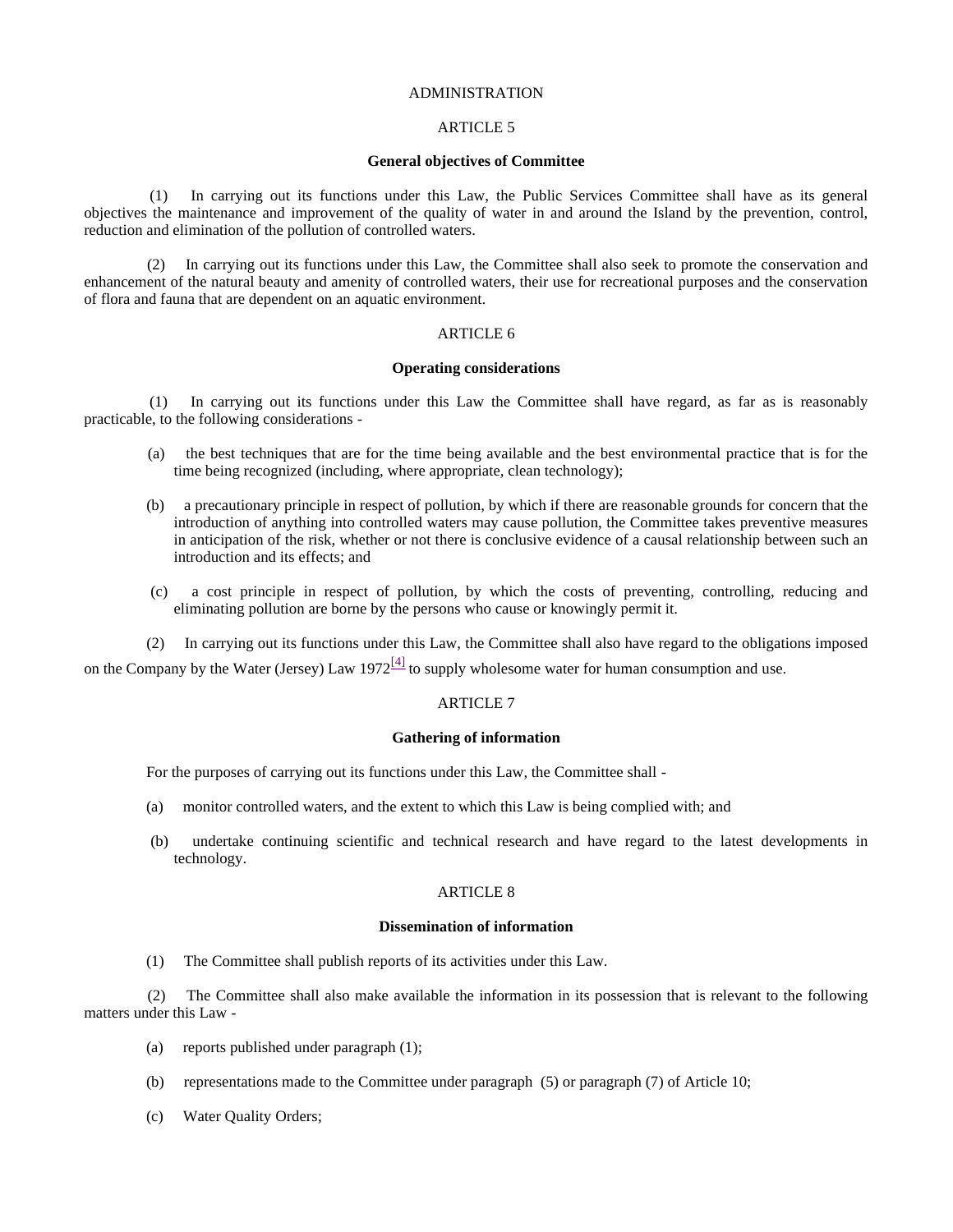- (d) Water Catchment Management Areas and Water Catchment Management Orders;
- (e) approved codes of practice;
- (f) applications for and the grant, variation, transfer, suspension and revocation of discharge permits;
- (g) information obtained by the Committee in consequence of the requirements of conditions of permits;
- (h) proposals for and the issue, variation, suspension and revocation of discharge certificates;
- (i) the results of analyses of samples taken by the Committee;
- (j) notices served by the Committee in the exercise of its powers under any of Articles 34, 35, 36 and 37;
- (k) the results of civil and criminal proceedings instituted under this Law;
- (l) in respect of certificates of confidentiality, the information to which Article 43 refers; and
- (m) any other matters relating to the state of controlled waters or activities, or measures, that affect or are likely to affect controlled waters or are undertaken under this Law,

but this paragraph is subject to paragraph (6).

The information shall be available for inspection by any person during reasonable office hours, as soon as possible after it is requested and in any event within 28 days.

(4) The Committee shall also provide facilities for copying the information.

 (5) The Committee may by Order prescribe reasonable charges for providing information and facilities for copying under this Article.

(6) The Committee may refuse to make available under this Article any information specified in Schedule 1.

 (7) Where the Committee refuses any request for information under this Article, it shall give the applicant a statement in writing of its reasons.

(8) This Article is subject to Article 42.

# ARTICLE 9

# **Consultation with other persons**

- (1) Before the Committee proceeds on any proposal to make a Water Quality Order -
- (a) it shall consult the Agriculture and Fisheries Committee, the Health and Social Services Committee, the Planning and Environment Committee and the Company; and
- (b) it shall also consult such other Committees of the States and other persons as it considers appropriate.

 (2) Before the Committee proceeds on any proposal to make a Water Catchment Management Order, to approve a code of practice under Article 16 or to prescribe charges under Article 28-

- (a) it shall consult the other Committees named in paragraph (1)(a) of this Article; and
- (b) it shall also consult such other Committees of the States and other persons as it considers appropriate.

# ARTICLE 10

#### **Public notice of proposals**

(1) Before the Committee proceeds on any of the following proposals, namely -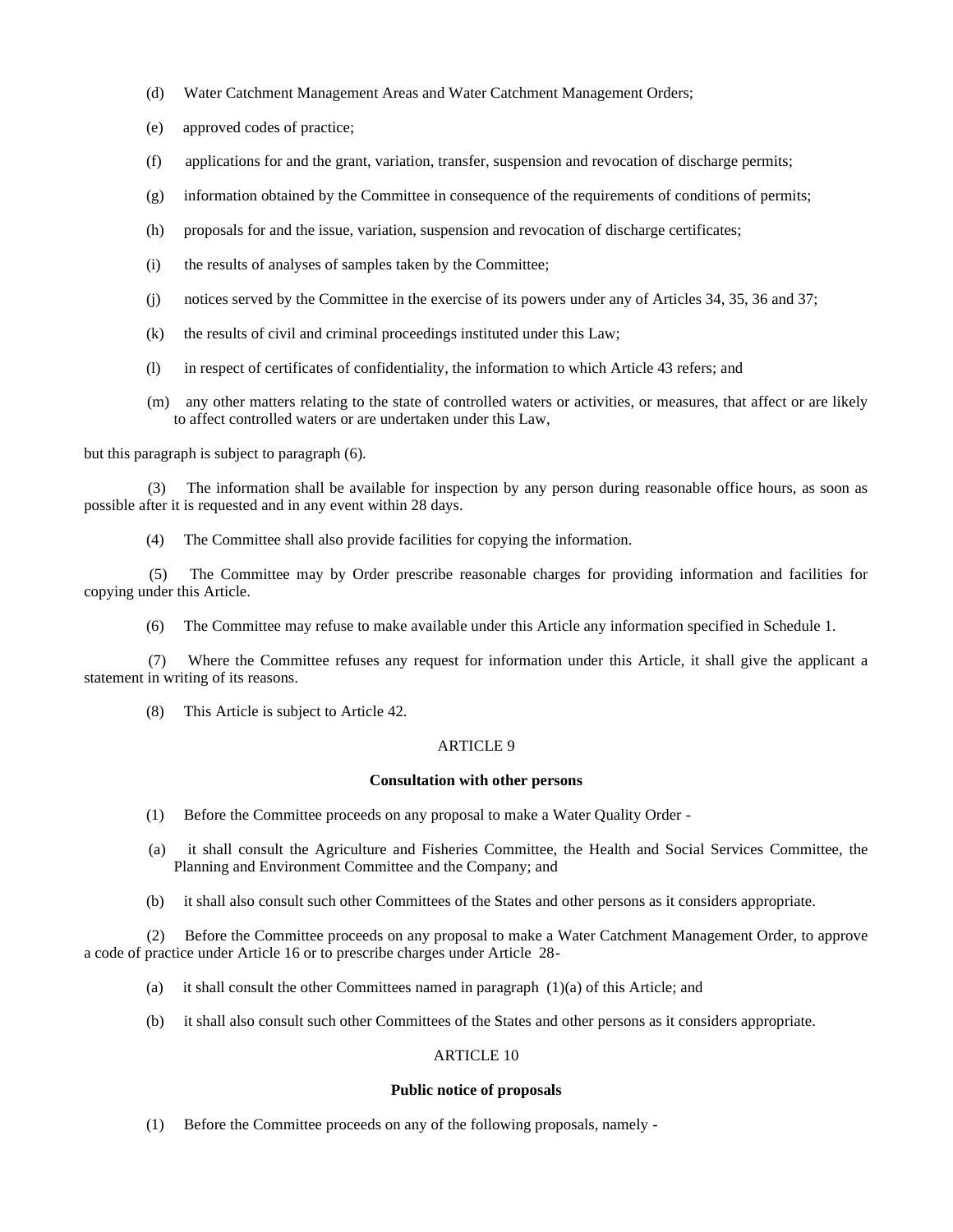- (a) a proposal to make a Water Quality Order;
- (b) an application for the grant or variation of a discharge permit;
- (c) a proposal by the Committee of its own motion to vary a permit; or
- (d) a proposal by the Committee for the issue or variation of a discharge certificate,

it shall comply with the requirements of this Article.

- (2) The Committee shall publish a notice in the Jersey Gazette -
- (a) stating that a copy of the proposal will be available for inspection free of charge at a place specified in the notice;
- (b) specifying the period for which it will be available for inspection (being a period of not less than 21 days beginning after the notice is published in the Jersey Gazette);
- (c) specifying times, during reasonable office hours, when it may be inspected; and
- (d) explaining that anyone may make representations in writing to the Committee in respect of the proposal at any time before the expiry of the seven days following the period for inspection,

and it shall make a copy of the proposal available accordingly for inspection.

- (3) In the case of -
- (a) an application for the variation of a discharge permit; or
- (b) a proposal by the Committee of its own motion to vary a permit,

where the Committee is satisfied on reasonable grounds that the introduction to which the proposal relates does not have and is not likely to have any appreciable adverse effect on the aquatic environment, the Committee need not comply with paragraph (2).

 (4) In the case of an application for the grant or variation of a discharge permit, or of a proposal by the Committee of its own motion to vary a permit or to issue or vary a discharge certificate -

- (a) the Committee shall send copies of the proposal to the Agriculture and Fisheries Committee, the Health and Social Services Committee and the Planning and Environment Committee; and
- (b) it shall also send copies to such other Committees of the States and other persons as it considers appropriate.

 (5) Any person who wishes to make representations in respect of the proposal may do so by delivering them in writing to the Committee -

- (a) at any time before the expiry of the seven days following the period for inspection; or
- (b) within 21 days after receiving under paragraph (4) a copy of the proposal,

### whichever is the later date.

- (6) If a person who delivers such representations wishes to have the right -
- (a) under Article 26, to apply to the Court to review a decision made by the Committee in respect of a discharge certificate; or
- (b) under Article 44, to be given notice of an appeal,

he shall also provide in writing, to the Committee, an address for service in the Island.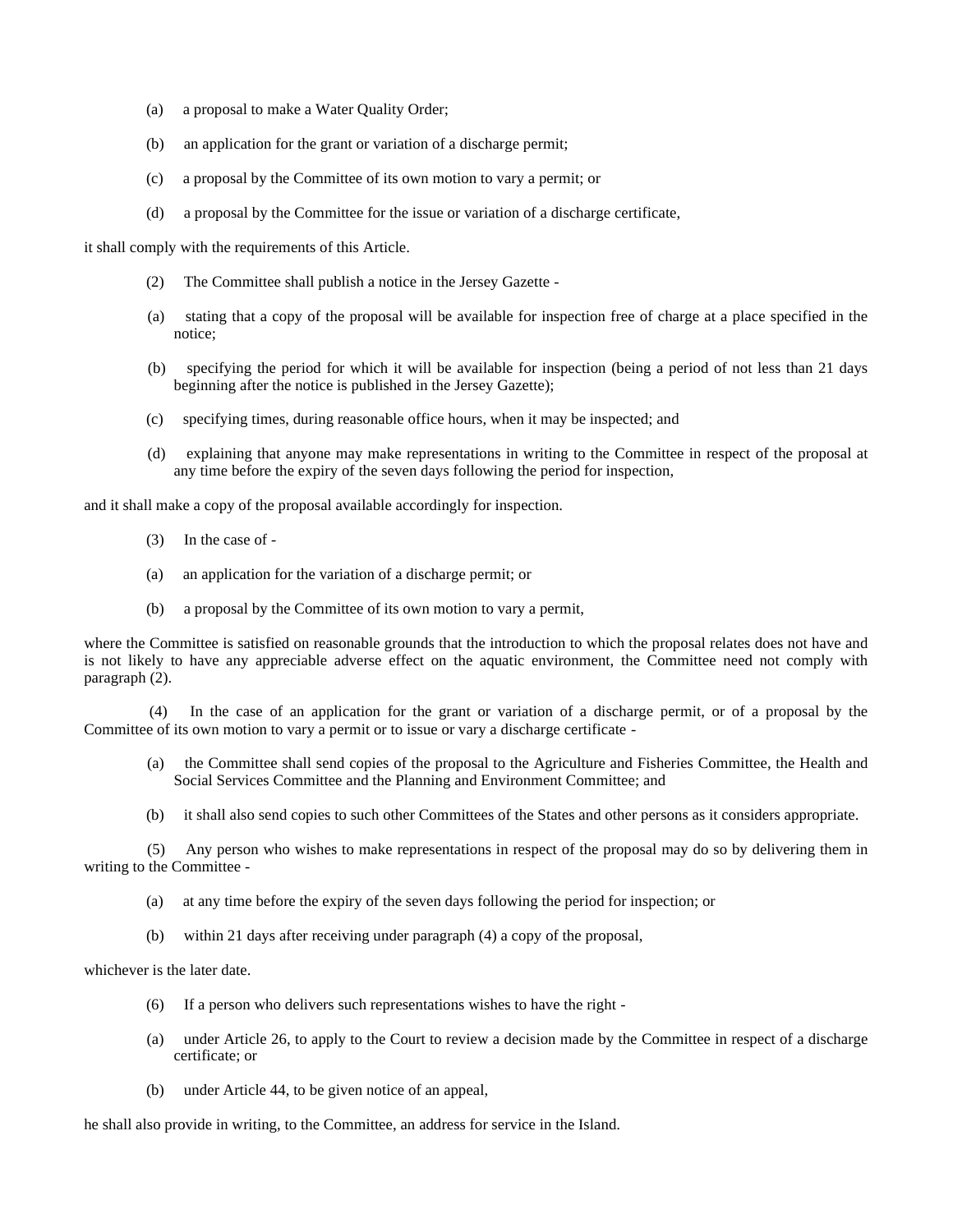(7) In the case of an application for the grant or variation of a discharge permit, or of a proposal by the Committee of its own motion to vary a permit -

- (a) the Committee shall serve on the applicant or holder copies of all representations made by other persons under paragraph (5) in respect of the proposal; and
- (b) he may deliver to the Committee representations in writing in reply, within 14 days after being served.
- (8) The Committee -
- (a) shall not proceed to determine the proposal until the time limits for making representations under this Law have elapsed; and
- (b) in determining the proposal, shall consider all representations made under this Law in respect of the proposal.
- (9) In this Article, "proposal" includes -
- (a) the information and any representations supporting the proposal; and
- (b) in the case of a proposal by the Committee of its own motion to vary a discharge permit, all written representations made by the holder of the permit under Article 23(2) in respect of the proposal.

# ARTICLE 11

# **Provision of services**

The Committee may by agreement with any other person -

- (a) provide services, facilities and materials to that person for the purposes of this Law; and
- (b) charge for doing so.

# *PART 3*

# WATER QUALITY

# ARTICLE 12

#### **Water Quality Orders**

 (1) For the purposes of carrying out its functions under this Law, the Committee may by Order ("a Water Quality Order") -

- (a) identify and classify controlled waters according to the uses to which they are being lawfully put or may in future be lawfully put and their amenity;
- (b) set objectives to be achieved in respect of their quality for such uses and amenity; and
- (c) specify any period of time for which the Order shall have effect.
- (2) In setting objectives, the Committee may specify in a Water Quality Order-
- (a) standards of quality to be achieved;
- (b) methods and dates by which the objectives shall be achieved; and
- (c) monitoring programmes in respect of the objectives.

 (3) In exercising its powers under this Article, the Committee shall have regard (as far as they are relevant to the purposes of this Law) to the state of the controlled waters, including -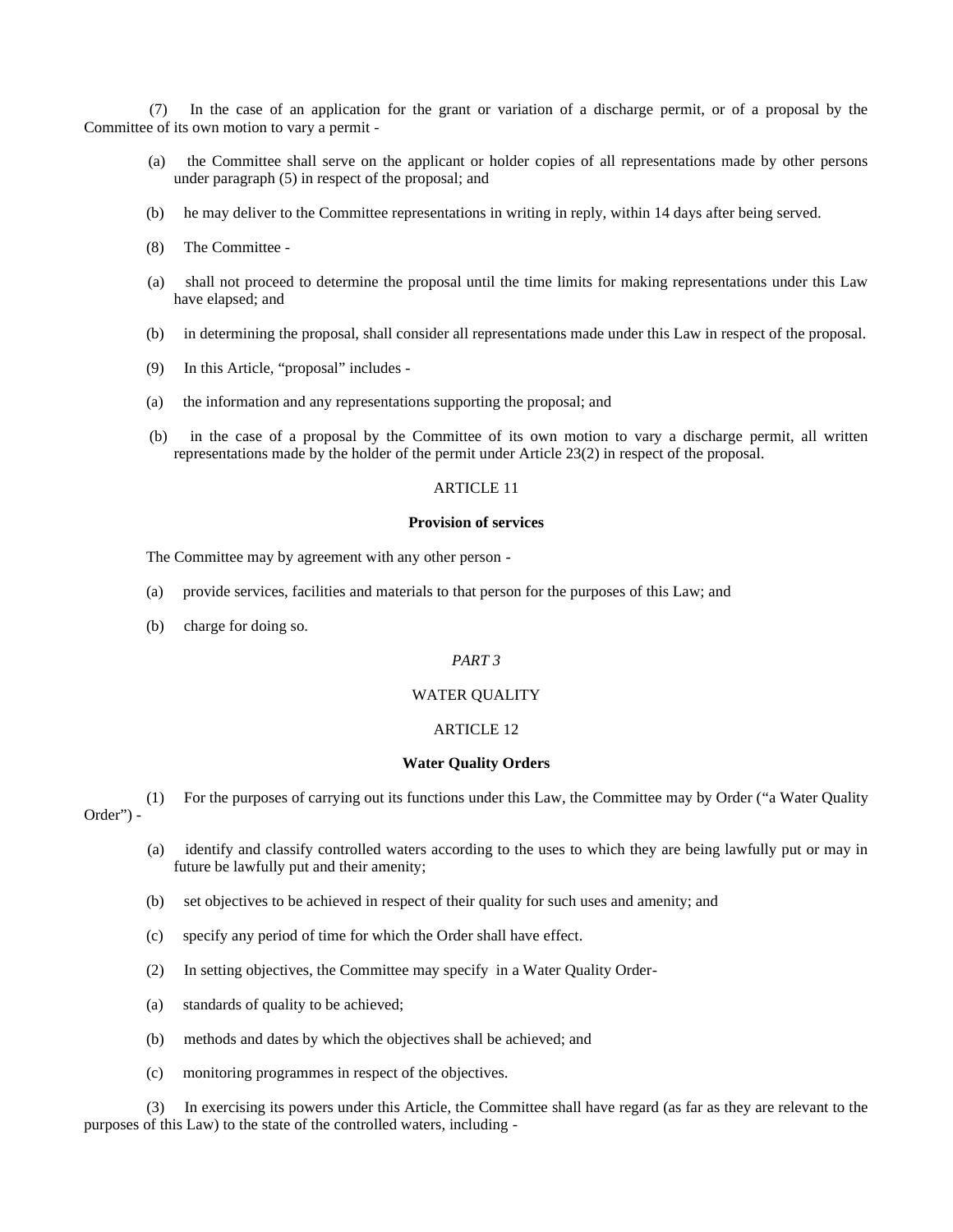- (a) the substances that are present in them and the concentrations of those substances; and
- (b) substances that are absent from the waters.

 (4) In this Article, "use" includes use for any agricultural purpose, bathing, boating, fishing for pleasure, fishing for profit, any industrial purpose, any other recreational purpose and the supply of water.

# ARTICLE 13

# **Compliance with water quality objectives**

While a Water Quality Order remains in force in respect of any controlled waters -

- (a) the Committee shall carry out its functions under Articles 14, 15, and 16, and Parts 5 and 6, in a manner that ensures as far as is reasonably practicable that the objectives set by the Order are achieved; and
- (b) the Company shall, to the extent that it may do so under the Water (Jersey) Law 1972,  $\frac{|5|}{2}$  carry out its functions under that Law in a manner that ensures as far as is reasonably practicable that those objectives are achieved.

# ARTICLE 14

#### **Water Catchment Management Areas**

The States may by Regulations -

- (a) designate any land described in the Regulations as a Water Catchment Management Area for the purposes of this Law; and
- (b) specify conditions, for the prevention, control, reduction or elimination of pollution in controlled waters or of the risk of pollution in controlled waters, that the Committee may impose by a Water Catchment Management Order in respect of such an Area or part of an Area.

### ARTICLE 15

# **Water Catchment Management Orders**

- (1) The Committee may by Order ("a Water Catchment Management Order") impose in respect of -
- (a) a Water Catchment Management Area; or
- (b) any part of the Area,

any conditions that the States have for the time being specified under Article 14 in respect of that Area or that part of the Area (as the case may be).

- (2) However, the Committee may only make a Water Catchment Management Order -
- (a) with the agreement of every person who has a proprietary interest in any land to which the Order is to apply; or
- (b) after complying with paragraphs (3) and (4).

 (3) Where the Committee proposes to make a Water Catchment Management Order without the agreement of a person who has a proprietary interest in any land to which the Order applies, it shall serve on him a notice in writing -

- (a) informing him of the terms of the proposed Order; and
- (b) explaining that he may within a specified period (being a period of not less than 21 days beginning after the date of service of the notice on him) make representations in writing to the Committee in respect of the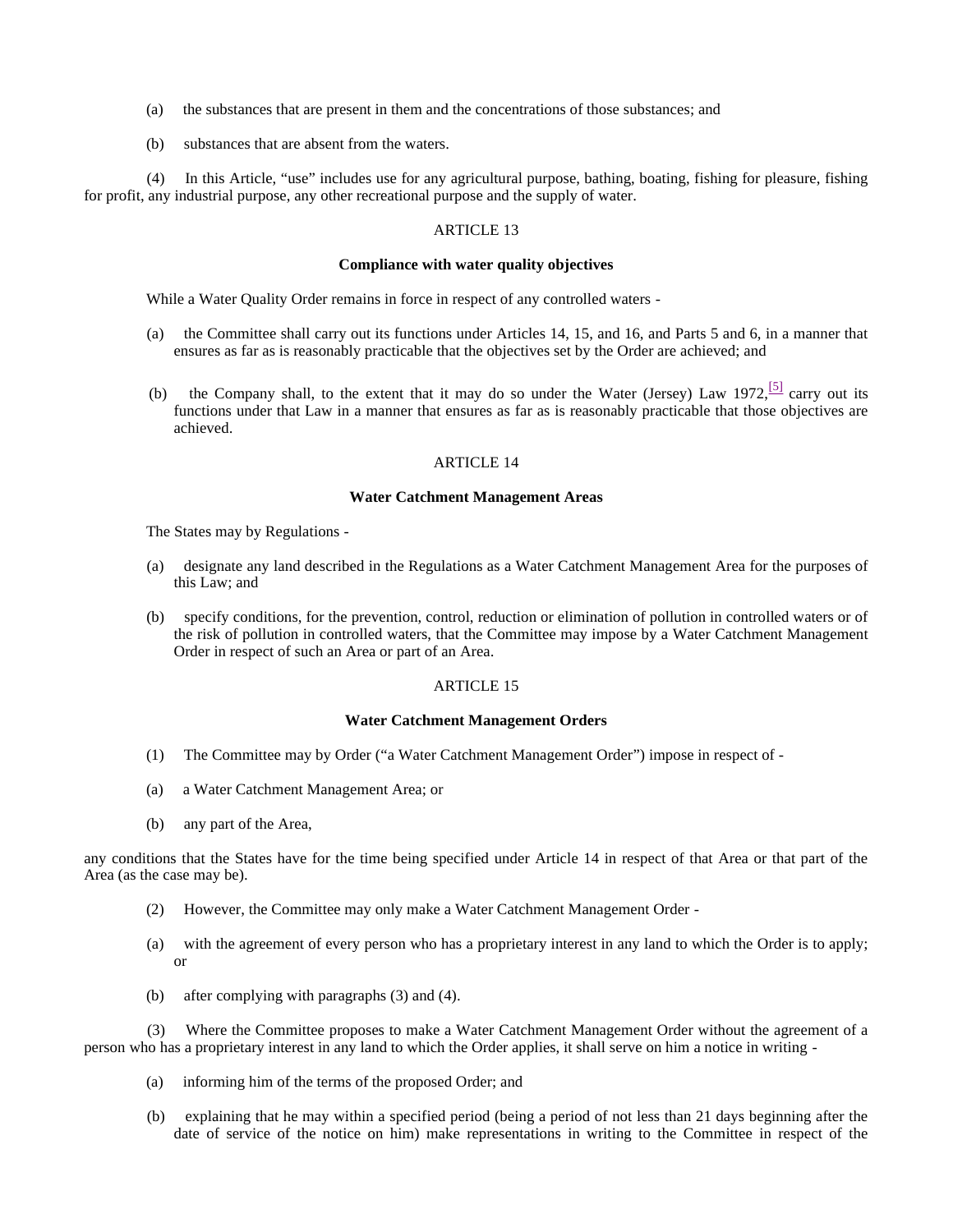proposal.

 (4) In deciding whether or not to make the Water Catchment Management Order, the Committee shall consider all representations so made.

 (5) Any person who intentionally and without reasonable excuse contravenes any condition imposed under paragraph (1) in respect of any land to which a Water Catchment Management Order applies shall be guilty of an offence and liable to imprisonment for a term not exceeding two years or to a fine, or both.

# ARTICLE 16

#### **Approved codes of practice**

- (1) The Committee may by Order approve any code of practice for the purposes of this Law.
- (2) In exercising its powers under paragraph (1), the Committee shall have regard to the desirability of -
- (a) the provision of practical guidance to persons engaged in activities (including, in particular, agricultural and related activities) that may affect the quality of controlled waters; and
- (b) the promotion and encouragement of good practices by such persons for preventing, controlling, reducing or eliminating the pollution of controlled waters.

# *PART 4*

# POLLUTION OFFENCES

# ARTICLE 17

#### **Pollution offences**

 (1) Any person who causes or knowingly permits the pollution of any controlled waters shall be guilty of an offence and liable to imprisonment for a term not exceeding two years or to a fine, or both.

- (2) Where -
- (a) the Committee in its capacity as the sewerage undertaker for the Island receives anything into a public sewer;
- (b) it passes subsequently from any public sewer into controlled waters; and
- (c) its introduction into controlled waters constitutes pollution,

the Committee shall be guilty of an offence and liable to a fine.

 (3) Any person who, being the holder of a discharge permit, contravenes any condition of the permit shall be guilty of an offence and liable to imprisonment for a term not exceeding two years or to a fine, or both.

 (4) Where the Committee contravenes any condition of a discharge certificate, it shall be guilty of an offence and liable to a fine.

### ARTICLE 18

#### **Statutory defences**

(1) Where a person is charged with an offence under paragraph (1) or paragraph (2) of Article 17, it shall be  $\epsilon$ defence to prove that in doing any act or making any omission that is a necessary ingredient of the offence he was acting in accordance with a discharge permit or discharge certificate.

 (2) Where a person (other than the Committee) is charged with an offence under paragraph (1) of Article 17 by reason only of the introduction into a public sewer of anything that passes subsequently into controlled waters, it shall be a defence to prove that the Committee was bound (either unconditionally or subject to conditions that were observed) to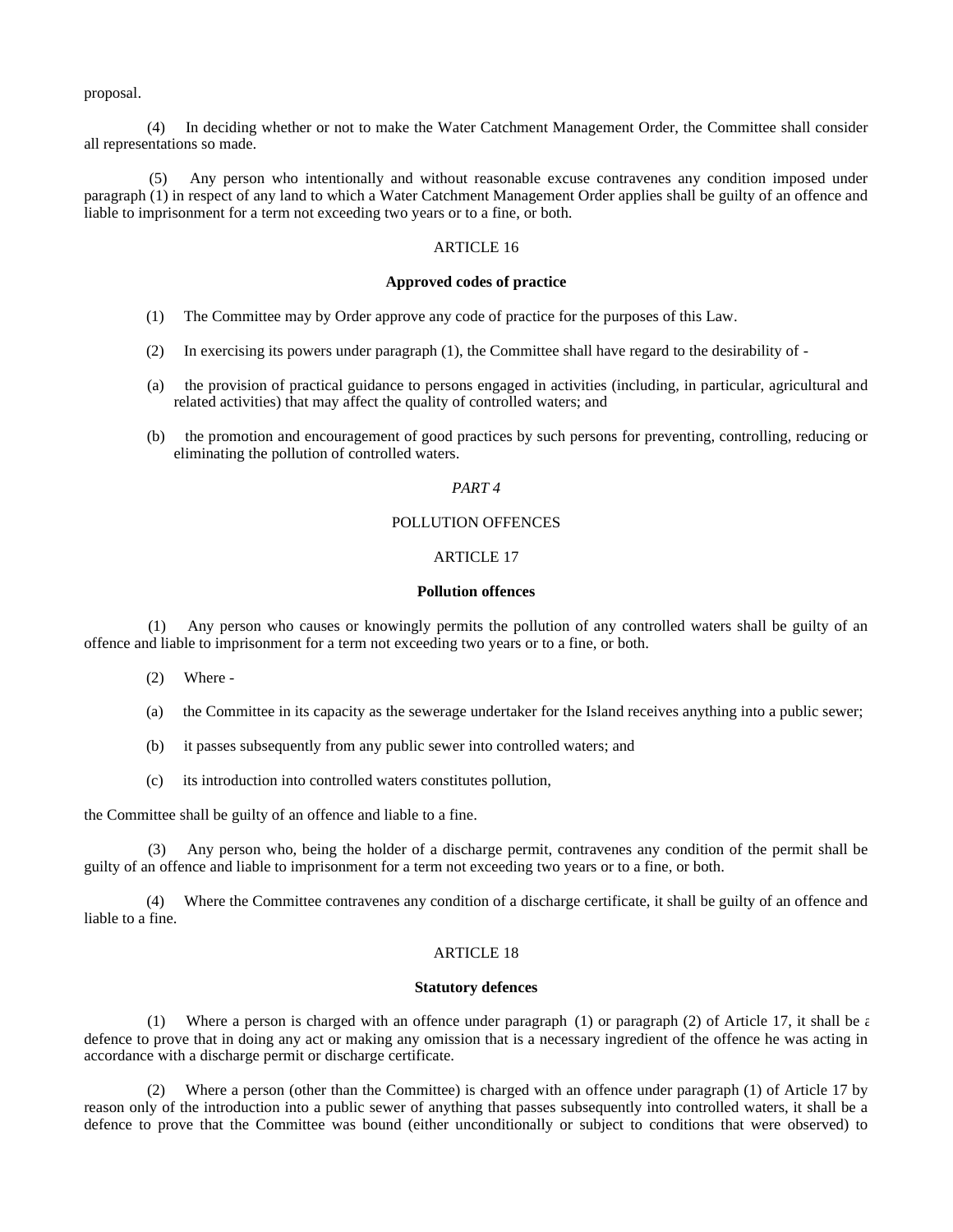receive it into the sewer.

 (3) Where the Committee is charged with an offence under paragraph (2) or paragraph (4) of Article 17 by reason of the introduction of anything into controlled waters, it shall be a defence to prove -

- (a) that the occurrence was attributable to the fact that its prior introduction into a public sewer was caused or permitted by a person who was not acting under the authority of the Committee; and
- (b) that the Committee either was not bound to receive it into the sewer, or was only bound to do so on conditions that were not observed.
- (4) Where a person is charged with an offence under paragraph (1) of Article 17, it shall be a defence to prove-
- (a) that he took all reasonable precautions and exercised due diligence to avoid the commission of the offence;
- (b) that he took all steps that were reasonably practicable for minimizing the extent of pollution of controlled waters; and
- (c) that he gave full details of the occurrence to the Committee, or ensured that they were given to it, as soon as was reasonably practicable.
- (5) For the purposes of paragraph (4) -
- (a) the fact that a person conforms in a material way to an approved code of practice shall be admissible as evidence that he is conducting himself reasonably and with due diligence in that way; and
- (b) the fact that a person fails in a material way to conform to an approved code of practice shall be admissible as evidence that he is not conducting himself reasonably and with due diligence in that way.

 (6) Where a person is charged with an offence under any of paragraphs (1), (2), (3) and (4) of Article 17 by reason of the introduction of anything into controlled waters, it shall be a defence to prove -

- (a) that it was introduced in consequence of a decision to do so in an emergency that arose in circumstances beyond his control;
- (b) that the decision was reasonable;
- (c) that he took all steps that were reasonably practicable for minimizing the extent of pollution of controlled waters; and
- (d) that he gave full details of the occurrence to the Committee, or ensured that they were given to it, as soon as was reasonably practicable.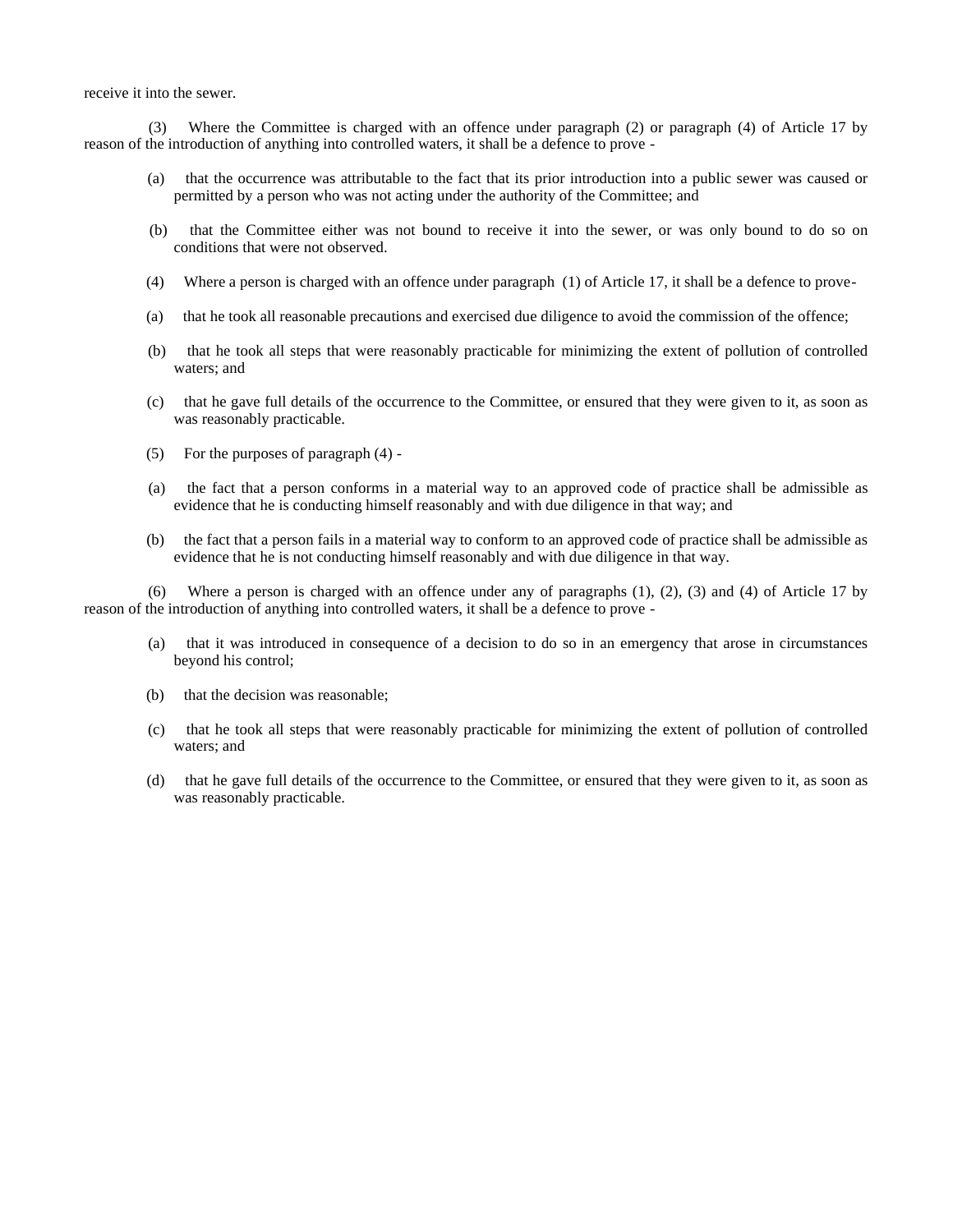### *PART 5*

#### AUTHORIZED DISCHARGES

# ARTICLE 19

#### **High risk substances**

 (1) In deciding under this Part whether or not to grant, vary, transfer, suspend or revoke a discharge permit, or to issue, vary, suspend or revoke a discharge certificate, the Committee shall have particular regard in every relevant case to the risk of pollution by any substance of a kind described in Schedule 2.

(2) The Committee may by Order amend Schedule 2.

# ARTICLE 20

# **Applications in respect of discharge permits**

 (1) Every application for the grant, variation, transfer or revocation of a discharge permit shall be in writing, with such information (including maps and diagrams) as may be prescribed or as the Committee may reasonably require in any case.

 (2) An application for the transfer of a discharge permit shall include the written consent of the proposed transferee to his becoming the holder of the permit.

# ARTICLE 21

#### **Discharge permits**

 (1) If any person other than the Committee wishes to make an introduction into controlled waters that would otherwise be in contravention of Article 17(1), he shall first apply to the Committee for a discharge permit for that purpose.

- (2) The Committee, on considering an application for a discharge permit, shall -
- (a) grant the application, unconditionally or on such conditions as it may specify in its decision; or
- (b) refuse the application.
- (3) There shall be a right of appeal, in accordance with Article 44, against the decision of the Committee.

# ARTICLE 22

### **Conditions of discharge permits**

 Without prejudice to the generality of the conditions that the Committee may impose in granting a discharge permit, or in subsequently varying the permit, they may include all or any of the following matters -

- (a) the place at which anything may be introduced into controlled waters;
- (b) the design or construction of any outlet to be used for that purpose;
- (c) the nature, origin, volume, rate, composition, properties, radioactivity, temperature or other qualities of anything to be introduced, or the frequency with which or the times during which it may be introduced;
- (d) any treatment or process to be applied, by the holder of the permit or any other person, to minimize the pollution of controlled waters (including the provision or maintenance by the holder or any other person of approved treatment facilities for the purpose);
- (e) the provision or maintenance of approved facilities (including boreholes, inspection chambers, manholes or observation wells), by the holder or any other person, for taking samples of the thing introduced or of controlled waters;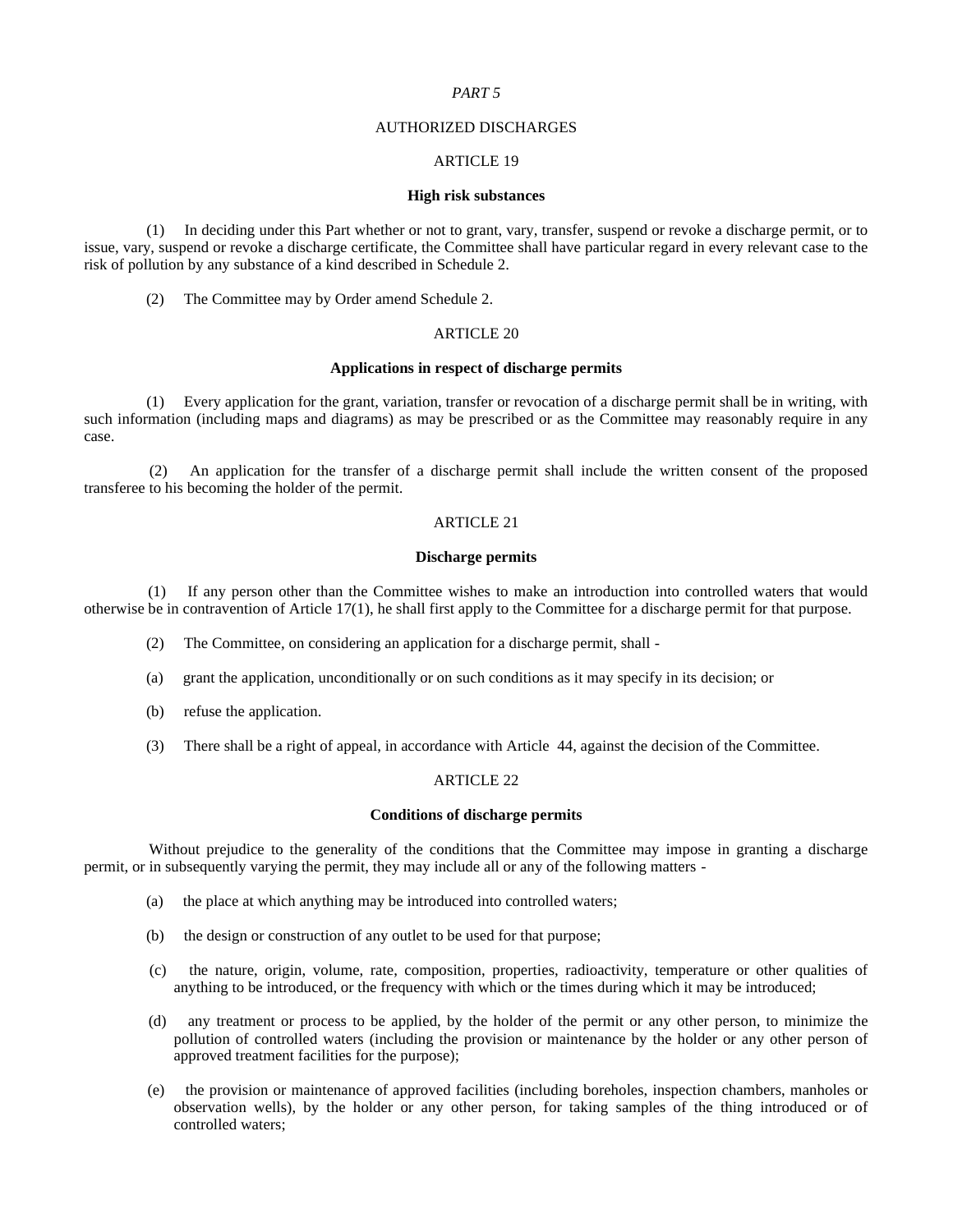- (f) the provision or maintenance of approved meters or other approved apparatus, by the holder or any other person, for measuring, assessing, determining or otherwise recording the nature, origin, volume, rate, composition, properties, radioactivity, temperature or other qualities of the thing introduced or of controlled waters;
- (g) the keeping of records, the making of returns or the giving of other information, by the holder or any other person to the Committee, in respect of the introduction or its consequences; or
- (h) time limits for complying with any conditions.

# **Variation and revocation of discharge permits**

 (1) The Committee may, on the application of the holder of a discharge permit or of its own motion, vary or revoke the permit.

- (2) Where the Committee proposes of its own motion to vary or revoke a discharge permit -
- (a) it shall serve a notice in writing on the holder, specifying its proposal and informing him that he may make representations in writing to the Committee in respect of the proposal within 21 days after the notice is served on him; and
- (b) in determining whether or not to proceed with its proposal, it shall consider all representations so made,

before proceeding on the proposal and complying (where necessary) with Article 10.

- (3) A variation or revocation shall not take effect before it is served on the holder.
- (4) A variation or revocation shall take effect -
- (a) when it is served on the holder, if the Committee does not specify a later date; or
- (b) where the Committee does specify a later date, on that date.

 (5) However, where a variation imposes any restriction, obligation or requirement on the holder, the variation shall take effect on a date to be specified by the Committee, being not sooner than six months after it is served on the holder.

- (6) The Committee need not comply with paragraph (5) if -
- (a) there are exceptional circumstances; and
- (b) it specifies those circumstances in its decision.

 (7) There shall be a right of appeal, in accordance with Article 44, against the decision of the Committee to vary or revoke a discharge permit.

#### ARTICLE 24

#### **Suspension of discharge permits**

 (1) Where it appears to the Committee on reasonable grounds that it is necessary or expedient to do so because of an emergency -

- (a) it may by notice in writing served on the holder of a discharge permit suspend the permit for any period, not exceeding 14 days, that is specified in the notice; and
- (b) it may in the same manner extend the suspension of the permit for any period not exceeding 14 days.
- (2) There shall be a right of appeal, in accordance with Article 44, against the decision of the Committee.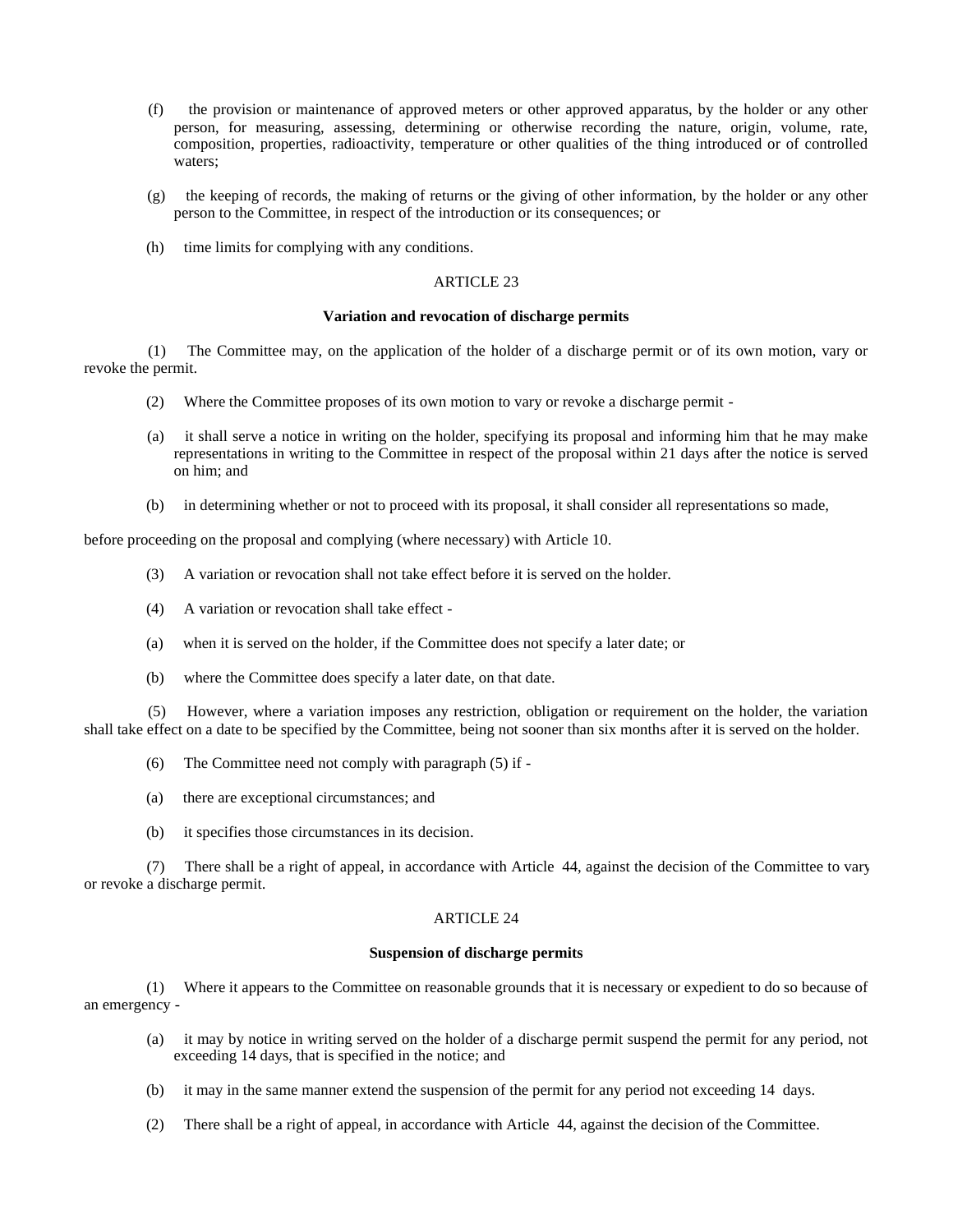# **Transfer of discharge permits**

 (1) With the written approval of the Committee on an application made in accordance with Article 20, the holder of a discharge permit may transfer it to any other person.

- (2) With effect from the date of approval, or from such later date as the Committee may specify in its approval -
- (a) the transferor shall cease to be the holder of the discharge permit; and
- (b) the transferee shall be the holder.

# ARTICLE 26

# **Discharge certificates**

 (1) If the Committee wishes to make an introduction into controlled waters that would otherwise be in contravention of Article 17(1), it shall first issue a discharge certificate for that purpose.

 (2) The Committee shall specify in the discharge certificate the conditions (if any) on which the introduction will be made.

(3) The Committee may vary a discharge certificate.

 (4) A discharge certificate or its variation shall take effect from a date to be specified in the certificate by the Committee (being not sooner than 21 days after the Committee complies with Article 27 in respect of its decision).

- (5) Where the Committee issues or varies a discharge certificate, any person who -
- (a) has made representations under Article 10(5) in respect of its proposal to do so; and
- (b) has provided an address for service in the Island,

may apply to the Court to review the decision.

- (6) An application under paragraph (5) of this Article shall be made -
- (a) within 21 days after the applicant is served with a written copy of the Committee's decision (or within such further time as the Court may allow); and
- (b) on notice to the Committee.

 (7) Where the Committee issues or varies a discharge certificate, the Attorney General may apply to the Court at any time, on notice to the Committee, to review the decision.

 (8) Rules of Court may provide for the manner in which applications for review under this Article shall be brought, heard and determined.

Unless the Court so orders, the lodging of an application for review under this Article shall not operate to stay the effect of a decision pending the determination of the application.

- (10) On hearing an application for review, the Court -
- (a) may in its own judgment confirm, reverse or vary the decision of the Committee; and
- (b) may make such order as to the costs of the review as it thinks fit.
- (11) The Committee may at any time suspend or revoke a discharge certificate.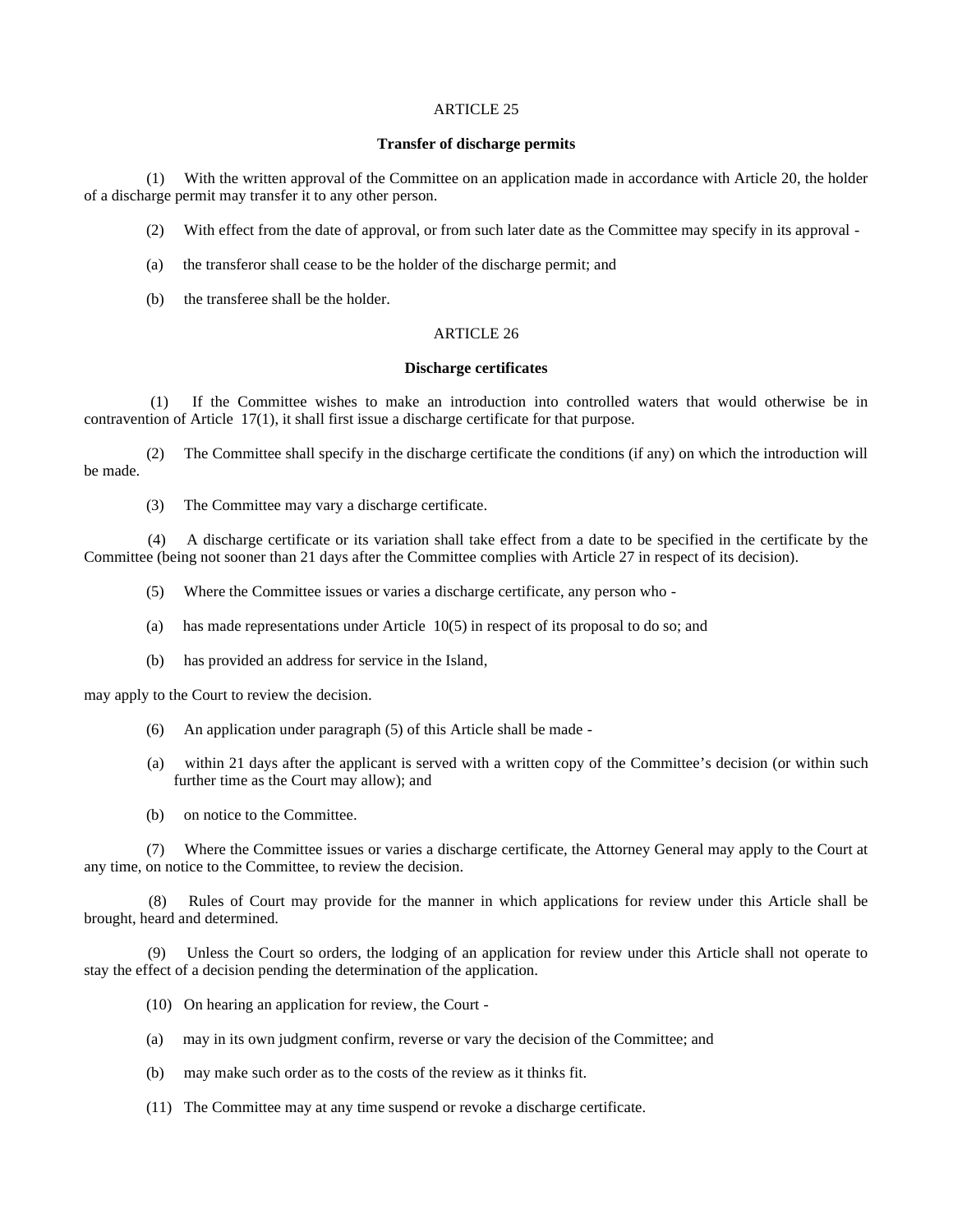### **Notice of decisions**

- (1) Within 14 days after the Committee -
- (a) grants or refuses an application for a discharge permit, or an application to vary, transfer or revoke a permit;
- (b) of its own motion varies, suspends or revokes a permit; or
- (c) issues, varies, suspends or revokes a discharge certificate,

it shall serve a written copy of its decision on each of the persons specified in paragraph (2).

- (2) The persons to whom paragraph (1) refers are -
- (a) the applicant or the holder of the discharge permit, as the case may be;
- (b) the Agriculture and Fisheries Committee, the Health and Social Services Committee and the Planning and Environment Committee;
- (c) every person who has made representations under Article 10(5) in respect of the matter, and has provided an address for service in the Island; and
- (d) in the case of an application to transfer a permit, the transferee proposed in the application.

 (3) This Article does not require the Committee, where it has suspended a discharge permit or extended the period of its suspension under Article 24, to give to the holder additional notice under this Article.

# ARTICLE 28

# **Charges for discharge permits**

- (1) The Committee may prescribe -
- (a) charges that shall be payable to the Committee by applicants, holders of discharge permits, and proposed transferees in respect of applications for the grant, variation, transfer and revocation of permits; and
- (b) charges that shall be payable to the Committee periodically, by holders of permits, while their permits remain in force.

 (2) In prescribing such charges, the Committee shall have regard to the amounts that are needed to meet its expenditure in carrying out its functions under this Law in respect of discharge permits (including, but without limiting the generality of this paragraph, the consideration of applications relating to permits, the granting of permits, the monitoring of discharges by holders of permits and the variation, suspension and revocation of permits).

- (3) In prescribing charges in respect of discharge permits, the Committee may impose -
- (a) different charges in respect of different parts of any periods during which permits remain in effect; and
- (b) different charges according to the kinds or scale of activity, the kinds or amounts of any substances, the localities or circumstances and the number of different activities to which permits relate.

 (4) Where any charge is prescribed, the Committee may refuse to do anything for which it is payable until it is paid (without prejudice to the right of the Committee to recover the money).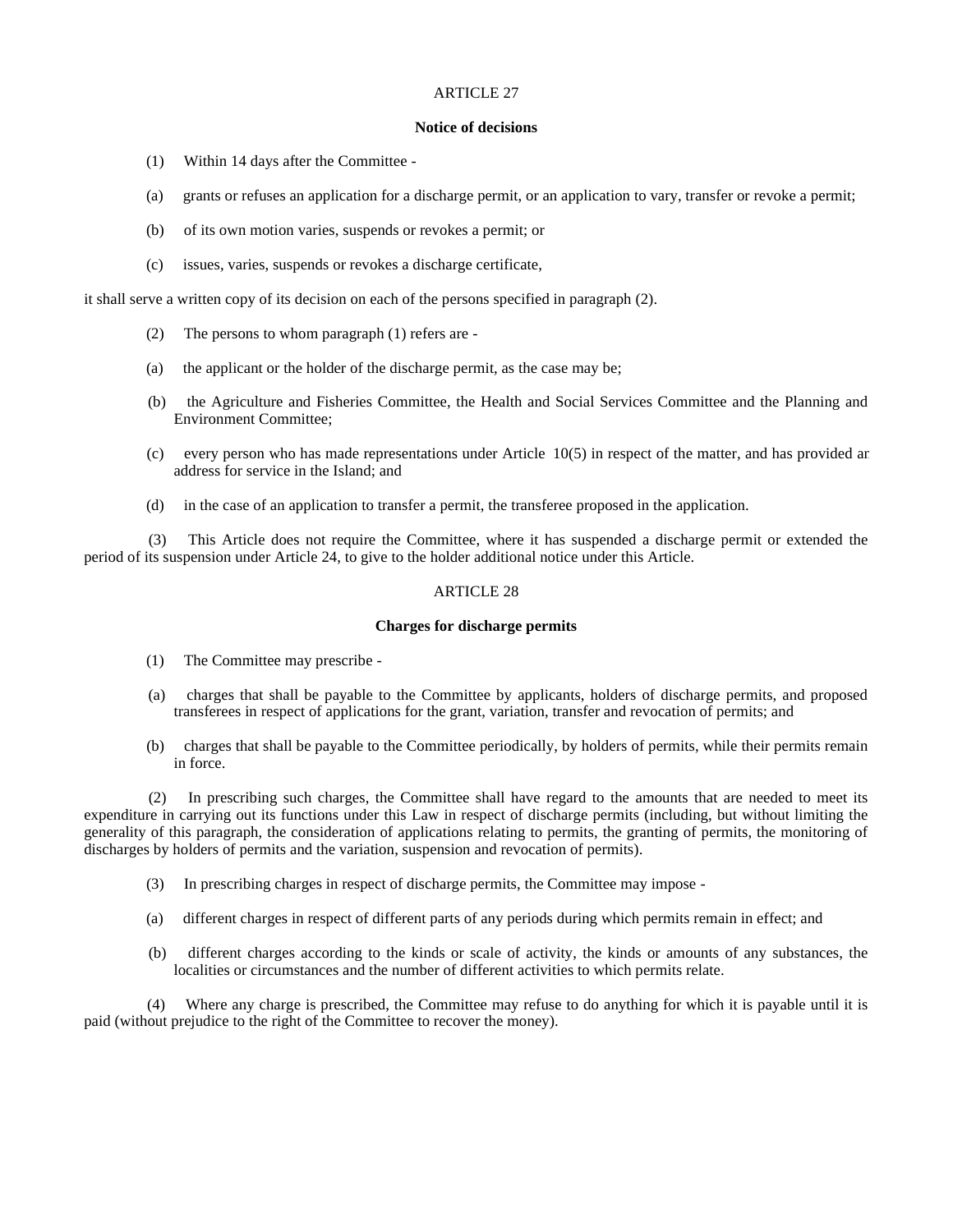### *PART 6*

# ENFORCEMENT

### ARTICLE 29

# **Appointment of designated officers**

 The Committee may in writing appoint as a designated officer for the purposes of this Law any person who is employed in the service of the States.

# ARTICLE 30

# **Proof of authority**

 (1) A designated officer who is exercising his powers under this Law shall produce on request evidence of his authority to do so.

- (2) A designated officer shall also state on request -
- (a) his name; and
- (b) the power that he proposes to exercise.

# ARTICLE 31

# **Persons who may accompany designated officers**

 (1) In exercising his powers under this Law (including any powers conferred on him by a warrant granted under Article 32(4)), a designated officer may take with him -

- (a) such other persons; and
- (b) such vehicles, equipment and materials,

as are reasonably necessary or expedient for the purpose.

 (2) A person whom a designated officer takes with him under paragraph (1) may perform any of the designated officer's functions under this Law, but only under the latter's supervision.

# ARTICLE 32

### **General powers of entry and investigation**

- (1) A power conferred by this Article shall only be exercisable -
- (a) where there are reasonable grounds for doing so;
- (b) in a manner that is proportionate and otherwise reasonable; and
- (c) at a reasonable hour,

and, if it is to be exercised in respect of residential land, where the designated officer has given not less than 48 hours' notice in writing to the owner or occupier.

 (2) However, the requirements in paragraph (1) as to the time at which the power may be exercised and (in the case of residential land) as to the notice that must be given before it may be exercised do not apply in an emergency.

 (3) A designated officer may do all or any of the following things in respect of any land, vehicle, vessel, hovercraft or aircraft, for the purposes of carrying this Law into effect -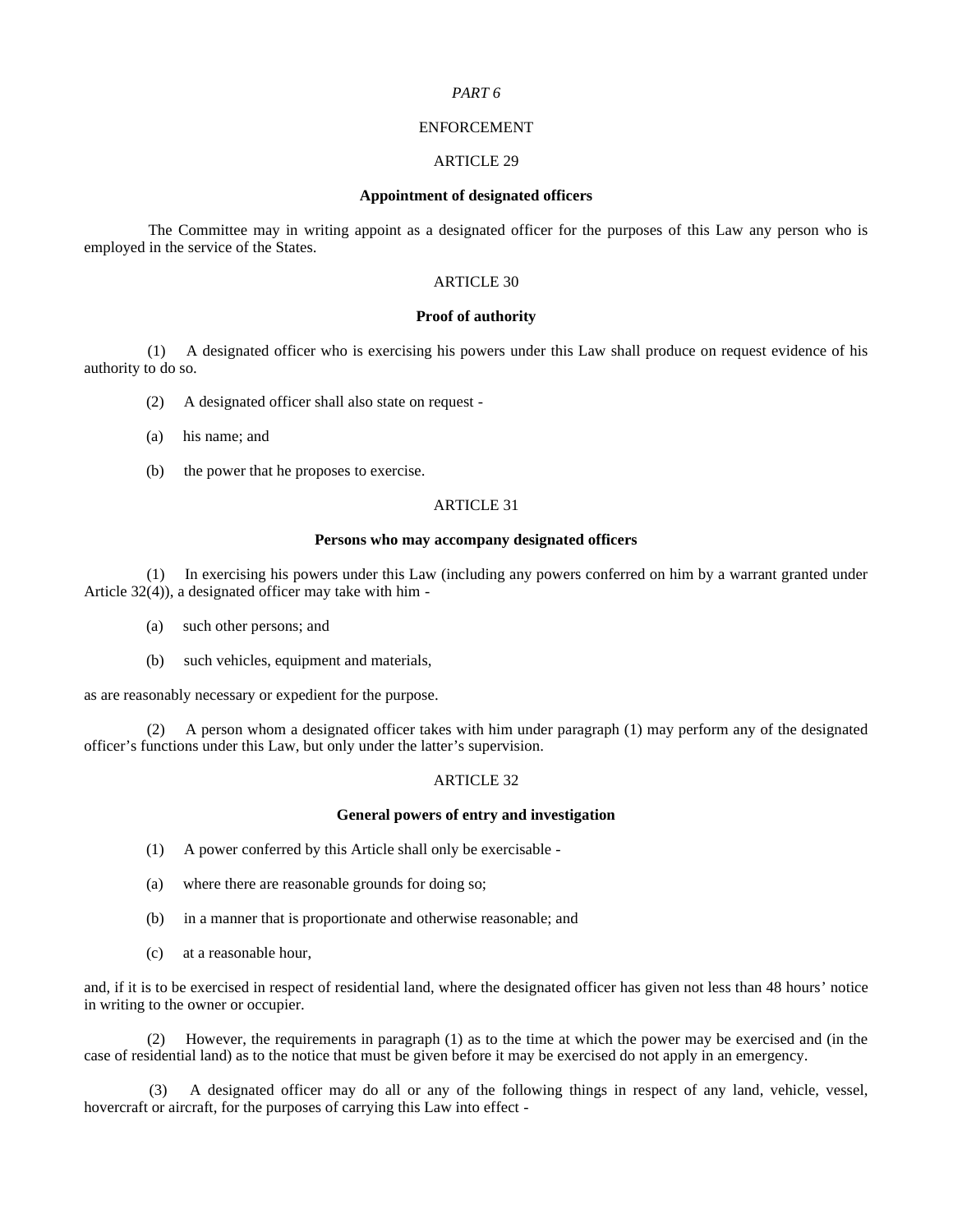- (a) enter, board, inspect or search it;
- (b) take or carry out on or in it any measurements, surveys, tests, investigations or photographs;
- (c) in the case of any land, carry out or dig on or in it any experimental borings, trial pits or trial holes;
- (d) install, maintain or operate on or in it any monitoring equipment or other apparatus;
- (e) take or remove from it, for analysis, samples of any water, other substances, articles or other things found there; or
- (f) take or remove any water, other substances, articles or other things found there, for the purposes of evidence in any civil or criminal proceedings under this Law.
- (4) Where the Bailiff or a Jurat is satisfied on sworn information -
- (a) that there are reasonable grounds for the exercise of any power under paragraph (3); and
- (b) that in the circumstances of the case it is desirable to grant a warrant under this paragraph,

he may grant a warrant to a designated officer authorizing the officer at any time to enter or board any land, vehicle, vessel, hovercraft or aircraft specified in the warrant and there exercise any other powers under paragraph (3), and in doing so to use such reasonable force as may be necessary.

- (5) A warrant shall continue in force until -
- (a) the purposes for which the warrant is granted have been fulfilled; or
- (b) the expiry of the period of one month following its grant,

# whichever event occurs first.

 (6) Where a designated officer enters any land, vehicle, vessel, hovercraft or aircraft in the exercise of his powers under this Article, and it is for the time being unoccupied or unmanned, he shall leave it secured as effectually as he found it.

- (7) Any person who without reasonable excuse -
- (a) intentionally obstructs a designated officer who is exercising or seeking to exercise any power under this Article; or
- (b) intentionally obstructs any person who is lawfully accompanying a designated officer, or performing any function under his supervision, under Article 31,

shall be guilty of an offence and liable to imprisonment for a term not exceeding two years or to a fine, or both.

#### ARTICLE 33

## **Co-operation by owners and others**

 (1) A designated officer who is exercising or seeking to exercise his powers under Article 32 on or in any land, vehicle, vessel, hovercraft or aircraft may require any person present who is or appears to the officer to be -

- (a) the owner, occupier, driver, master, commander or person in charge; or
- (b) some other responsible person,

to render such assistance as the designated officer may reasonably require of him in order that the designated officer can carry out more effectively the purposes for which he is exercising his powers.

Paragraph (1) does not empower a designated officer to require a person to do anything that the Committee, under any of Articles 34, 35, 36 and 37, may require a person to do.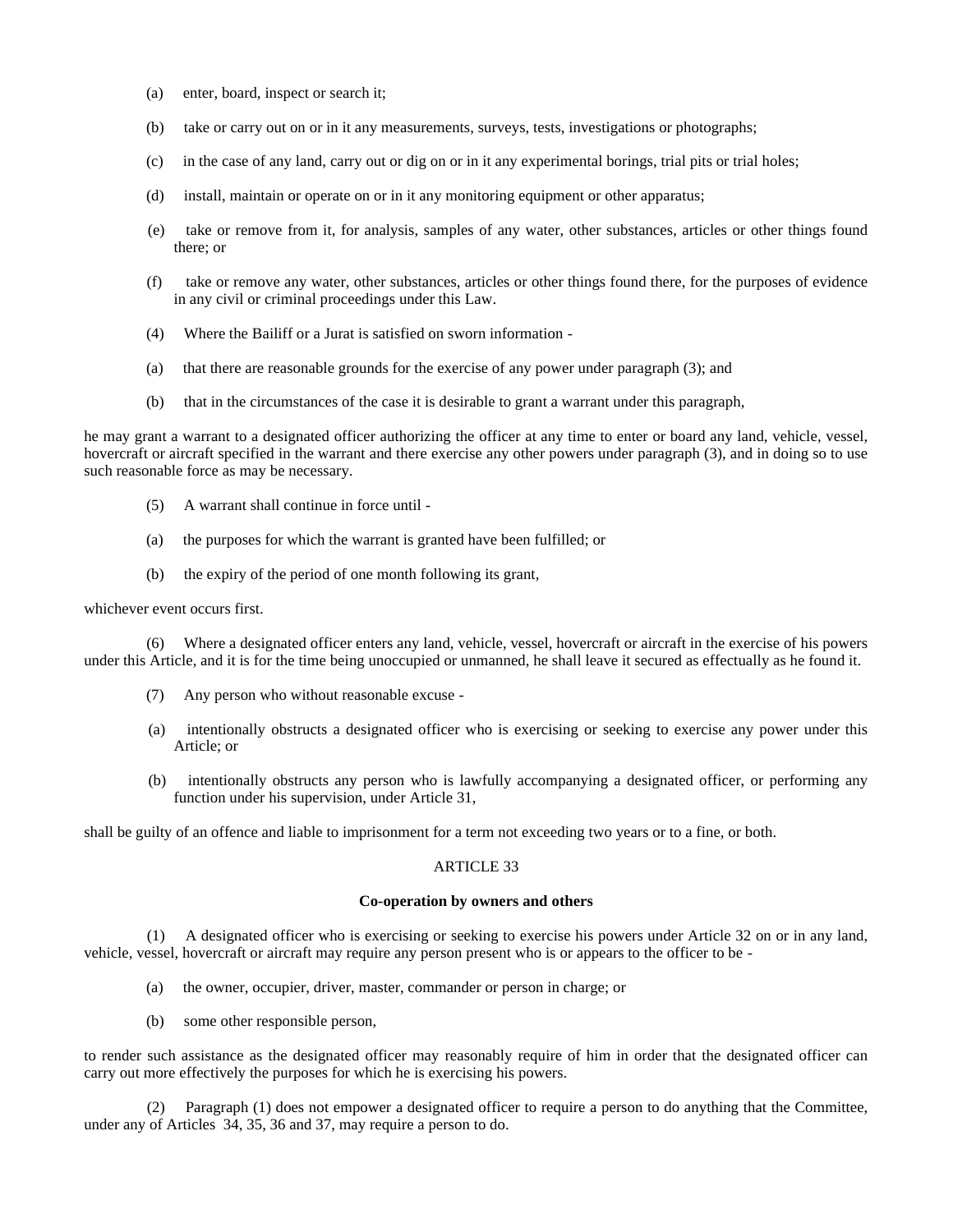Any person who intentionally and without reasonable excuse contravenes a requirement made of him under this Article shall be guilty of an offence and liable to imprisonment for a term not exceeding two years or to a fine, or both. ARTICLE 34

### **Access to documents and records relating to water quality**

 (1) Where it appears to the Committee on reasonable grounds that a person has in his custody or control a document or record that is relevant to the purposes of this Law, the Committee may require him to allow the Committee to inspect and copy it.

 (2) If it is reasonably necessary or expedient to do so, the Committee or the designated officer may take the document or record away temporarily, to inspect or copy it.

 (3) There shall be a right of appeal, in accordance with Article 44, against the making of a requirement by the Committee under this Article.

# ARTICLE 35

# **Provision of information about potential pollution**

 (1) Where it appears to the Committee on reasonable grounds that a person has anything in his custody or control in circumstances in which it may pollute controlled waters, the Committee may require him to do all or any of the following things -

- (a) to deliver to the Committee in writing details of the thing or the circumstances in which it is in his custody or control (including details as to its nature, origin, volume, rate, composition, properties, radioactivity, temperature or other qualities or, where appropriate, any methods of transfer used by the person in respect of it);
- (b) to deliver to the Committee in writing such other information as it may reasonably require in order to determine the extent of that risk of pollution, or how best to prevent such pollution or to deal with the consequences of any pollution that does ensue; or
- (c) to keep proper records for the purposes of sub-paragraph (a) or sub-paragraph (b).

 (2) There shall be a right of appeal, in accordance with Article 44, against the making of a requirement by the Committee under this Article.

#### ARTICLE 36

### **Control of potential pollution**

 (1) Where it appears to the Committee on reasonable grounds that a person has anything in his custody or control in circumstances in which it may pollute controlled waters, the Committee may require him to do all or any of the following things -

- (a) to take reasonable precautions or undertake appropriate works or other measures (including monitoring); or
- (b) to comply with reasonable conditions, while the thing is in his custody or control,

for the prevention of such pollution, or in anticipation of the control, reduction or elimination of such pollution.

 (2) Where it appears to the Committee on reasonable grounds that a person has anything in his custody or control in circumstances in which it may pollute controlled waters, and -

- (a) that it is not reasonably practicable by any other means to take adequate precautions against the risk of pollution, or to deal adequately with the consequences of any pollution that does ensue; and
- (b) that the nature of the risk and the consequences of pollution are sufficiently serious to justify it in doing so,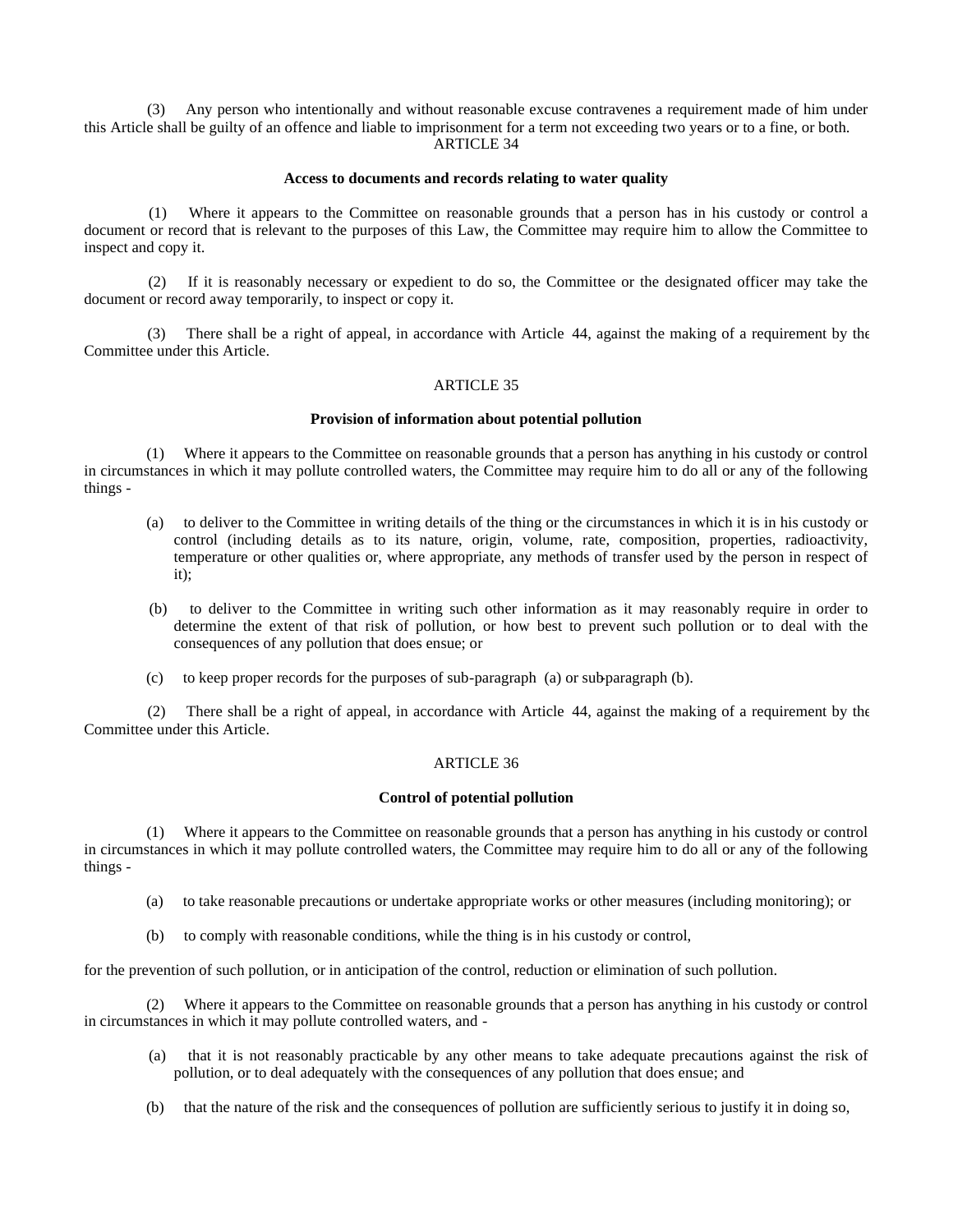the Committee may require him to dispose of the thing.

There shall be a right of appeal, in accordance with Article 44, against the making of a requirement by the Committee under this Article.

### ARTICLE 37

### **Remedial action by polluters**

 (1) Where any person has caused or knowingly permitted any controlled waters to be polluted, the Committee may require him to do all or any of the following things -

- (a) to eliminate, reduce or control the pollution;
- (b) to remedy or mitigate its effects; or
- (c) to restore the waters (or any flora or fauna that are dependent on the aquatic environment of those waters) to their state immediately before they were so polluted,

as far as it is reasonably practicable for him to do so.

 (2) There shall be a right of appeal, in accordance with Article 44, against the making of a requirement by the Committee under this Article.

# ARTICLE 38

# **Manner of exercising powers**

 (1) A requirement by the Committee in the exercise of any power under any of Articles 34, 35, 36 and 37 shall be made by a notice in writing served on the person to whom it relates.

- (2) The notice -
- (a) shall in every case specify the document or record to be inspected and copied, the information to be delivered, the things to be done or the conditions to be complied with, as the case may be;
- (b) may, in the case of a requirement under Article 36 or Article 37, specify the means by which the person is to comply with it; and
- (c) shall in every case specify a period of time (being a reasonable period in the circumstances) within which the notice is to be complied with.

 (3) No power conferred on the Committee by any of Articles 35, 36 and 37 shall be exercisable in respect of any act or omission by a person for which he has a defence under Article 18(1).

 (4) Any person who intentionally and without reasonable excuse contravenes a notice served on him by the Committee in the exercise of a power under Article 34 shall be guilty of an offence and liable to a fine not exceeding level 4 on the standard scale.<sup>[6]</sup>

 (5) Any person who intentionally and without reasonable excuse contravenes a notice served on him by the Committee in the exercise of a power under any of Articles 35, 36 and 37 shall be guilty of an offence and liable to imprisonment for a term not exceeding two years or to a fine, or both.

#### ARTICLE 39

#### **Remedial action by Committee**

- (1) Where -
- (a) a person on whom a notice is served in the exercise of a power under Article 36 or Article 37 contravenes the notice;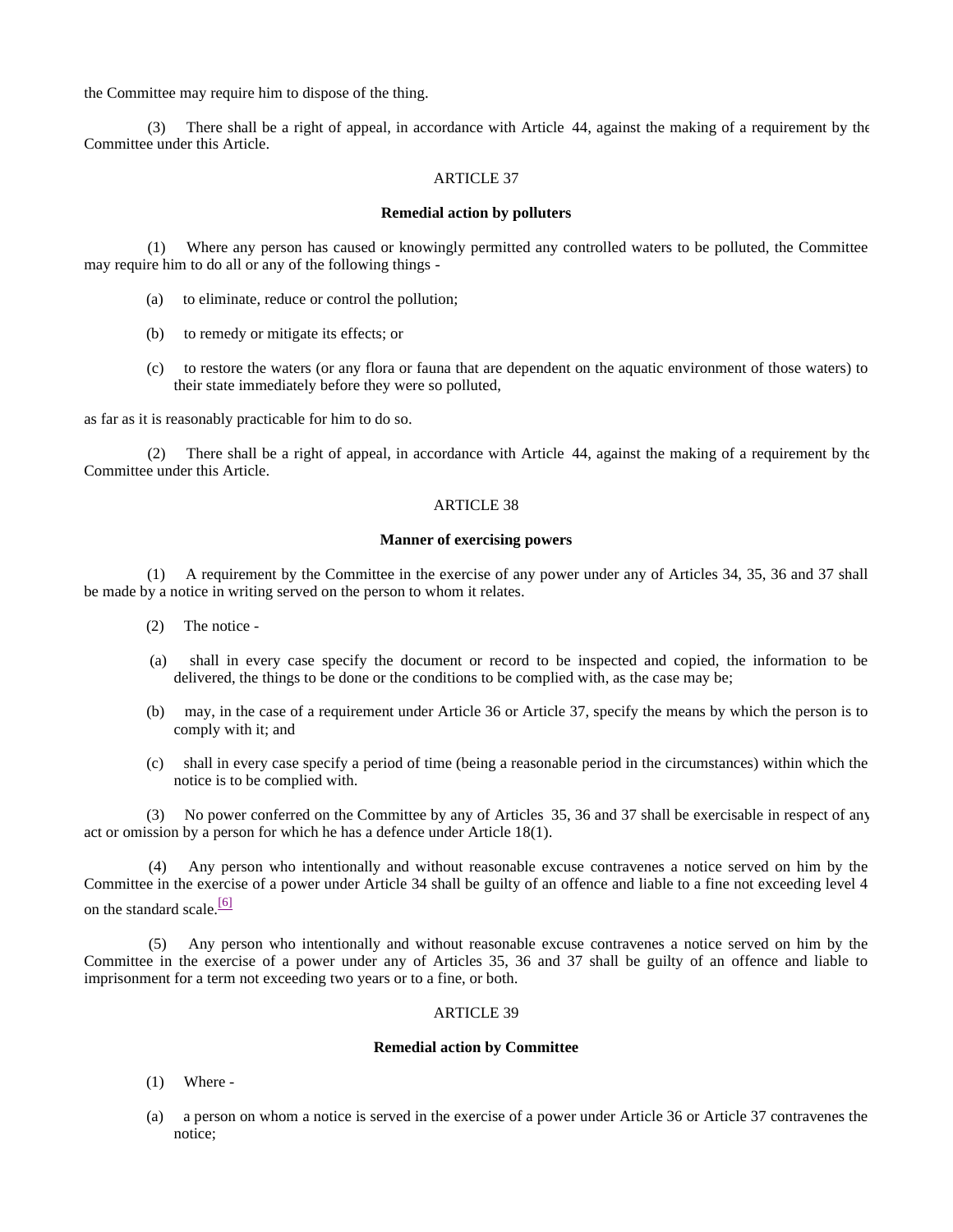- (b) it appears to the Committee after reasonable enquiry, in any case in which there are grounds for serving such a notice, that the person on whom it is to be served cannot be found; or
- (c) it appears reasonably to the Committee, in any case in which there are grounds for serving such a notice, that the situation is one of urgency that warrants action under this Article,

the Committee may itself do all or any of the things that it has so required or could have so required the person to do.

 (2) Where the Committee acts under paragraph (1), it may recover its reasonable expenses of doing so as a civil debt in any court of competent jurisdiction from any person on whom the notice was to be served.

# ARTICLE 40

#### **Injunctions**

 (1) The Committee or a designated officer may apply to the Court for an injunction to enforce compliance by any person with any requirement of this Law or made under this Law, or to restrain any person from contravening any provision of this Law.

 (2) Paragraph (1) does not relieve a person from any criminal liability that he may incur by reason of any act or omission, or limit any other remedies of the Committee or a designated officer in respect of the person's acts or omissions.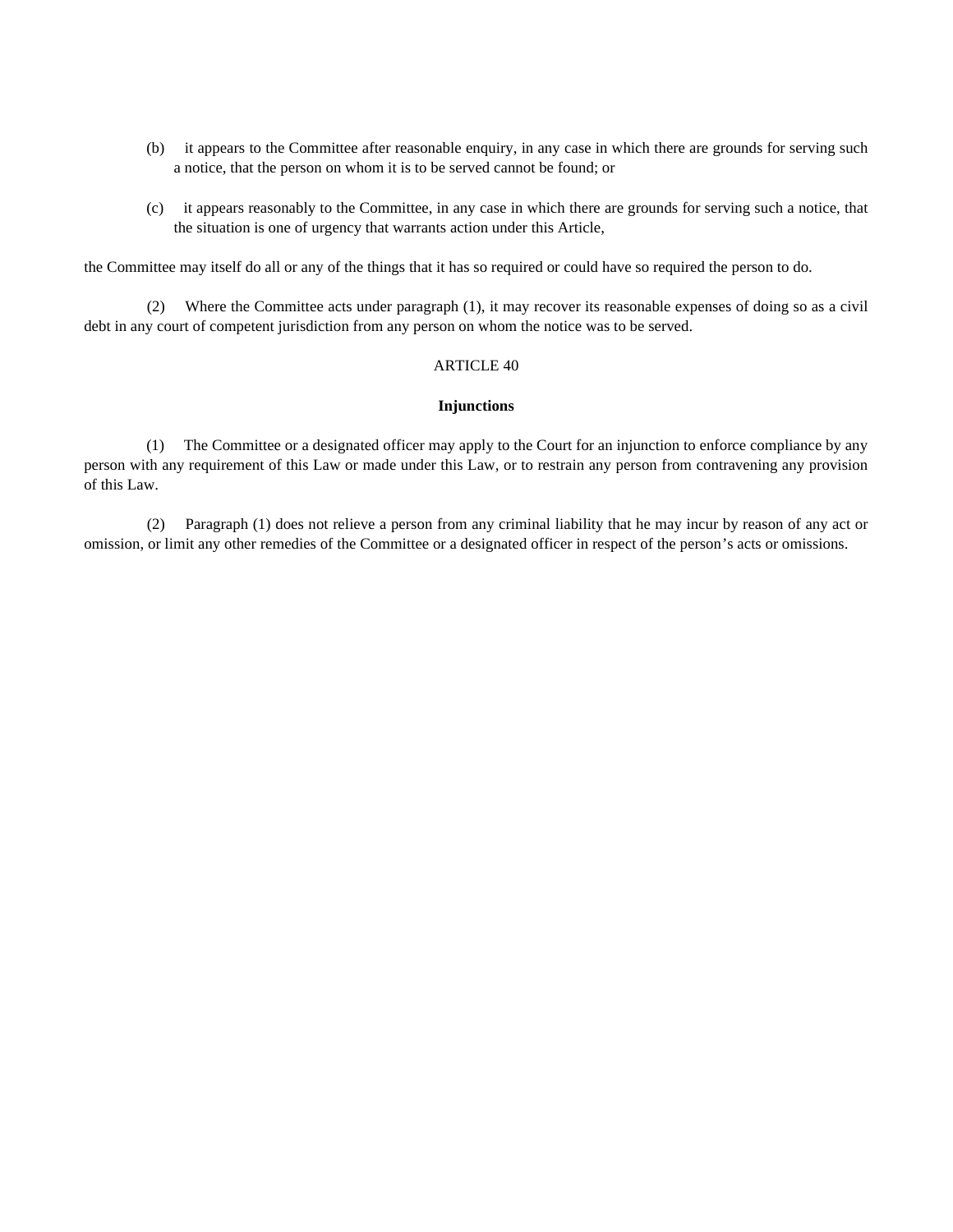### *PART 7*

# GENERAL

### ARTICLE 41

#### **Application for protection of trade secret**

 (1) A person specified in paragraph (2) may apply to the Committee in accordance with this Article for a certificate of confidentiality in respect of any information described in that paragraph, on the ground that its disclosure will reveal a trade secret.

 (2) The persons who may apply for certificates of confidentiality, and the information in respect of which they may so apply, are -

- (a) an applicant for the grant, variation, transfer or revocation of a discharge permit, in respect of any information that he is required or wishes to give to the Committee in support of the application;
- (b) any person, in respect of any information that he wishes to give under any of Articles 22, 34, 35, and 36;
- (c) any person, in respect of any information that he is required to give under any of those Articles; and
- (d) any person, in respect of any information relating to him, or to any business (including any research or experiment) carried on by him, that the Committee or a designated officer may obtain directly or indirectly in the course of the exercise of any power under Article 32 or Article 39.
- (3) An application under this Article shall be made in writing.

 (4) However, in a case to which any of sub-paragraphs (b), (c) and (d) of paragraph (2) refers, the application may in the first instance be made -

- (a) orally; and
- (b) either to the person who has required or obtained the information, or to the Committee directly,

but in that event, on the expiry of the period of 14 days following the day on which it was made, it shall cease to be an application made in accordance with this Article unless the applicant has put it in writing and delivered the written application to the Committee.

 (5) Where the Committee is satisfied that the disclosure of the information will reveal a trade secret, it shall grant a certificate of confidentiality in respect of that information.

 (6) Within 14 days after determining an application for a certificate of confidentiality, the Committee shall serve on the applicant a written copy of its decision.

(7) There shall be a right of appeal, in accordance with Article 44, against the decision of the Committee.

## ARTICLE 42

### **Information that is protected**

- (1) While -
- (a) an application for a certificate of confidentiality, having been made in accordance with Article 41, has not been determined by the Committee;
- (b) any time allowed for appealing to the Court against the decision of the Committee in respect of the application has not expired, and the Court has not dismissed such an appeal;
- (c) any time allowed for a further appeal has not expired, and the court concerned has not dismissed such an appeal; or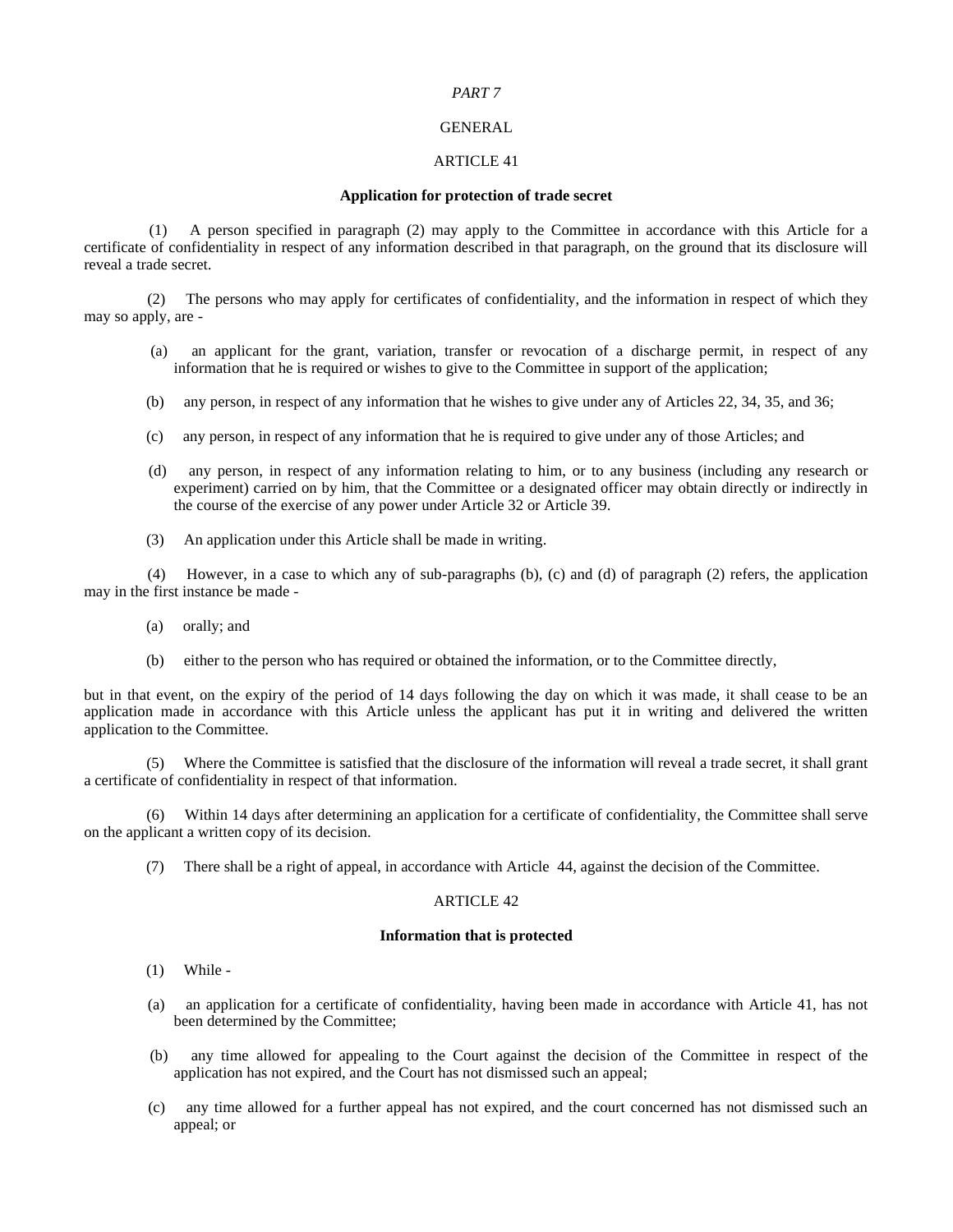(d) any appeal, having been lodged, has not been determined,

the information in respect of which the application for a certificate of confidentiality was made shall be confidential, unless it is information described in Article 43.

 (2) Where a certificate of confidentiality is granted (whether by the Committee itself, or on appeal), the information in respect of which it is granted shall be confidential, unless it is information described in Article 43.

- (3) Any person who knowingly or recklessly -
- (a) discloses to any other person any information that is confidential by virtue of paragraph (1) or paragraph (2); or
- (b) uses that information otherwise than for the purposes of this Law,

shall be guilty of an offence and liable to imprisonment for a term not exceeding two years or to a fine, or both.

- (4) Paragraph (3) does not apply to any disclosure -
- (a) by the applicant for the certificate of confidentiality, or with his consent;
- (b) to the Public Services Committee or to any other Committee of the States or to any public officer or to any other person specified in Article 31, for the purposes of this Law; or
- (c) to the Court or to any party in any civil or criminal proceedings under this Law, in private and for the purposes of those proceedings.

### ARTICLE 43

# **Information that is not protected**

Article 42 does not apply to the following information -

- (a) the name and address of the applicant for the certificate of confidentiality;
- (b) the fact that he has applied for or been granted such a certificate or that an appeal to the Court, or any further appeal, is pending in respect of his application for it; and
- (c) the site of the introduction or proposed introduction, into controlled waters, of anything to which the confidential information relates.

# ARTICLE 44

### **Appeals**

- (1) The following persons shall have a right of appeal to the Court under this Law -
- (a) an applicant for a discharge permit, against the refusal of the application by the Committee;
- (b) an applicant for a permit, against any condition imposed by the Committee in granting the application;
- (c) the holder of a permit, against the variation or revocation of the permit, or against the suspension of the permit under Article 24, or the extending of the suspension of the permit under that Article;
- (d) a person of whom a requirement is made under any of Articles 34, 35, 36 and 37, against the making of the requirement; and
- (e) an applicant for the grant of a certificate of confidentiality, against the refusal of the application in whole or in part.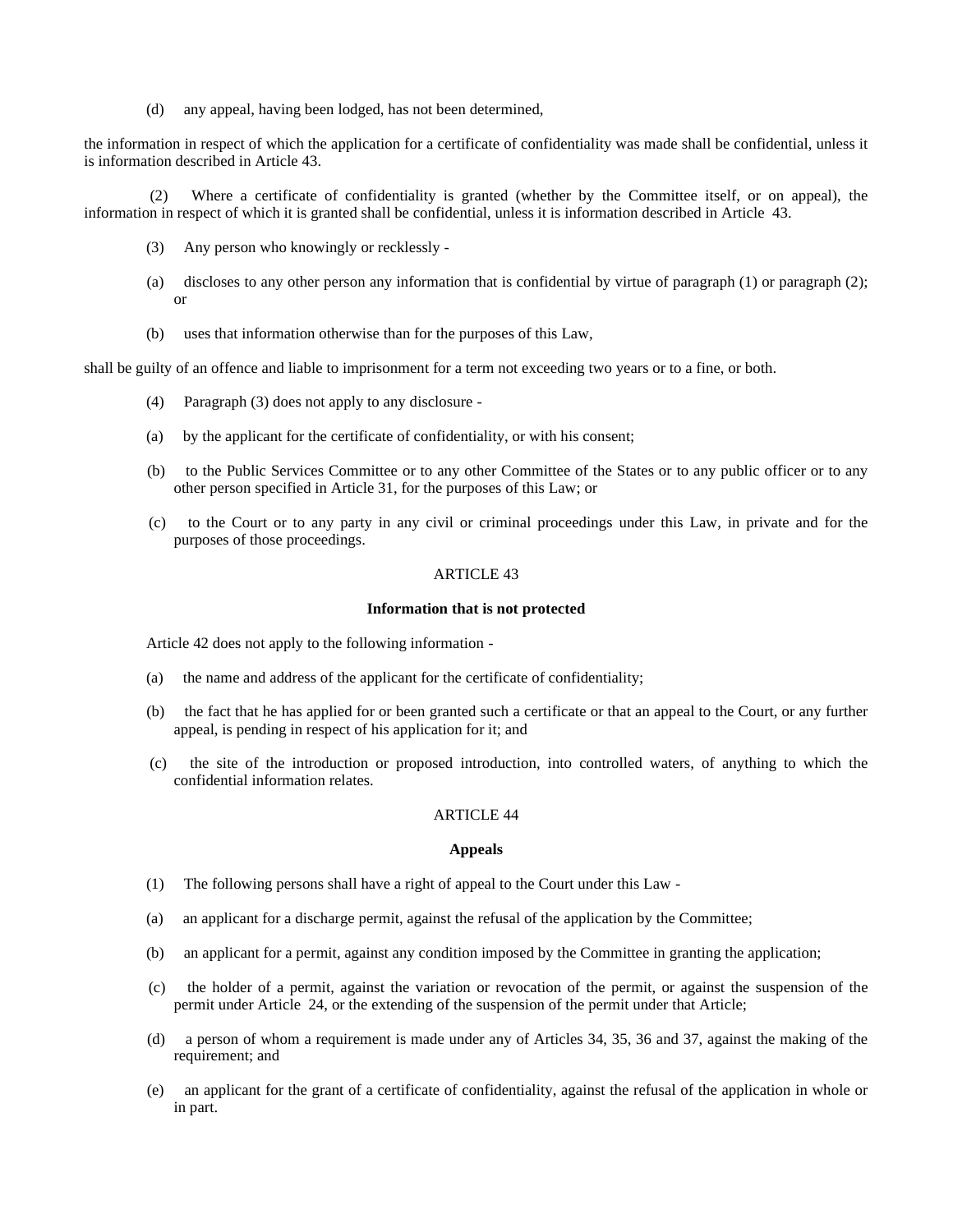(2) An appeal shall be brought within 21 days after the appellant is served with a written copy of the decision or the notice in writing of the requirement (as the case may be), or within such further time as the Court may allow.

 (3) In any matter to which Article 10(5) applies, the Committee shall give notice in writing of the appeal to every person who has made representations under that paragraph and has provided an address for service in the Island, and that person may appear and be heard.

 (4) Unless the Court so orders, the lodging of an appeal shall not operate to stay the effect of a decision or requirement pending the determination of the appeal.

- (5) On hearing the appeal, the Court -
- (a) may confirm, reverse or vary the decision or requirement against which the appeal is brought; and
- (b) may make such order as to the costs of the appeal as it thinks fit.

# ARTICLE 45

#### **Compensation**

- (1) Where -
- (a) any person who has a proprietary interest in any land that has been designated as or as part of a Water Catchment Management Area suffers any loss by way of reduction in the value of his interest or by way of the disturbance of business carried on by him on that land, in consequence of the imposition of any condition in respect of that land by a Water Catchment Management Order; or
- (b) any person suffers any loss or damage in consequence of the exercise of any power under Article 32,

the Committee shall be liable to pay compensation to him for that loss or damage.

- (2) Compensation shall not be payable under this Article -
- (a) to the extent that the loss or damage is attributable to the claimant's fault; or
- (b) to the extent that compensation for the loss or damage is payable under any other enactment or rule of law,

but this Article does not limit any right to compensation under any other enactment or rule of law.

- (3) For the purposes of a claim for compensation under this Article -
- (a) conforming to an approved code of practice is not an act or omission involving fault; and
- (b) where a person claims compensation in respect of any loss or damage, his failure in a material way to conform to an approved code of practice within a reasonable time after the code was approved under Article 16 (1) shall be admissible as evidence that the loss or damage is attributable to his fault.

 (4) Any dispute as to the entitlement of any person to compensation under this Article, or as to the amount of compensation -

- (a) shall be referred to and determined by the arbitration of a single arbitrator appointed by agreement between the Committee and the claimant; or
- (b) in default of such agreement, shall be referred to and determined by the Board of Arbitrators appointed in accordance with Articles 7 and 8 of the Compulsory Purchase of Land (Procedure) (Jersey) Law 1961.<sup>[7]</sup>
- (5) In the determination of a dispute under paragraph (4) of this Article -
- (a) Articles 9 and 16A of the Compulsory Purchase of Land (Procedure) (Jersey) Law 1961<sup>[8]</sup> shall apply; and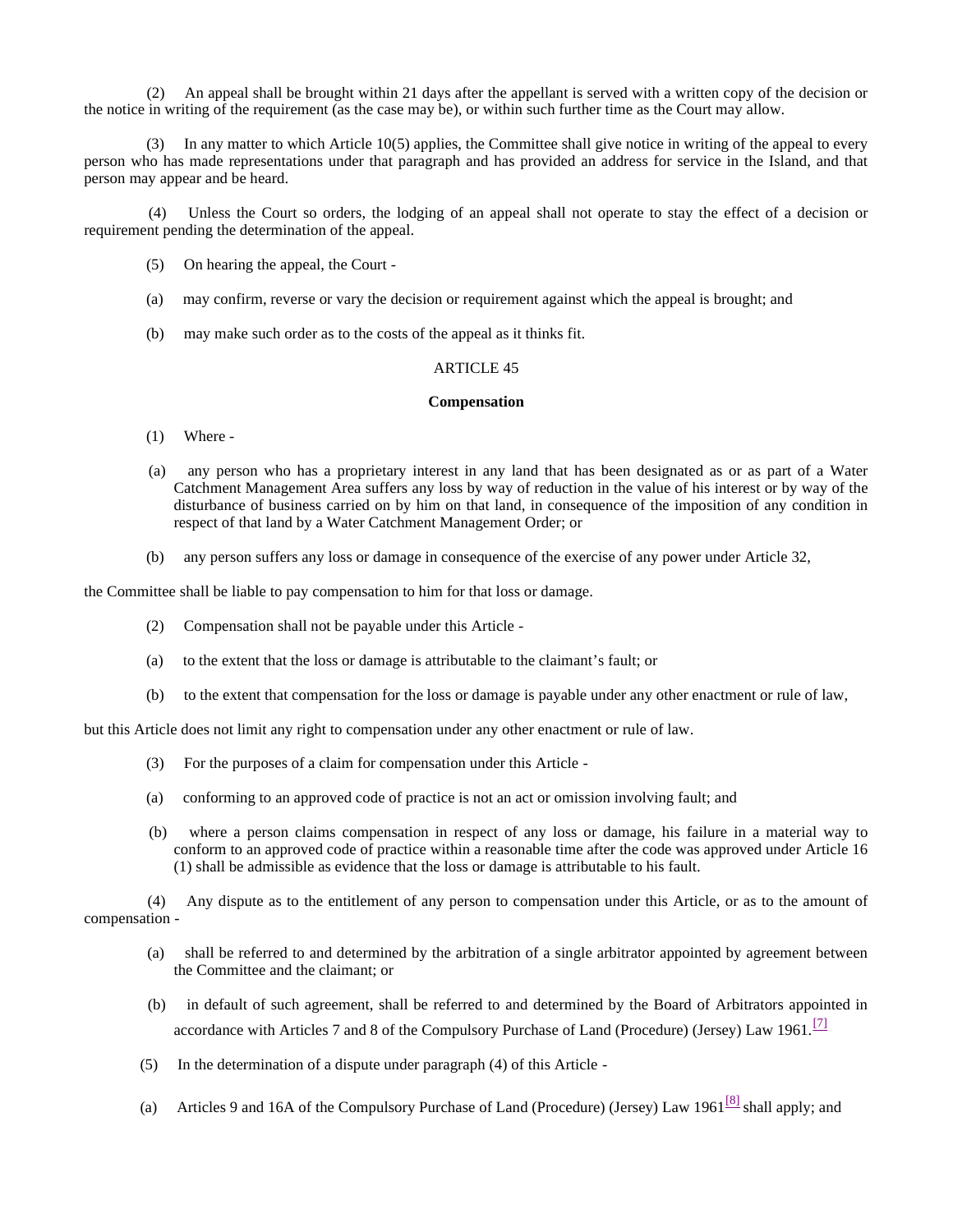- (b) in their application to this Law, the references in those provisions to the acquisition of land shall be read as references to the imposition of a condition in respect of land by a Water Catchment Management Order or, as the case may be, to the exercise of a power under Article 32 of this Law;
- (6) In the determination of a dispute under paragraph (4) of this Article -
- (a) Articles 10, 11, 12, 14 and 14A of that  $Law^{[9]}$  shall also apply; and
- (b) in the application of those Articles (other than Article 11) to this Law, the references in them to the Board of Arbitrators shall be read as including a reference to a single arbitrator appointed by agreement under paragraph (4) of this Article.
- (7) Interest, at the rate specified in Article 9A(4) of the Compulsory Purchase of Land (Procedure) (Jersey) 1961

[10] and calculated in accordance with that paragraph from the date on which the loss or damage occurred until the date of payment, shall be added to the amount of any compensation assessed under this Article.

# ARTICLE 46

# **Interference with apparatus**

 Any person who maliciously or dishonestly interferes or tampers with any meter or other apparatus installed on or in any land, vehicle, vessel, hovercraft or aircraft -

- (a) by the Committee, for the purposes of this Law; or
- (b) by any other person, in accordance with a requirement of or under this Law,

shall be guilty of an offence and liable to imprisonment for a term not exceeding two years or to a fine, or both.

# ARTICLE 47

# **False information**

Any person who -

- (a) in support of an application under any of Articles 21, 23, 25 and 41 or under Schedule 5; or
- (b) on being required under a condition of a discharge permit or discharge certificate, or under Article 35, to give or deliver any information to the Committee,

knowingly or recklessly makes a statement that is false or misleading in a material particular shall be guilty of an offence and liable to imprisonment for a term not exceeding two years or to a fine, or both.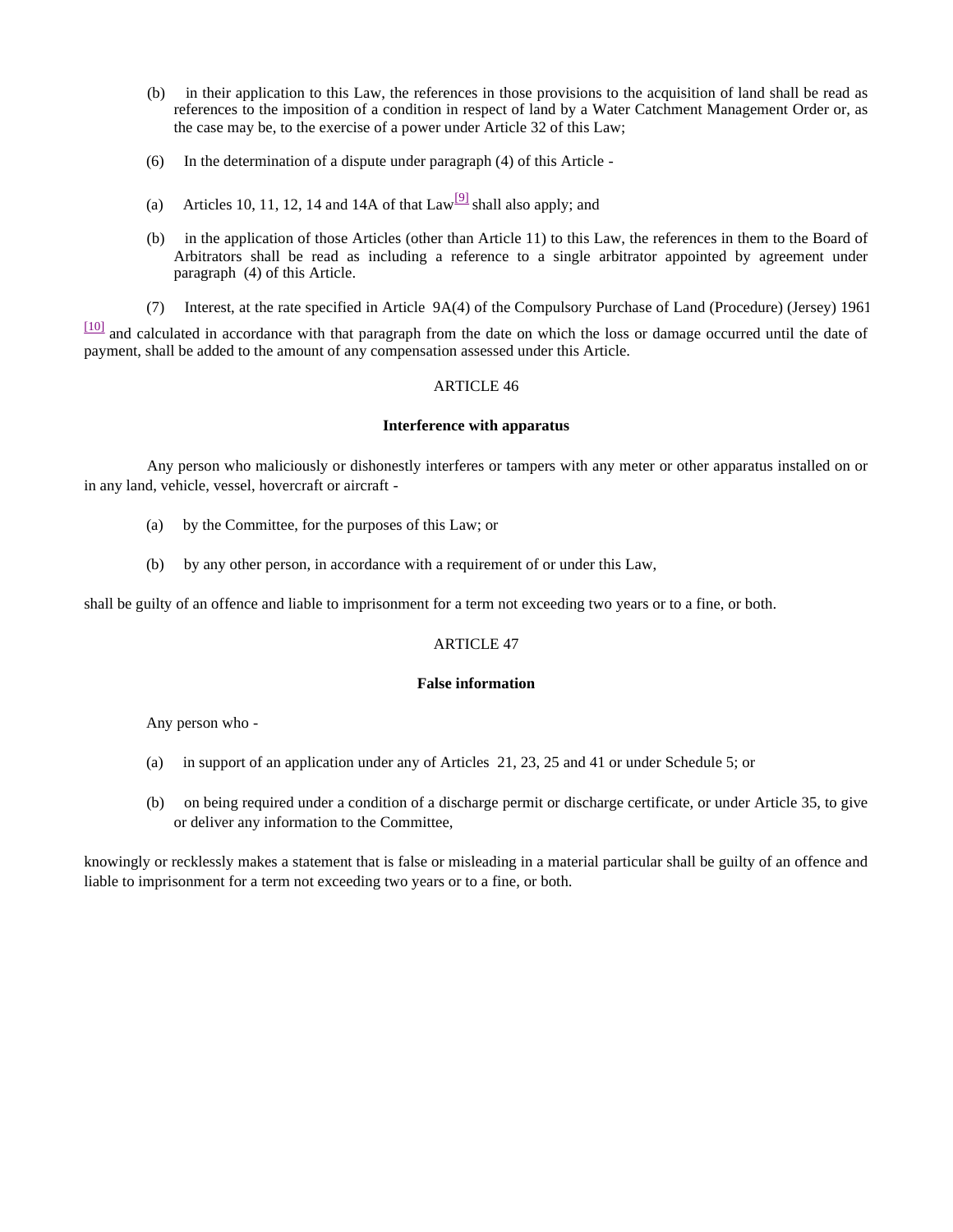#### **Criminal liability**

 (1) Where an offence under this Law that is committed by a body corporate is proved to have been committed with the consent and connivance of or to be attributable to any neglect on the part of any director, manager, secretary or other similar officer of the body corporate, or of any person purporting to act in any such capacity, he as well as the body corporate shall be guilty of the same offence and liable in the same manner to the penalty provided for that offence.

 (2) Any person who aids, abets, counsels or procures the commission of an offence under this Law shall be liable to be dealt with, tried and punished as a principal offender.

# ARTICLE 49

# **Evidence**

 (1) Where in any civil or criminal proceedings under this Law, evidence is adduced of information recorded by a meter or other apparatus that for the purposes of this Law is approved or used by the Committee, it shall be presumed until the contrary is proved that the meter or apparatus has at all material times recorded information accurately.

 (2) In any civil or criminal proceedings under this Law, information that is provided by or obtained from any person under any condition of a discharge permit or discharge certificate shall be admissible in evidence against that person.

# ARTICLE 50

# **Limitation of liability of Committee**

 Neither the Committee nor any of its members, officers, servants or agents shall incur any civil or criminal liability -

- (a) in respect of the grant, variation, transfer, suspension or revocation of a discharge permit by the Committee; or
- (b) in respect of the introduction of anything into controlled waters in accordance with a permit,

unless it is proved that it or he (as the case requires) was acting in bad faith.

# ARTICLE 51

### **Service of documents**

- (1) A document may be served under this Law in any of the following ways -
- (a) on an individual, by delivering it to him personally or by leaving it at his proper address or by sending it by recorded delivery post to him at that address;
- (b) on a body corporate, by serving it in accordance with sub-paragraph (a) on the secretary or clerk of that body;
- (c) on a partnership, by serving it in accordance with sub-paragraph (a) on a partner or a person having the control or management of the partnership business; or
- (d) on an unincorporated body or unincorporated association of persons, by serving it in accordance with subparagraph (a) on any person having the control or management of its affairs.

(2) For the purposes of this Article, and of Article 12 of the Interpretation (Jersey) Law 1954 $\frac{[11]}{[11]}$  (which relates to the service of documents by post) in its application to this Article, the proper address of any person on whom a document is to be served is his last known address, except that -

 (a) in the case of service on a body corporate or its secretary or clerk, it is the address of the registered or principal office of the body; or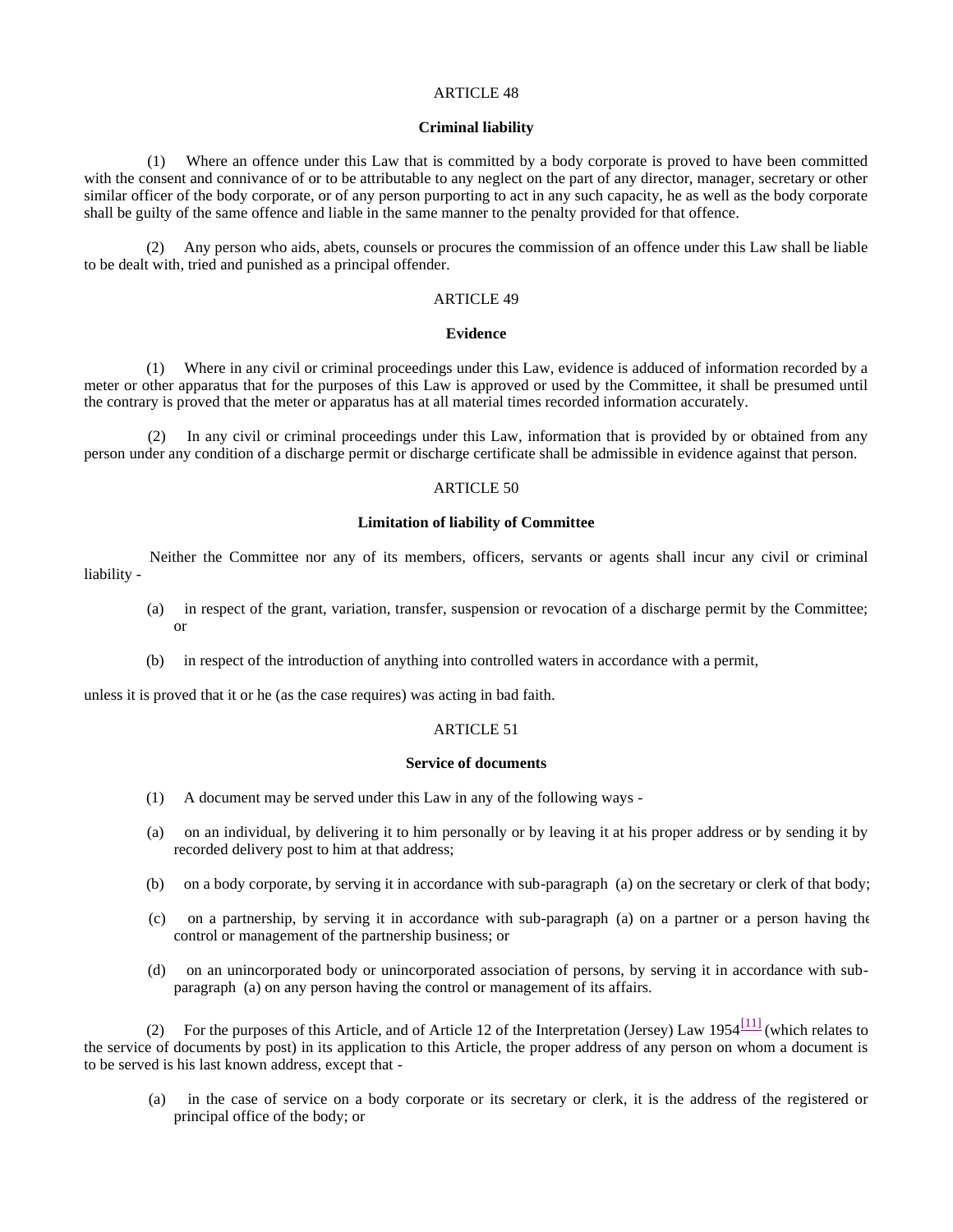(b) in the case of service on a partnership or a partner or a person having the control or management of a partnership business, it is the address of the principal office of the partnership.

 (3) In the case of a body incorporated outside the Island or of a partnership carrying on business outside the Island, its principal office in the Island is its principal office for the purposes of this Article.

 (4) Where a person who is to be served under this Law with any document has specified an address in the Island other than his proper address (as determined in accordance with paragraph (2)) as the one at which he or someone on his behalf will accept service of documents, that address may be treated as the proper address for the purposes of this Article.

- (5) Where a document is to be served under this Law -
- (a) on the owner or person in charge of any land, vehicle, vessel, hovercraft or aircraft; or
- (b) on the occupier of any land, the driver of a vehicle, the master of a vessel or hovercraft or the commander of an aircraft,

and after reasonable enquiry he cannot be found and his name and address cannot be ascertained, and the document relates to the land, vehicle, vessel, hovercraft or aircraft, the document may be served by delivering it personally to some other responsible person who is or appears to be resident or employed on or in it, or by affixing it (or a copy) conspicuously to any part of the land, vehicle, vessel, hovercraft or aircraft.

 (6) This Article does not apply to any document for which provision for service is made by Rules of Court, but it does not prevent service by any other mode that is permitted by any other enactment or rule of law.

# ARTICLE 52

### **Subordinate legislation**

- (1) The Committee may make Orders relating to all or any of the following matters -
- (a) providing for any matters that are to be or may be prescribed under any other provisions of this Law;
- (b) prescribing forms of application for the grant, variation, transfer or revocation of discharge permits, or information to be provided in support of such applications;
- (c) prescribing standard conditions in permits;
- (d) prescribing forms in which records shall be kept or returns shall be made under this Law;
- (e) prescribing the form of applications for certificates of confidentiality; or
- (f) providing for such other matters as are reasonably necessary for or incidental to the purpose of carrying of this Law into effect.
- (2) Regulations and Orders made under this Law may make different provision for different classes of cases.
- (3) For the purposes of this Law -
- (a) a standard condition that is for the time being prescribed in respect of a discharge permit; and
- (b) a requirement that is for the time being prescribed as to the form in which records are to be kept or returns are to be made by a holder of a permit,

are conditions imposed by the Committee in the permit.

(4) The Subordinate Legislation (Jersey) Law 1960<sup>[12]</sup> shall apply to Orders made under this Law.

 (5) The powers of the Superior Number of the Royal Court to make rules under the Royal Court (Jersey) Law  $1948^{[13]}$  shall include power to make rules for the purposes of this Law.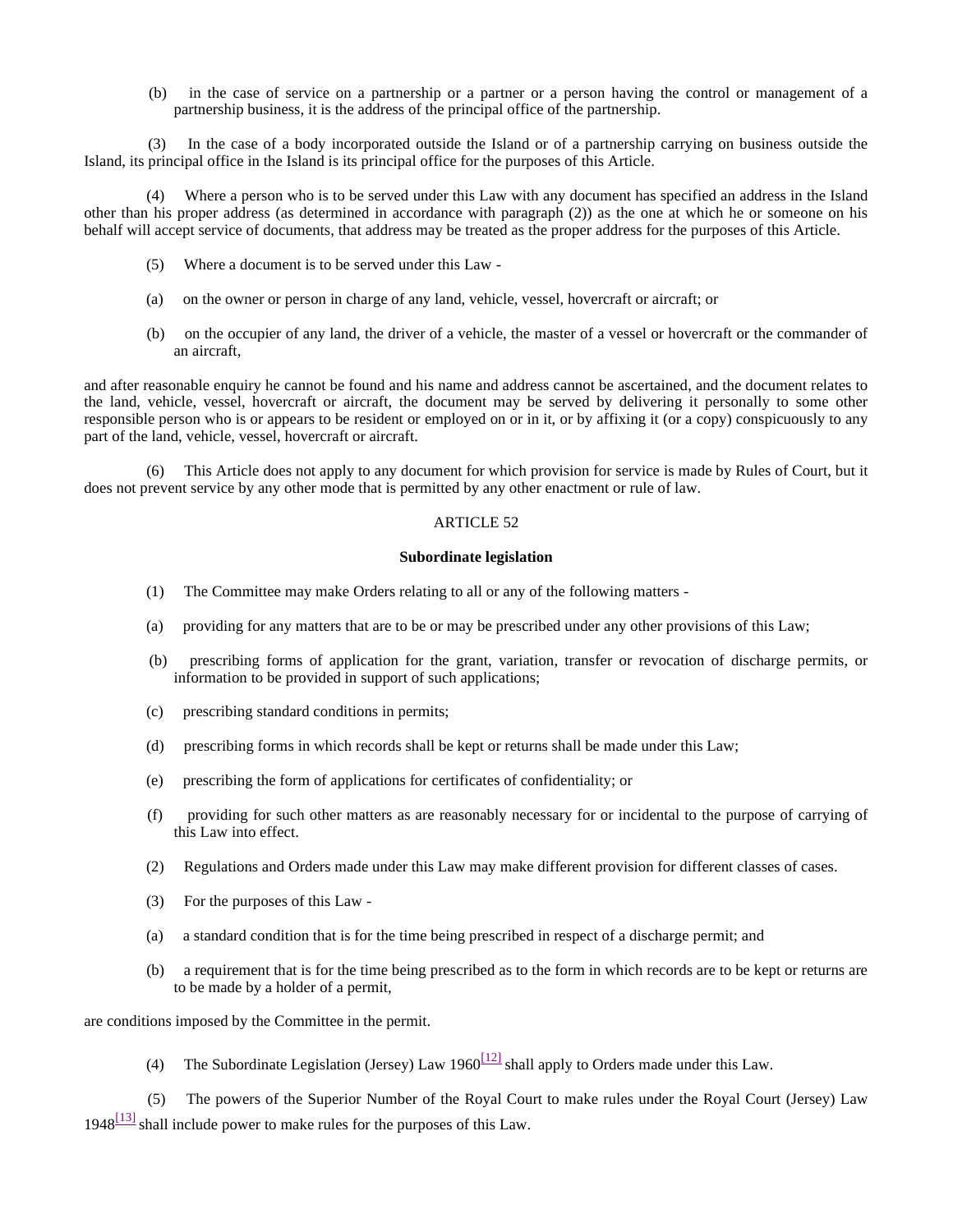### **Relationship to other enactments**

 This Law does not relieve any person from an obligation to obtain any authorization, consent or permission that is required by or under any other enactment.

# ARTICLE 54

### **Implementation of international obligations**

 The States may by Regulations modify this Law to give effect to any international agreement, or international obligation, that relates to the control of pollution in Island waters and is applicable to or binding on the Island.

# ARTICLE 55

#### **Application to Crown**

- (1) Subject to this Article, this Law shall bind the Crown.
- (2) No contravention by the Crown of any provision of this Law shall make the Crown criminally liable.
- (3) However -
- (a) the Court may, on the application of the Committee, declare unlawful any act or omission of the Crown that contravenes a provision of this Law; and
- (b) the provisions of this Law apply in any event to persons in the public service of the Crown as they apply to other persons.

 (4) If the Lieutenant-Governor certifies that it appears to him that it is requisite or expedient that, in the interests of national security, any powers in or under this Law that are specified in the certificate should not be exercisable in relation to any Crown land specified in the certificate, those powers shall not be exercisable in respect of that land.

(5) This Law does not apply to Her Majesty in her private capacity.

# ARTICLE 56

#### **Repeals, amendments and transitional provisions**

 (1) The enactments specified in the first column of Schedule 3 are repealed to the extent specified in the second column of that Schedule.

 (2) The enactments specified in the first column of Schedule 4 are amended in the manner specified in the second column of that Schedule.

(3) This Law shall have effect subject to the transitional provisions set out in Schedule 5.

 (4) The States may by Regulations repeal paragraph 3 of Schedule 5, wholly or in respect of any category of charge specified in the Regulations.

# ARTICLE 57

#### **Citation and commencement**

(1) This Law may be cited as the Water Pollution (Jersey) Law 200 .

 (2) The following provisions of this Law shall come into force on the expiry of the seventh day following the registration of this Law -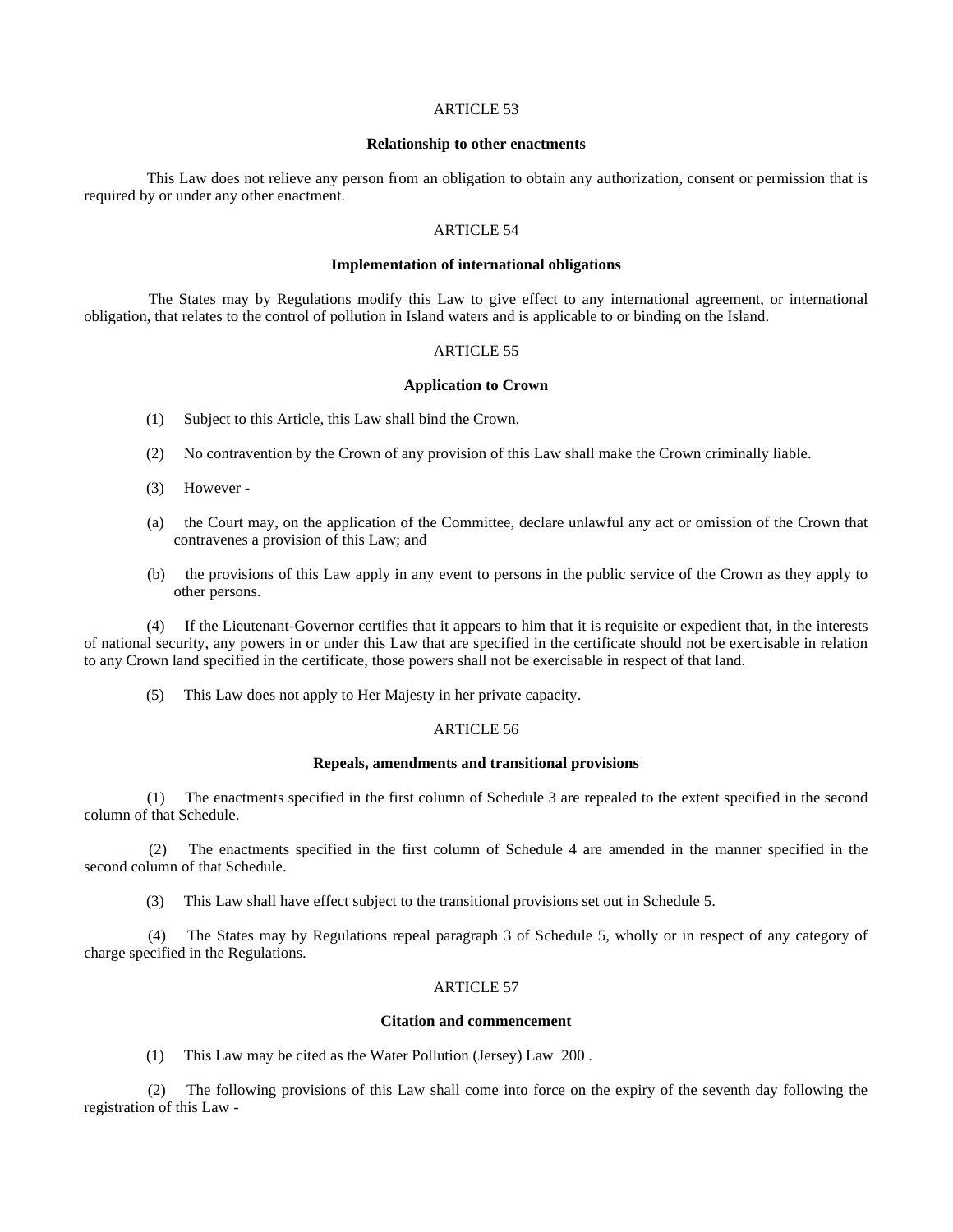- (a) Part 1, Articles 5, 6, 7, 11, 12, 14, paragraphs (1), (2), (3) and (4) of Article 15, Article 16, Part 5, Articles 29, 41, 42, 43, 44, 45, 46, 47, 48, 49, 50, 51, 52, 53, 54 and 55, Article 56(2) (as far as it relates to paragraph 2 of Schedule 4), Article 56(3), this Article, Schedule 2 and Schedule 5; and
- (b) Article 13, to the extent that it imposes a duty on the Committee.

 (3) For the purposes of the Parts, Articles and Schedules specified in paragraph (2), the following provisions of this Law shall also come into force on the expiry of the seventh day following the registration of this Law, namely Articles 8, 9, 10, 30, 31, 32, 33, 34, 38, and 40 and Schedules 1 and 4.

 (4) Except as provided in paragraphs (2) and (3), this Law shall come into force on the expiry of the period of six months following its registration.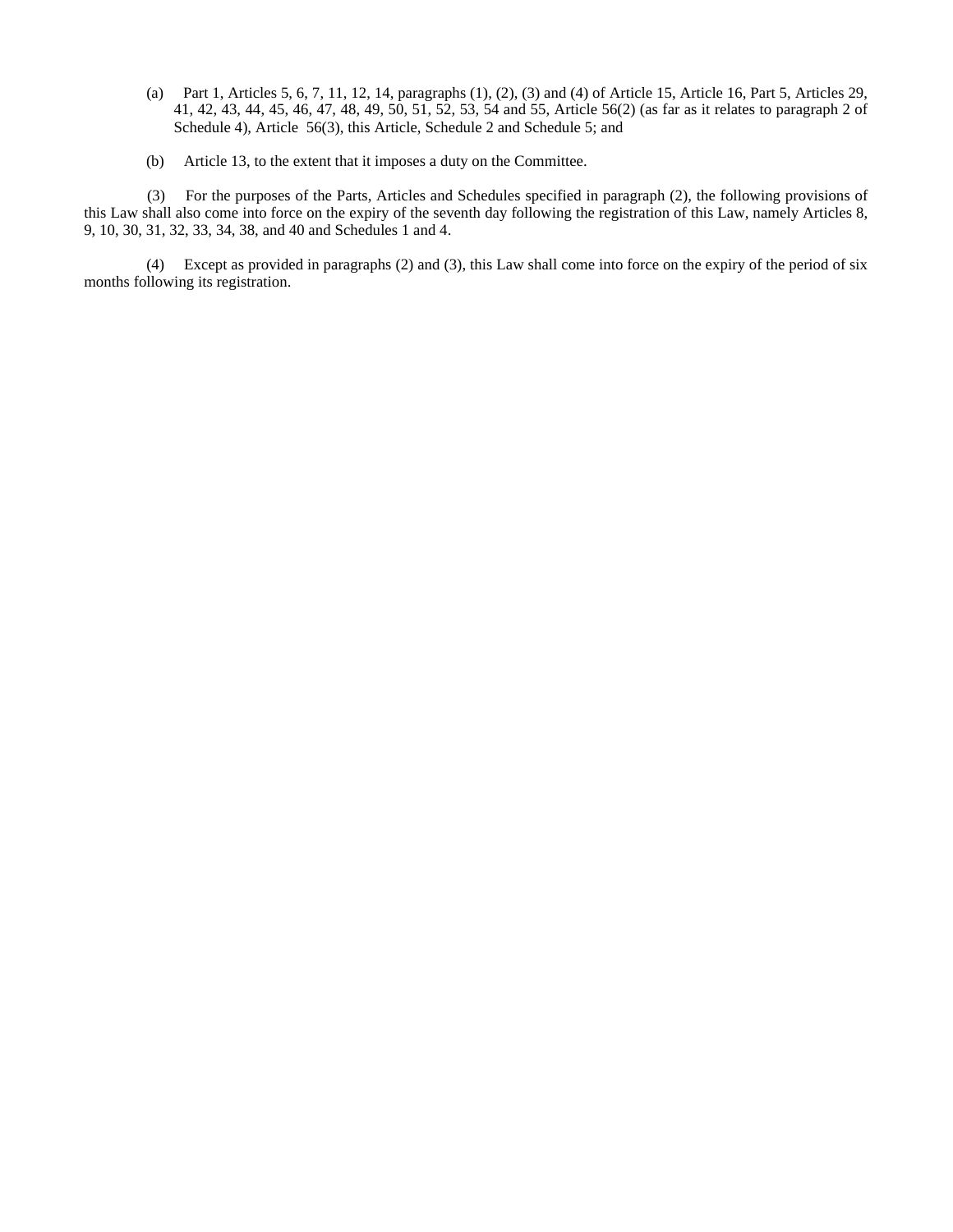# **(Articles 8(6); 57(3))**

#### **Information that need not be disclosed**

The Committee shall not be obliged under Article 8 to make available any information -

- (a) affecting the confidentiality of the proceedings of any public or parish authority;
- (b) relating to international relations or national security;
- (c) relating to matters that are under enquiry or to documents in draft form;
- (d) relating to matters that are the subject of legal or other proceedings (whether actual or prospective);
- (e) relating to matters to which commercial or industrial confidentiality attaches (including matters of that character relating to intellectual property);
- (f) relating to matters to which domestic or personal confidentiality attaches;
- (g) supplied to the Committee by a person who was not under a legal obligation to do so;
- (h) if the Committee, reasonably, is not satisfied of the reliability of the information;
- (i) that cannot be separated, for the purpose of making it available, from information specified in any of paragraphs (a) to (h) (inclusive); or
- (j) if the request for information is manifestly unreasonable or is formulated in too general a manner.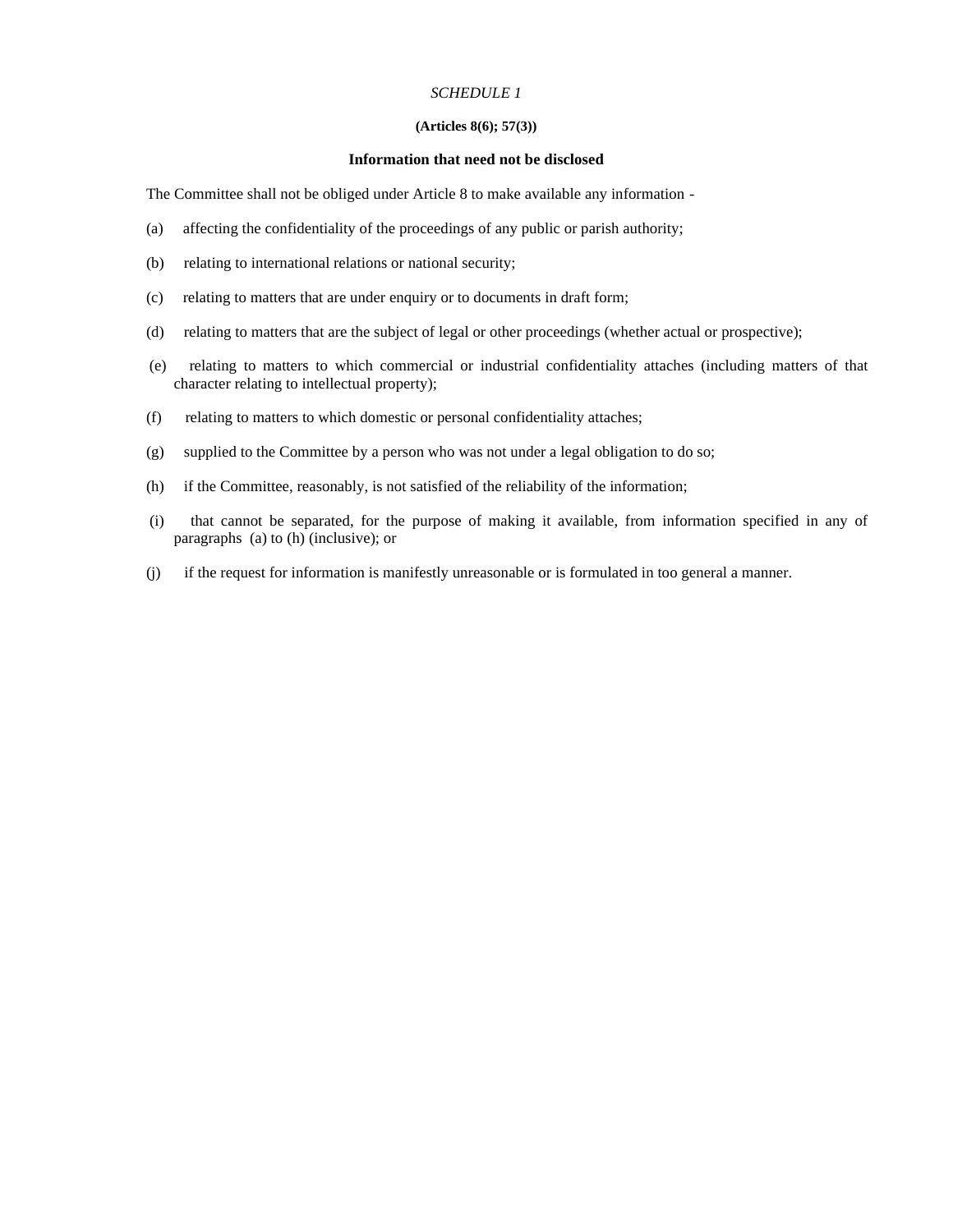# **(Articles 19(1), (2); 57(2)(a), (3))**

### **High risk substances**

- 1. Any substance that has or is associated with any of the following properties, characteristics or features
	- (a) persistency;
	- (b) toxicity or any other noxious property;
	- (c) a tendency to bioaccumulation;
	- (d) radioactivity;
	- (e) a risk, caused anthropogenically, of eutrophication;
	- (f) transboundary significance;
	- (g) a risk of undesirable changes in the aquatic ecosystem, and irreversibility or durability of effects;
	- (h) interference with harvesting of foods in controlled waters; and
	- (i) effects on the taste or smell of anything from the aquatic environment that is intended for human consumption, or effects on smell, colour, transparency or other characteristics of controlled waters.
- 2. Without limiting the generality of paragraph 1, any substance that is of any of the following kinds
	- (a) heavy metals and their compounds;
	- (b) organohalogen compounds and substances that may form such compounds in the aquatic environment;
	- (c) organic compounds of phosphorus, silicon and tin;
	- (d) biocides, including pesticides, fungicides, herbicides, insecticides and slimicides;
	- (e) chemicals used, *inter alia*, for the preservation of wood, timber, wood pulp, cellulose, paper, hides and textiles;
	- (f) oils and hydrocarbons of petroleum origin;
	- (g) nitrogen and phosphorus compounds; and
	- (h) radioactive substances and radioactive wastes.
- 3. Any substance whose presence in any controlled waters would affect adversely the standards of quality to be achieved in those waters under a Water Quality Order.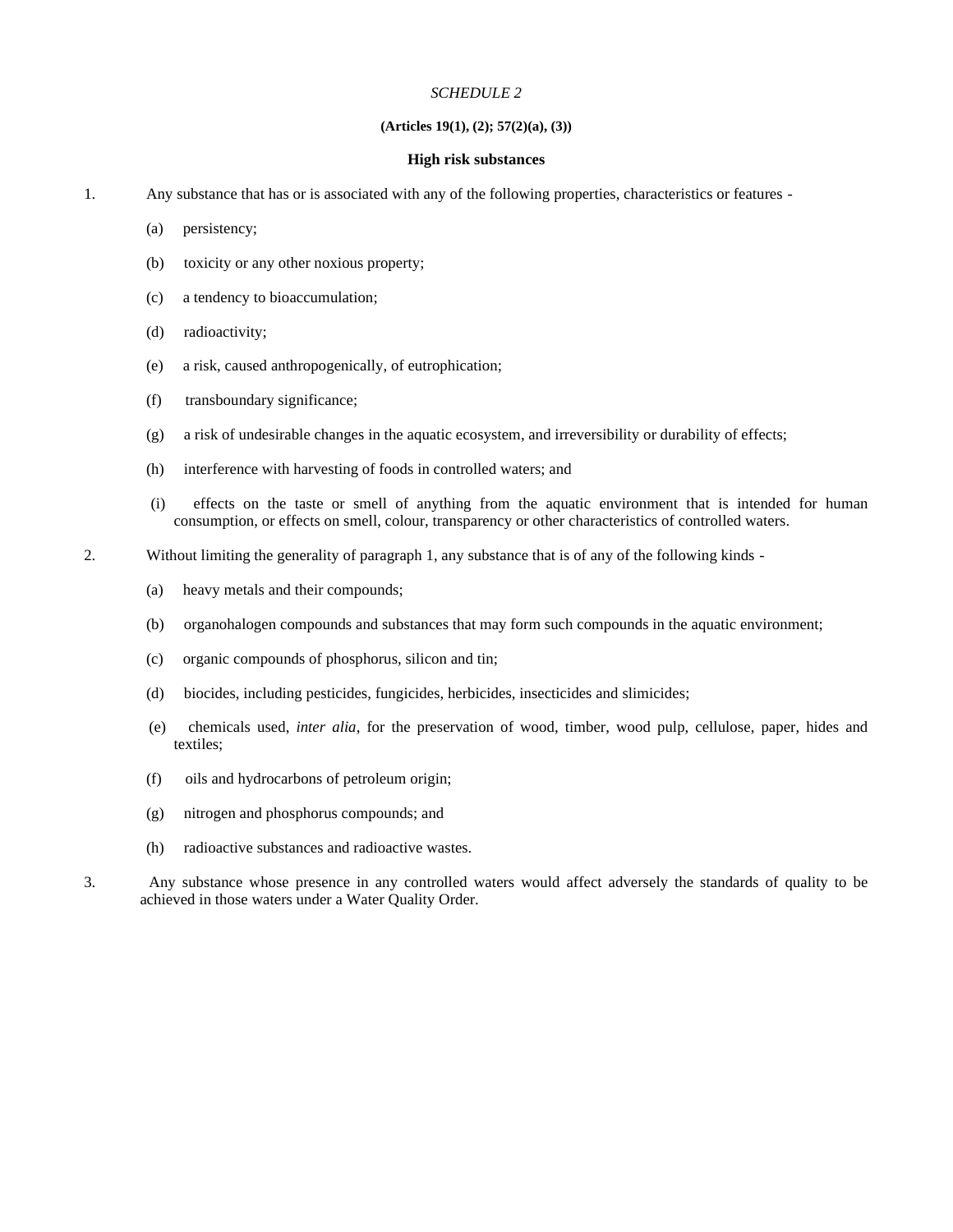# **(Article 56(1))**

# **Enactments repealed**

 $(1)$  (2)

| Short title | <i>Extent of repeal</i> |
|-------------|-------------------------|
|             |                         |

- 1. Loi (1937) sur les Egouts $\frac{114}{14}$  Article 12.
- 2. Sewerage (Miscellaneous Provisions) (Jersey) Law  $1979^{\boxed{15}}$ The whole Law.
- 3. Jersey Gas Company (Jersey) Law  $1989^{16}$

Articles 61 and 63.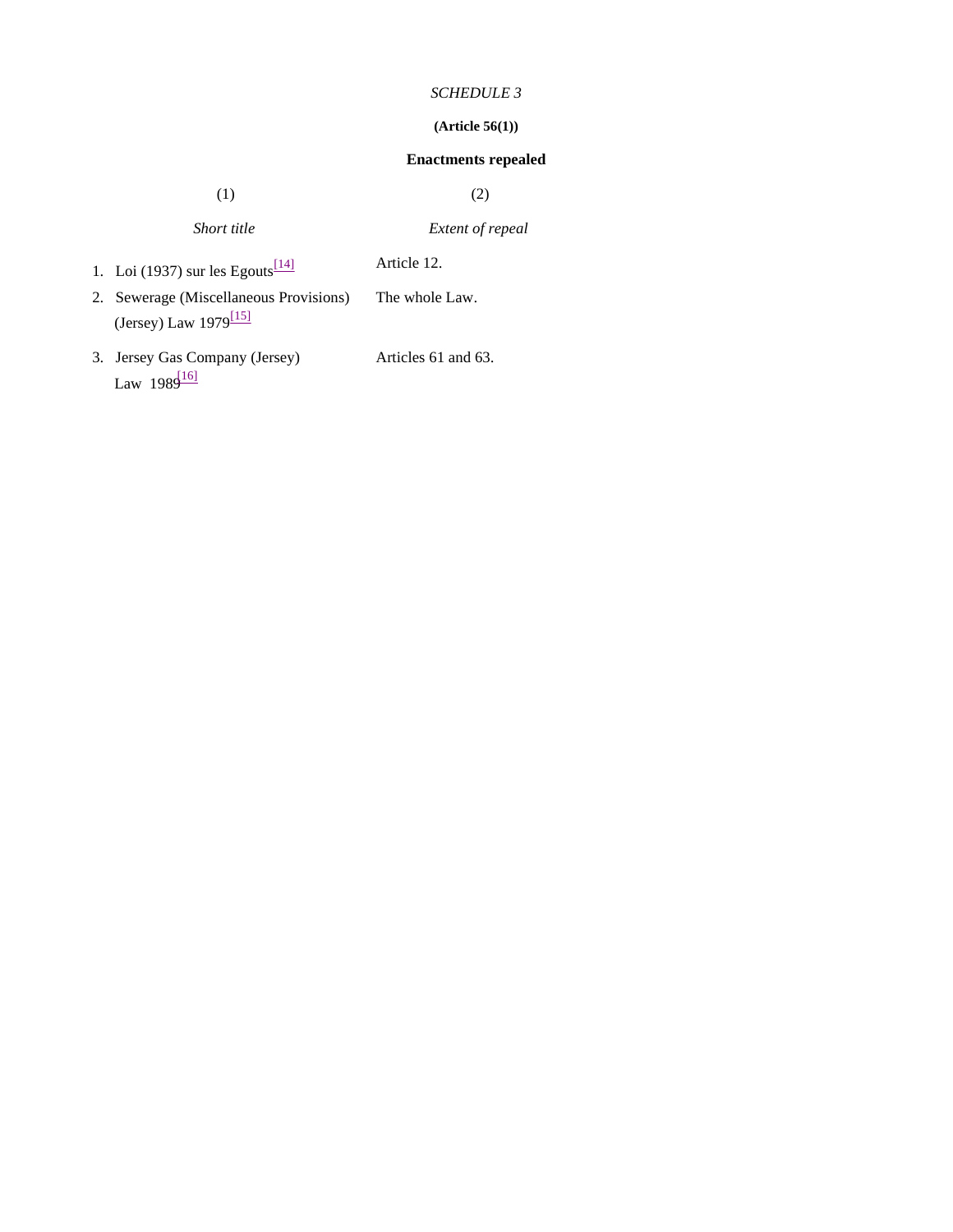#### **(Articles 56(2); 57(2)(a), (3))**

#### **Consequential amendments**

 $(1)$  (2)

*Short title Extent of amendment*

1. Loi (1937) sur les Egouts $\frac{17}{7}$  In Article 15, for the words ", autrement qu'en conformité des dispositions des Articles 12, 13 et 14 de la présente Loi, sera passible d'une amende n'excédant pas cinq cents livres sterling" there shall be substituted the words "par des travaux exécutés ainsi, sera passible d'un emprisonnement pour un terme n'excédant pas deux années ou d'une amende, ou d'un tel emprisonnement et d'une telle amende,". 2. Water (Jersey) Law  $1972^{[18]}$  In Article 21(1), for the words "Where on a complaint made to it by

a consumer, the Committee, after making due enquiry and after hearing<br>both parties," there shall be there shall be substituted the words "Where the Committee (whether on a complaint by a consumer or otherwise, and after making due enquiry and hearing the complainant, if any, and in any event the Company)".

*SCHEDULE 5*

# **(Articles 47, 56(3), (4); 57(2)(a), (3))**

#### **Transitional provisions**

- 1. Notwithstanding Article 17(1) -
- (a) if within six months after the date on which the Articles specified in paragraphs (2) and (3) of Article 57 come into force (which Articles relate *inter alia* to applications for discharge permits), a person applies for a permit to introduce any sewage effluent or trade effluent into controlled waters; and
- (b) the application has not been determined by the Committee by the date on which Article 17 comes into force,

that person may introduce the effluent into controlled waters, in the manner proposed in the application, until the application is determined by the Committee.

 2. In considering an application to which paragraph 1 of this Schedule applies, the Committee need not comply with Article 10(2).

- 3. Notwithstanding Article 28, no charge under that Article shall be payable for -
- (a) an application under paragraph 1 of this Schedule for a discharge permit;
- (b) the holding of a permit that is granted on such an application; or
- (c) an application for the variation, transfer or revocation of that permit,